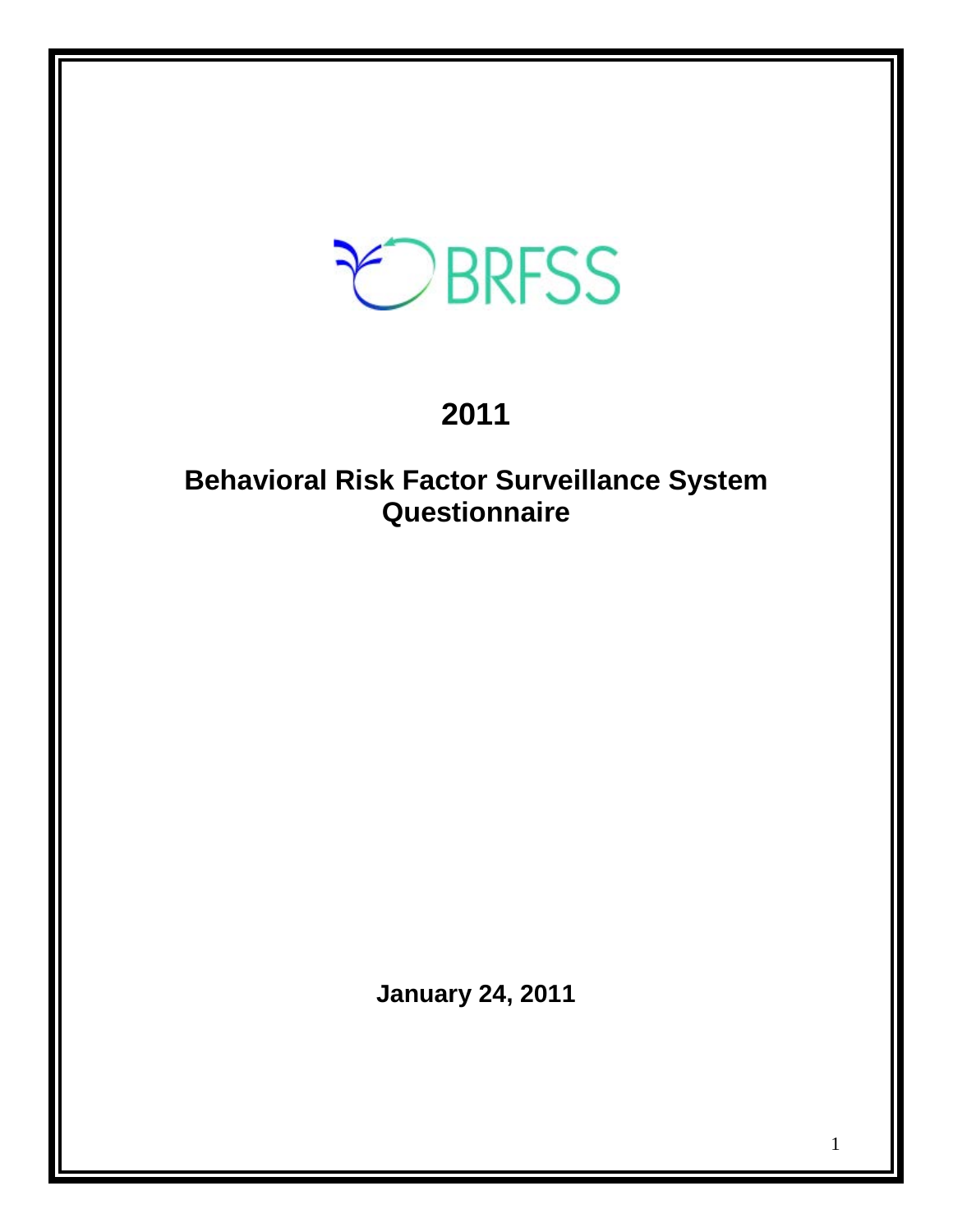

**BERFSS**<br>Behavioral Risk Factor Surveillance System 2011 Questionnaire

# <span id="page-1-0"></span>**Table of Contents**

| State added questions C.1 and C.2 inserted here, then to Section 8.  9           |    |
|----------------------------------------------------------------------------------|----|
|                                                                                  |    |
|                                                                                  |    |
|                                                                                  |    |
|                                                                                  |    |
|                                                                                  |    |
|                                                                                  |    |
|                                                                                  |    |
|                                                                                  |    |
|                                                                                  |    |
|                                                                                  |    |
|                                                                                  |    |
|                                                                                  |    |
|                                                                                  |    |
|                                                                                  |    |
|                                                                                  |    |
|                                                                                  |    |
|                                                                                  |    |
|                                                                                  |    |
|                                                                                  |    |
|                                                                                  |    |
|                                                                                  |    |
| Section D: New Smokeless Tobacco Products and Follow up to CQ7.4  39             |    |
|                                                                                  |    |
|                                                                                  |    |
|                                                                                  |    |
|                                                                                  |    |
|                                                                                  |    |
|                                                                                  |    |
| Activity List for Common Leisure Activities (To be used for Section 10: Physical | 44 |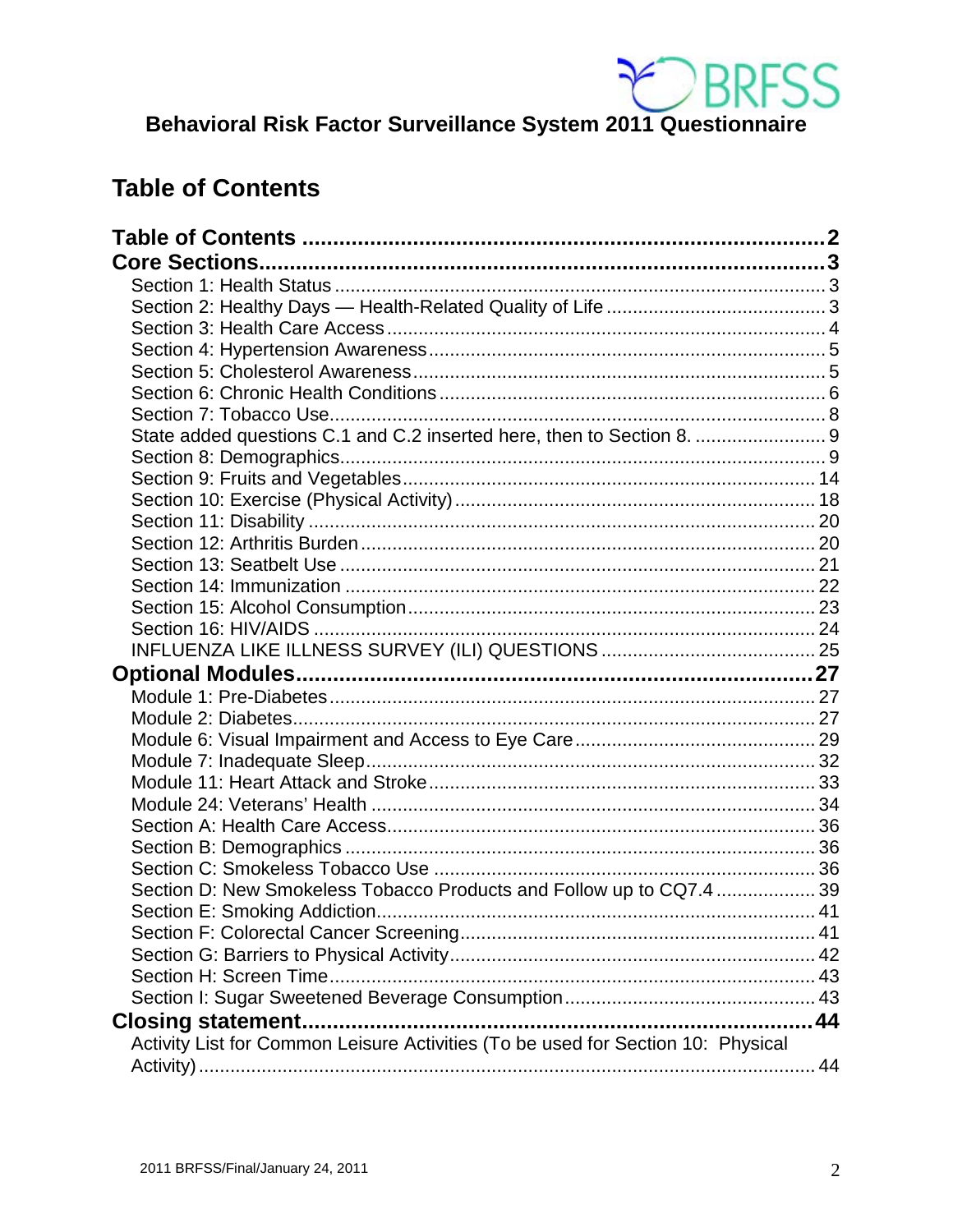<span id="page-2-0"></span>



# <span id="page-2-1"></span>Section 1: Health Status

| 1.1 | Would you say that in general your health is-? |                       |      |  |
|-----|------------------------------------------------|-----------------------|------|--|
|     |                                                | Please read:          | (73) |  |
|     | 1                                              | Excellent             |      |  |
|     | 2                                              | Very good             |      |  |
|     | 3                                              | Good                  |      |  |
|     | 4                                              | Fair                  |      |  |
|     | 5                                              | Poor                  |      |  |
|     |                                                | Do not read:          |      |  |
|     | 7                                              | Don't know / Not sure |      |  |
|     | 9                                              | Refused               |      |  |
|     |                                                |                       |      |  |

# <span id="page-2-2"></span>Section 2: Healthy Days — Health-Related Quality of Life

| 2.1 |                                                       |                                                            | Now thinking about your physical health, which includes physical illness and injury, for<br>how many days during the past 30 days was your physical health not good?          |             |
|-----|-------------------------------------------------------|------------------------------------------------------------|-------------------------------------------------------------------------------------------------------------------------------------------------------------------------------|-------------|
|     | $\overline{8}$ $\overline{8}$<br>7 <sub>7</sub><br>99 | Number of days<br>None<br>Don't know / Not sure<br>Refused |                                                                                                                                                                               | $(74 - 75)$ |
| 2.2 | good?                                                 |                                                            | Now thinking about your mental health, which includes stress, depression, and problems<br>with emotions, for how many days during the past 30 days was your mental health not |             |
|     |                                                       |                                                            |                                                                                                                                                                               | $(76 - 77)$ |
|     | 88<br>7 <sub>7</sub><br>99                            | Number of days<br>None<br>Don't know / Not sure<br>Refused | [If Q2.1 and Q2.2 = 88 (None), go to next section]                                                                                                                            |             |
| 2.3 |                                                       |                                                            | During the past 30 days, for about how many days did poor physical or mental health<br>keep you from doing your usual activities, such as self-care, work, or recreation?     | $(78-79)$   |
|     |                                                       | Number of days                                             |                                                                                                                                                                               |             |
|     | $\overline{8}$ $\overline{8}$                         | None                                                       |                                                                                                                                                                               |             |
|     | 7 <sub>7</sub><br>9<br>9                              | Don't know / Not sure<br>Refused                           |                                                                                                                                                                               |             |
|     |                                                       |                                                            |                                                                                                                                                                               |             |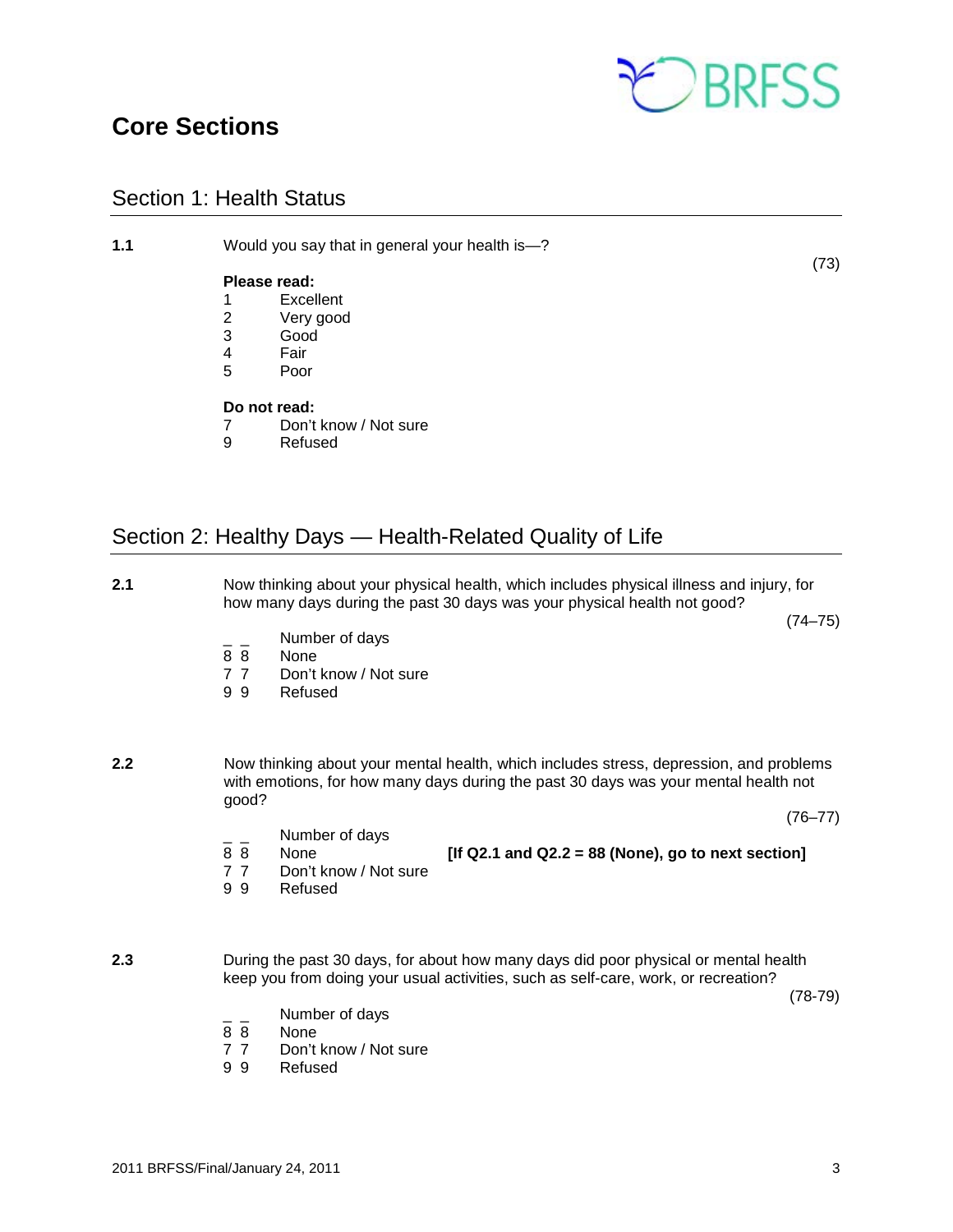# <span id="page-3-0"></span>Section 3: Health Care Access

- **3.1** Do you have any kind of health care coverage, including health insurance, prepaid plans such as HMOs, or government plans such as Medicare, Native Health Service or Indian Health Service?
	- 1 Yes<br>2 No
	- N<sub>o</sub>
	- 7 Don't know / Not sure
	- 9 Refused
- **3.2** Do you have one person you think of as your personal doctor or health care provider?

**If "No," ask: "Is there more than one, or is there no person who you think of as your personal doctor or health care provider?"**

- 
- 1 Yes, only one<br>2 More than one More than one
- 
- 3 No 7 Don't know / Not sure<br>9 Refused
- **Refused**
- **3.3** Was there a time in the past 12 months when you needed to see a doctor but could not because of cost?
	- 1 Yes
	- 2 No<br>7 Dou
	- 7 Don't know / Not sure<br>9 Refused
	- **Refused**
- **3.4** About how long has it been since you last visited a doctor for a routine checkup? A routine checkup is a general physical exam, not an exam for a specific injury, illness, or condition.
	- 1 Within past year (anytime less than 12 months ago)<br>2 Within past 2 years (1 year but less than 2 years ago
	- 2 Within past 2 years (1 year but less than 2 years ago)
	- 3 Within past 5 years (2 years but less than 5 years ago)
	- 4 5 or more years ago<br>7 Don't know / Not sure
	- Don't know / Not sure
	- 8 Never
	- 9 Refused



(81)

(80)

(83)

(82)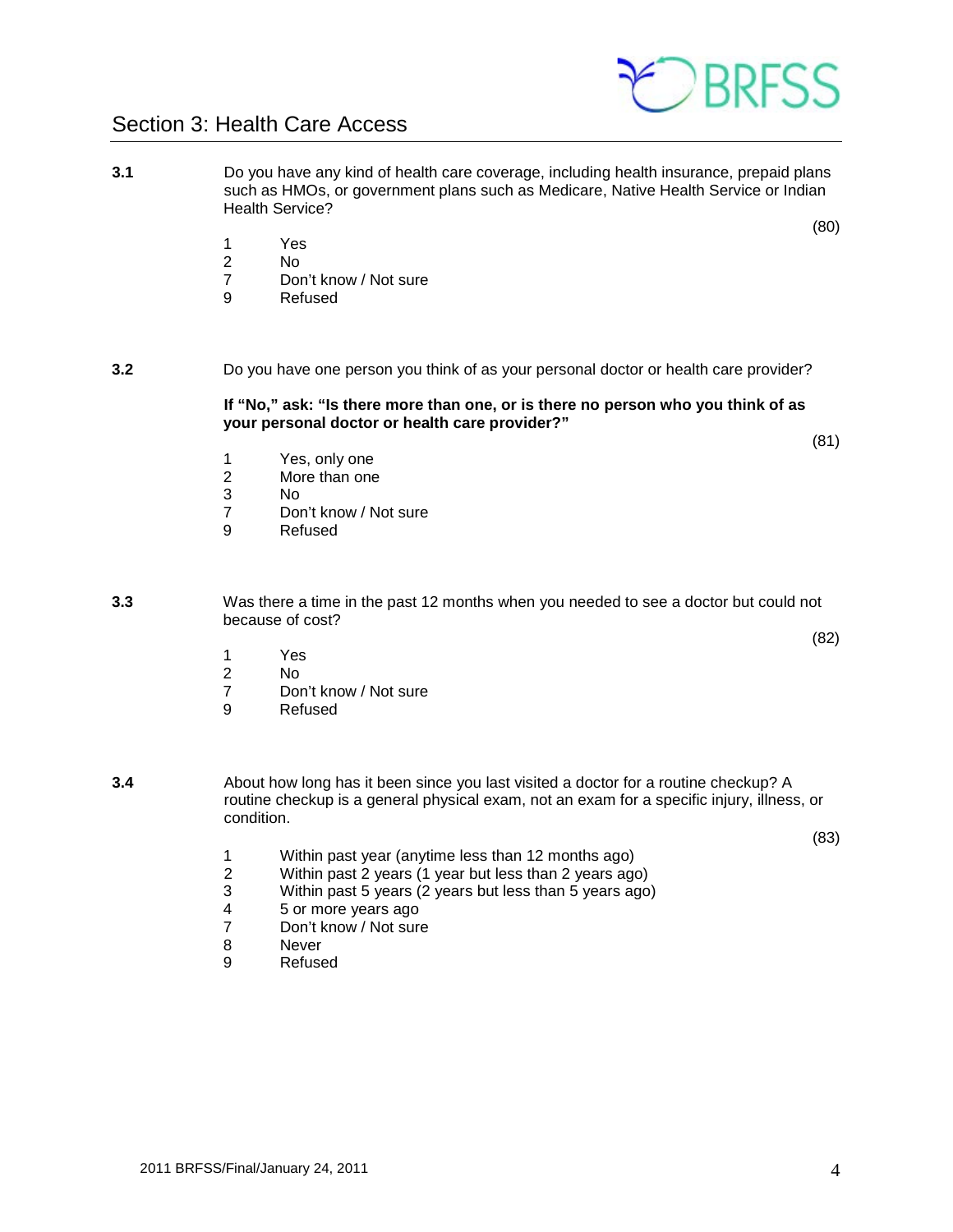# <span id="page-4-0"></span>Section 4: Hypertension Awareness

**4.1** Have you EVER been told by a doctor, nurse, or other health professional that you have high blood pressure?

**Read only if necessary:** By "other health professional" we mean a nurse practitioner, a physician's assistant, or some other licensed health professional.

#### **If "Yes" and respondent is female, ask: "Was this only when you were pregnant?"**

|   | Yes                                        |                      |
|---|--------------------------------------------|----------------------|
| 2 | Yes, but female told only during pregnancy | [Go to next section] |
| 3 | N٥                                         | [Go to next section] |
| 4 | Told borderline high or pre-hypertensive   | [Go to next section] |
|   | Don't know / Not sure                      | [Go to next section] |
| 9 | Refused                                    | [Go to next section] |
|   |                                            |                      |

#### **4.2** Are you currently taking medicine for your high blood pressure?

- 
- 1 Yes<br>2 No N<sub>o</sub>
- 7 Don't know / Not sure
- 9 Refused

### <span id="page-4-1"></span>Section 5: Cholesterol Awareness

**5.1** Blood cholesterol is a fatty substance found in the blood. Have you EVER had your blood cholesterol checked?

(86)

(87)

(84)

(85)

- 1 Yes<br>2 No
- 2 No [**Go to next section]**
- 
- 7 Don't know / Not sure [**Go to next section] [Go to next section]**

**5.2** About how long has it been since you last had your blood cholesterol checked?

#### **Read only if necessary:**

- 1 Within the past year (anytime less than 12 months ago)
- 2 Within the past 2 years (1 year but less than 2 years ago)
- 3 Within the past 5 years (2 years but less than 5 years ago)<br>4 5 or more years ago
- 4 5 or more years ago

#### **Do not read:**

- 7 Don't know / Not sure<br>9 Refused
- **Refused**



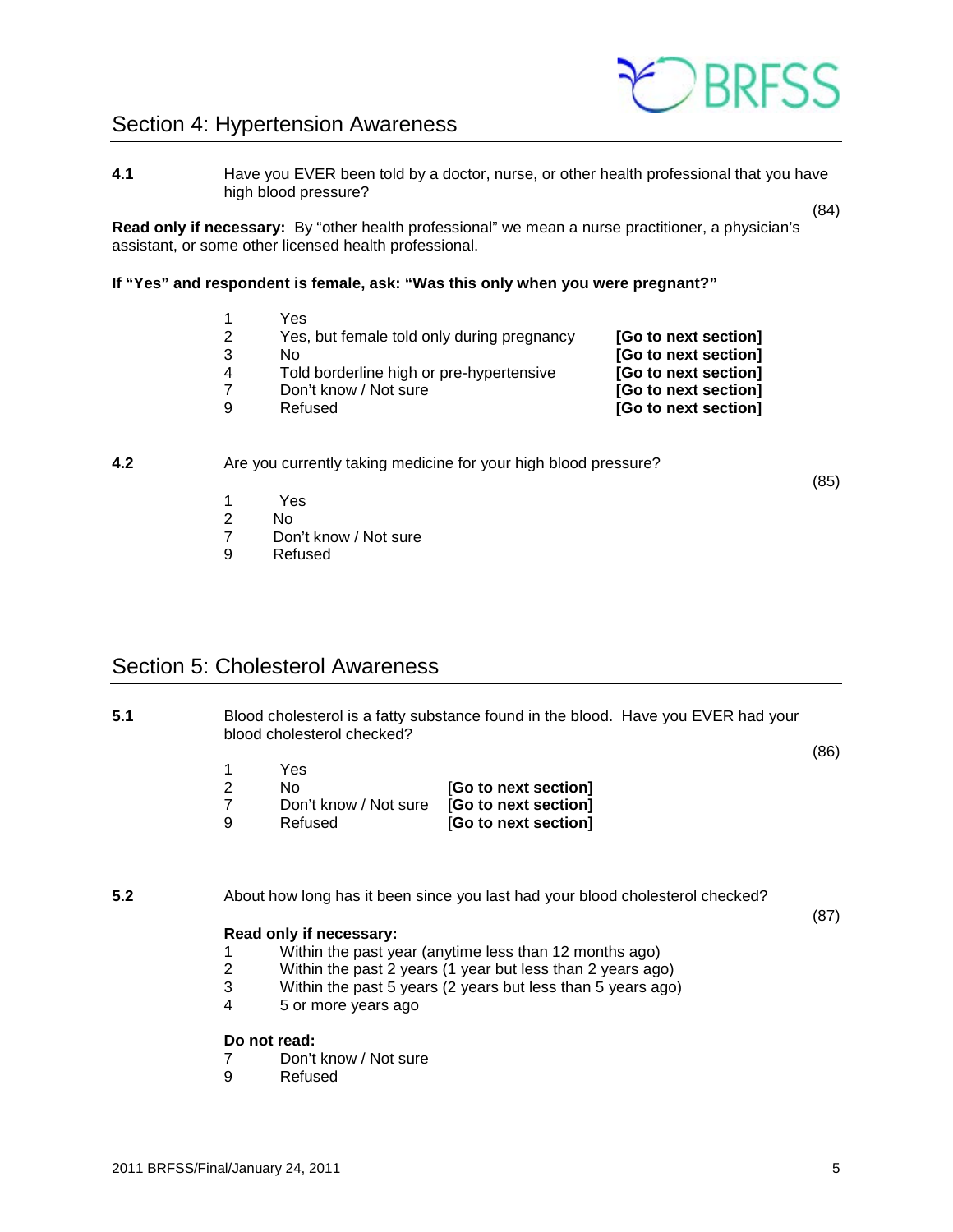

**5.3 Have you EVER been told by a doctor, nurse or other health professional that your blood** cholesterol is high?

(88)

- 1 Yes<br>2 No
- 2 No
- 7 Don't know / Not sure<br>9 Refused
- Refused

# <span id="page-5-0"></span>Section 6: Chronic Health Conditions

|     |                                                       | Now I would like to ask you some questions about general health conditions. |                                                                                                        |      |
|-----|-------------------------------------------------------|-----------------------------------------------------------------------------|--------------------------------------------------------------------------------------------------------|------|
|     | each, tell me "Yes," "No," or you're "Not sure."      |                                                                             | Has a doctor, nurse, or other health professional EVER told you that you had any of the following? For |      |
| 6.1 |                                                       |                                                                             | (Ever told) you that you had a heart attack also called a myocardial infarction?                       | (89) |
|     | 1<br>$\overline{c}$<br>$\overline{7}$<br>9            | Yes<br>No.<br>Don't know / Not sure<br>Refused                              |                                                                                                        |      |
| 6.2 |                                                       | (Ever told) you had angina or coronary heart disease?                       |                                                                                                        | (90) |
|     | $\mathbf{1}$<br>$\overline{2}$<br>$\overline{7}$<br>9 | Yes<br>No<br>Don't know / Not sure<br>Refused                               |                                                                                                        |      |
| 6.3 | (Ever told) you had a stroke?                         |                                                                             |                                                                                                        | (91) |
|     | 1<br>$\overline{2}$<br>$\overline{7}$<br>9            | Yes<br>No<br>Don't know / Not sure<br>Refused                               |                                                                                                        |      |
| 6.4 | (Ever told) you had asthma?                           |                                                                             |                                                                                                        |      |
|     | $\mathbf{1}$<br>$\overline{2}$<br>$\overline{7}$<br>9 | Yes<br>No.<br>Don't know / Not sure<br>Refused                              | [Go to Q6.6]<br>[Go to Q6.6]<br>[Go to Q6.6]                                                           | (92) |
| 6.5 | Do you still have asthma?                             |                                                                             |                                                                                                        | (93) |
|     | 1<br>$\overline{2}$<br>$\overline{7}$<br>9            | Yes<br>No<br>Don't know / Not sure<br>Refused                               |                                                                                                        |      |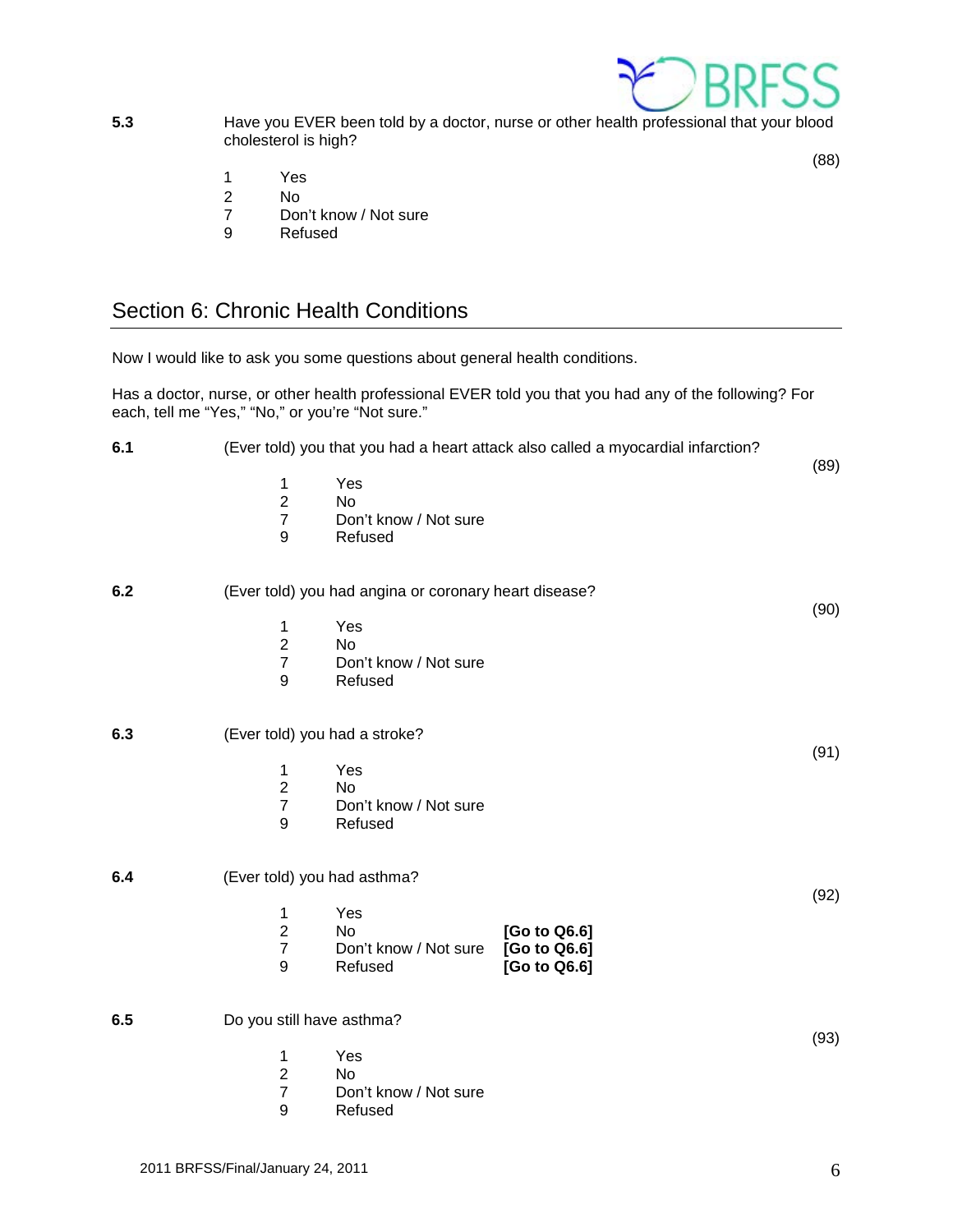|      | <b>EDBRESS</b>                                                                                                                                                                                                                                                                                                                                                                                                                                                                                                                                                                                                                       |      |
|------|--------------------------------------------------------------------------------------------------------------------------------------------------------------------------------------------------------------------------------------------------------------------------------------------------------------------------------------------------------------------------------------------------------------------------------------------------------------------------------------------------------------------------------------------------------------------------------------------------------------------------------------|------|
| 6.6  | (Ever told) you had skin cancer?                                                                                                                                                                                                                                                                                                                                                                                                                                                                                                                                                                                                     |      |
|      | 1<br>Yes<br>$\overline{2}$<br><b>No</b><br>$\overline{7}$<br>Don't know / Not sure<br>9<br>Refused                                                                                                                                                                                                                                                                                                                                                                                                                                                                                                                                   | (94) |
| 6.7  | (Ever told) you had any other types of cancer?<br>Yes<br>1<br>$\overline{2}$<br><b>No</b><br>$\overline{7}$<br>Don't know / Not sure<br>9<br>Refused                                                                                                                                                                                                                                                                                                                                                                                                                                                                                 | (95) |
| 6.8  | (Ever told) you have (COPD) chronic obstructive pulmonary disease, emphysema or<br>chronic bronchitis?<br>Yes<br>1<br>$\overline{2}$<br><b>No</b><br>$\overline{7}$<br>Don't know / Not sure<br>9<br>Refused                                                                                                                                                                                                                                                                                                                                                                                                                         | (96) |
| 6.9  | (Ever told) you have some form of arthritis, rheumatoid arthritis, gout, lupus, or<br>fibromyalgia?<br>Yes<br>1<br>$\overline{2}$<br><b>No</b><br>$\overline{7}$<br>Don't know / Not sure<br>9<br>Refused                                                                                                                                                                                                                                                                                                                                                                                                                            | (97) |
|      | <b>INTERVIEWER NOTE: Arthritis diagnoses include:</b><br>rheumatism, polymyalgia rheumatica<br>osteoarthritis (not osteoporosis)<br>٠<br>tendonitis, bursitis, bunion, tennis elbow<br>$\bullet$<br>carpal tunnel syndrome, tarsal tunnel syndrome<br>$\bullet$<br>joint infection, Reiter's syndrome<br>$\bullet$<br>ankylosing spondylitis; spondylosis<br>$\bullet$<br>rotator cuff syndrome<br>$\bullet$<br>connective tissue disease, scleroderma, polymyositis, Raynaud's syndrome<br>$\bullet$<br>vasculitis (giant cell arteritis, Henoch-Schonlein purpura, Wegener's granulomatosis,<br>polyarteritis nodosa)<br>$\bullet$ |      |
| 6.10 | (Ever told) you have a depressive disorder (including depression, major depression,<br>dysthymia, or minor depression)?<br>Yes<br>1<br>$\overline{c}$<br>No<br>$\overline{7}$<br>Don't know / Not sure<br>9<br>Refused                                                                                                                                                                                                                                                                                                                                                                                                               | (98) |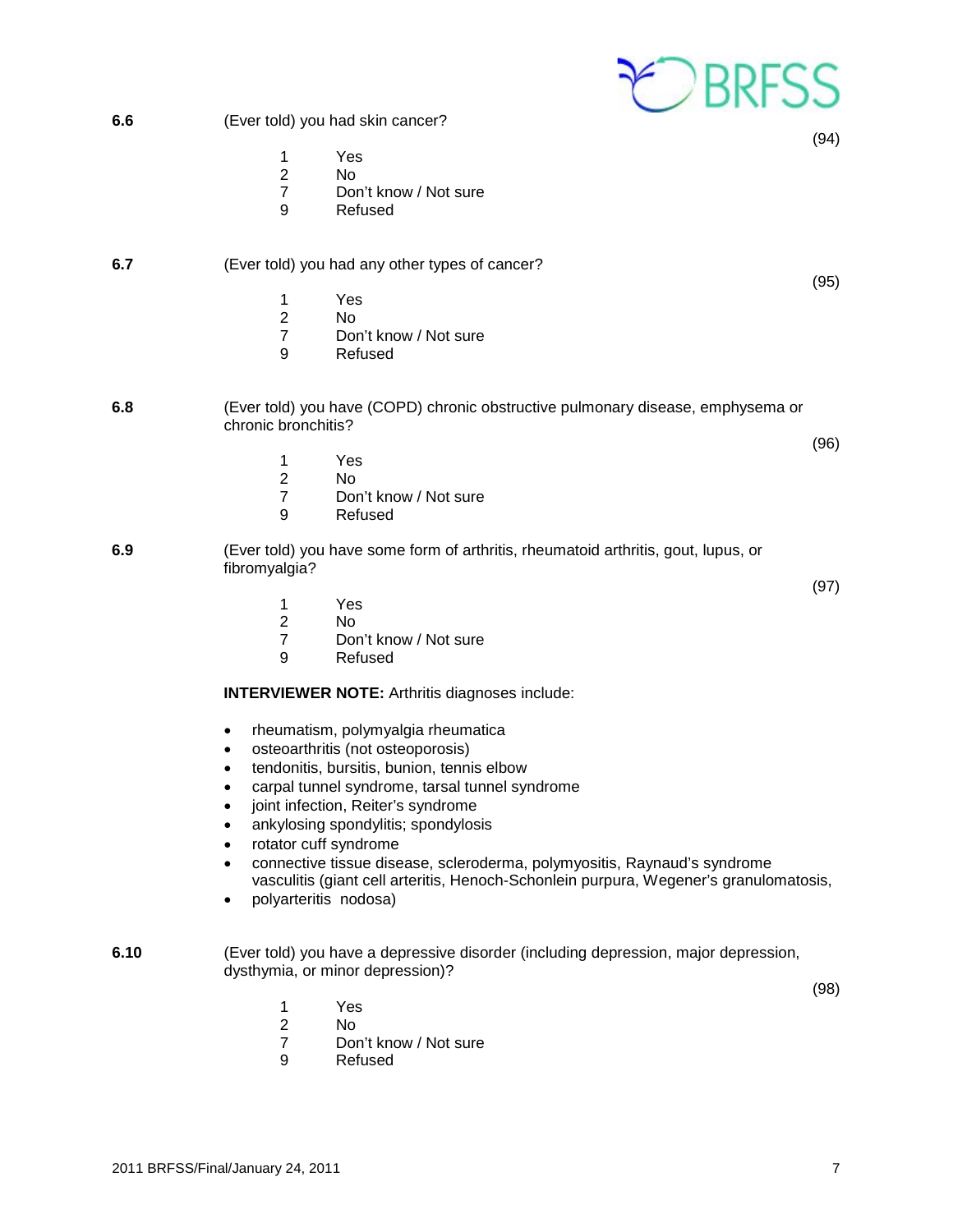1 Yes<br>2 No N<sub>o</sub> 7 Don't know / Not sure 9 Refused

**INTERVIEWER NOTE:** Incontinence is not being able to control urine flow.

# **6.12** (Ever told) you have vision or eye problems?

1 Yes

infection or incontinence.

- 2 No<br>3 Res
- Respondent is blind
- 7 Don't know / Not sure
- 9 Refused

### **6.13** (Ever told) you have diabetes? (101)

If "Yes" and respondent is female, ask: "Was this only when you were pregnant?"

If respondent says pre-diabetes or borderline diabetes, use response code 4.

- 1 Yes<br>2 Yes.
- Yes, but female told only during pregnancy
- 3 No
- 4 No, pre-diabetes or borderline diabetes<br>7 Don't know / Not sure
- 7 Don't know / Not sure<br>9 Refused
- **Refused**

#### **CATI note: If Q6.13 = 1 (Yes), go to Diabetes Optional Module (if used). If any other response to Q6.13, go to Pre-Diabetes Optional Module (if used). Otherwise, go to next section.**

# <span id="page-7-0"></span>Section 7: Tobacco Use

| 7.1 |   |                                  | Have you smoked at least 100 cigarettes in your entire life? | (102) |
|-----|---|----------------------------------|--------------------------------------------------------------|-------|
|     |   | NOTE: $5$ packs = 100 cigarettes |                                                              |       |
|     |   | Yes                              |                                                              |       |
|     | 2 | No.                              | [Go to Q7.5]                                                 |       |
|     |   | Don't know / Not sure            | [Go to Q7.5]                                                 |       |
|     | 9 | Refused                          | [Go to Q7.5]                                                 |       |
|     |   |                                  |                                                              |       |
|     |   |                                  |                                                              |       |
|     |   |                                  |                                                              |       |

**7.2** Do you now smoke cigarettes every day, some days, or not at all?

- 1 Every day
- 2 Some days



(103)

(100)

(99)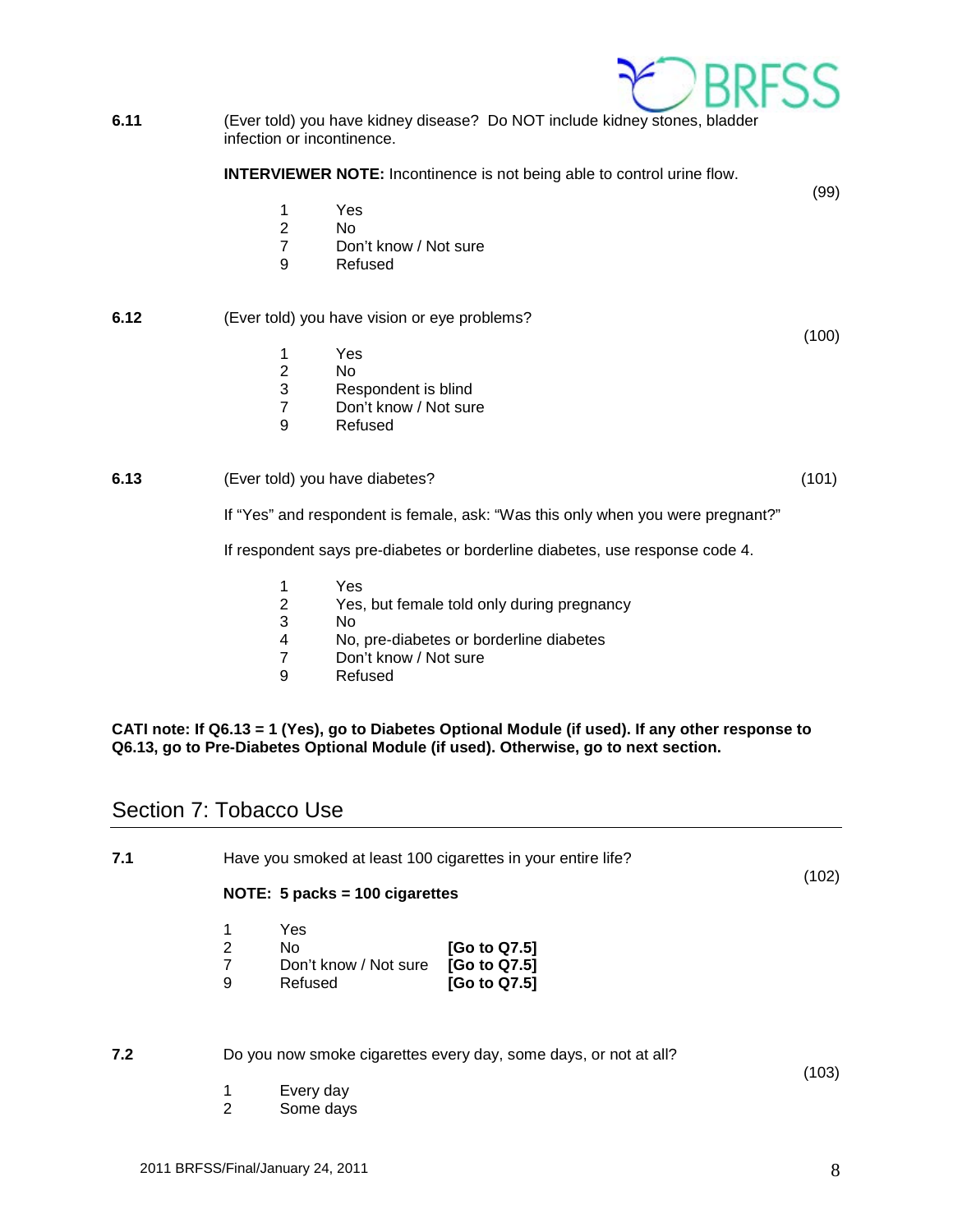

| -3  | Not at all            | [Go to Q7.4]             |
|-----|-----------------------|--------------------------|
|     | Don't know / Not sure | [G <sub>o</sub> to Q7.5] |
| - 9 | Refused               | [G <sub>o</sub> to Q7.5] |

**7.3** During the past 12 months, have you stopped smoking for one day or longer because you were trying to quit smoking?

(104)

|   | Yes                   | [Go to Q7.5] |
|---|-----------------------|--------------|
| 2 | Nο                    | [Go to Q7.5] |
| 7 | Don't know / Not sure | [Go to Q7.5] |
| 9 | Refused               | [Go to Q7.5] |

**7.4** How long has it been since you last smoked a cigarette, even one or two puffs?

(105-106)

- 0 1 Within the past month (less than 1 month ago)
- 0 2 Within the past 3 months (1 month but less than 3 months ago)<br>0 3 Within the past 6 months (3 months but less than 6 months ago)
- 0 3 Within the past 6 months (3 months but less than 6 months ago)  $(0.4)$  Within the past year (6 months but less than 1 year ago)
- 0 4 Within the past year (6 months but less than 1 year ago)<br>0 5 Within the past 5 years (1 year but less than 5 years ago
- 0 5 Within the past 5 years (1 year but less than 5 years ago)<br>0 6 Within the past 10 years (5 years but less than 10 years a
- 0 6 Within the past 10 years (5 years but less than 10 years ago)<br>0 7 10 years or more
- 
- 0 7 10 years or more<br>0 8 Never smoked ree 0 8 Never smoked regularly<br>7 7 Don't know / Not sure
- Don't know / Not sure
- 9 9 Refused

**7.5** Do you currently use chewing tobacco, snuff, or snus every day, some days, or not at all?

#### **Snus (rhymes with 'goose')**

**NOTE: Snus (Swedish for snuff) is a moist smokeless tobacco, usually sold in small pouches that are placed under the lip against the gum.**

(107)

- 1 Every day
- 2 Some days
- 3 Not at all

#### **Do not read:**

- 7 Don't know / Not sure<br>9 Refused
- **Refused**

<span id="page-8-0"></span>State added questions C.1 and C.2 inserted here, then to Section 8.

### <span id="page-8-1"></span>Section 8: Demographics

**8.1** What is your age?

 $\frac{1}{2}$  Code age in years<br>0.7 Don't know / Not su Don't know / Not sure (108-109)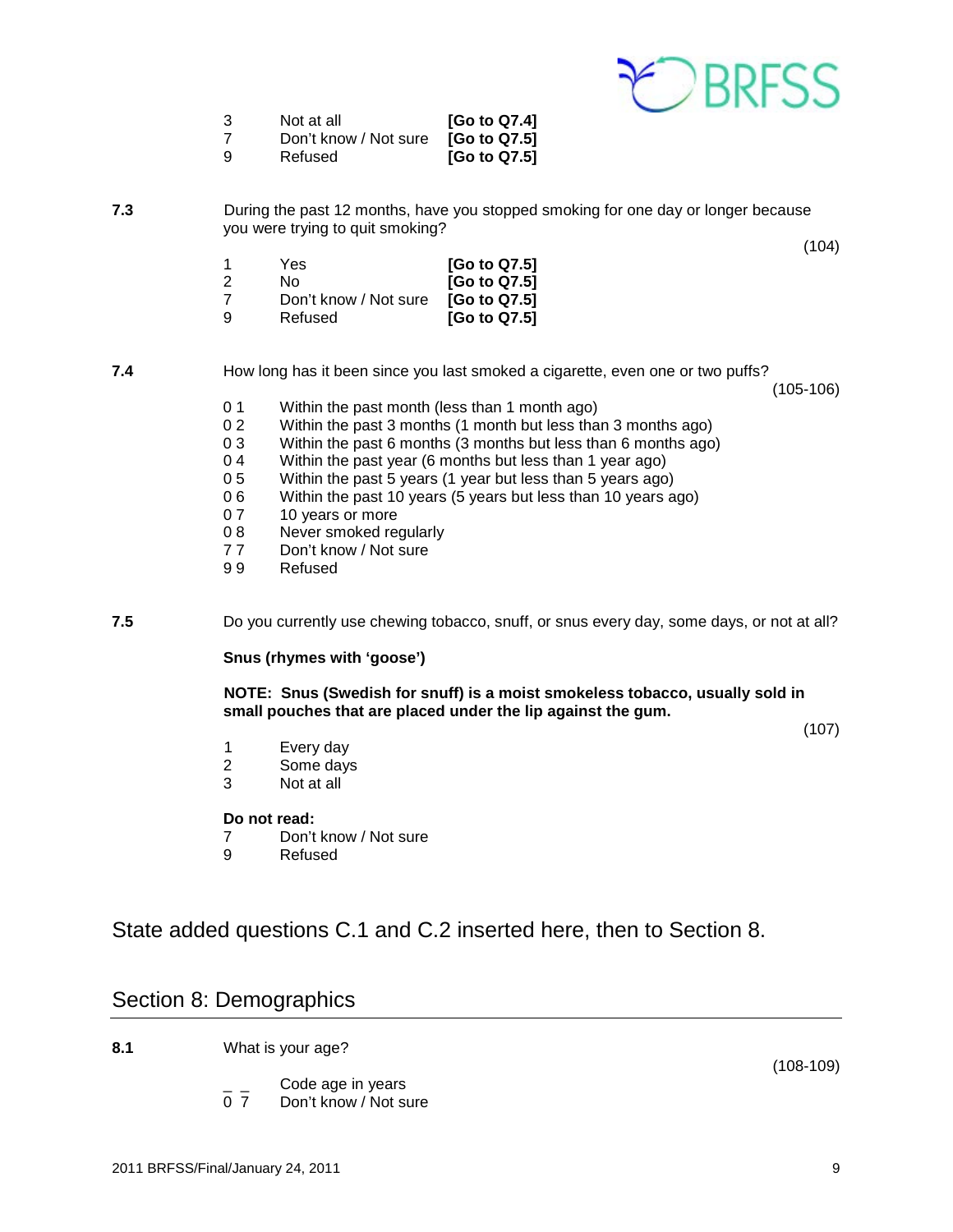

(110)

0 9 Refused

**8.2** Are you Hispanic or Latino?

- 1 Yes
- 2 No
- 7 Don't know / Not sure<br>9 Refused
- **Refused**

**8.3** Which one or more of the following would you say is your race? (111-116) **(Check all that apply) Please read:** 1 White<br>2 Black 2 Black or African American<br>3 Asian 3 Asian<br>4 Native

- 4 Native Hawaiian or Other Pacific Islander<br>5 American Indian or Alaska Native
- 5 American Indian or Alaska Native
- 6 Other [specify]\_\_\_\_\_\_\_\_\_\_\_\_\_\_

#### **Do not read:**

- 8 No additional choices<br>7 Don't know / Not sure
- Don't know / Not sure
- 9 Refused

**8.4** Which one of these groups would you say best represents your race?

#### **Please read:**

- 1 White
- 2 Black or African American
- 3 Asian<br>4 Native
- 4 Native Hawaiian or Other Pacific Islander<br>5 American Indian or Alaska Native
- 5 American Indian or Alaska Native
- 6 Other [specify]

#### **Do not read:**

- 7 Don't know / Not sure
- 9 Refused

**8.5** Have you ever served on active duty in the United States Armed Forces, either in the regular military or in a National Guard or military reserve unit? Active duty does not include training for the Reserves or National Guard, but DOES include activation, for example, for the Persian Gulf War.

(118)

(117)

1 Yes<br>2 No No.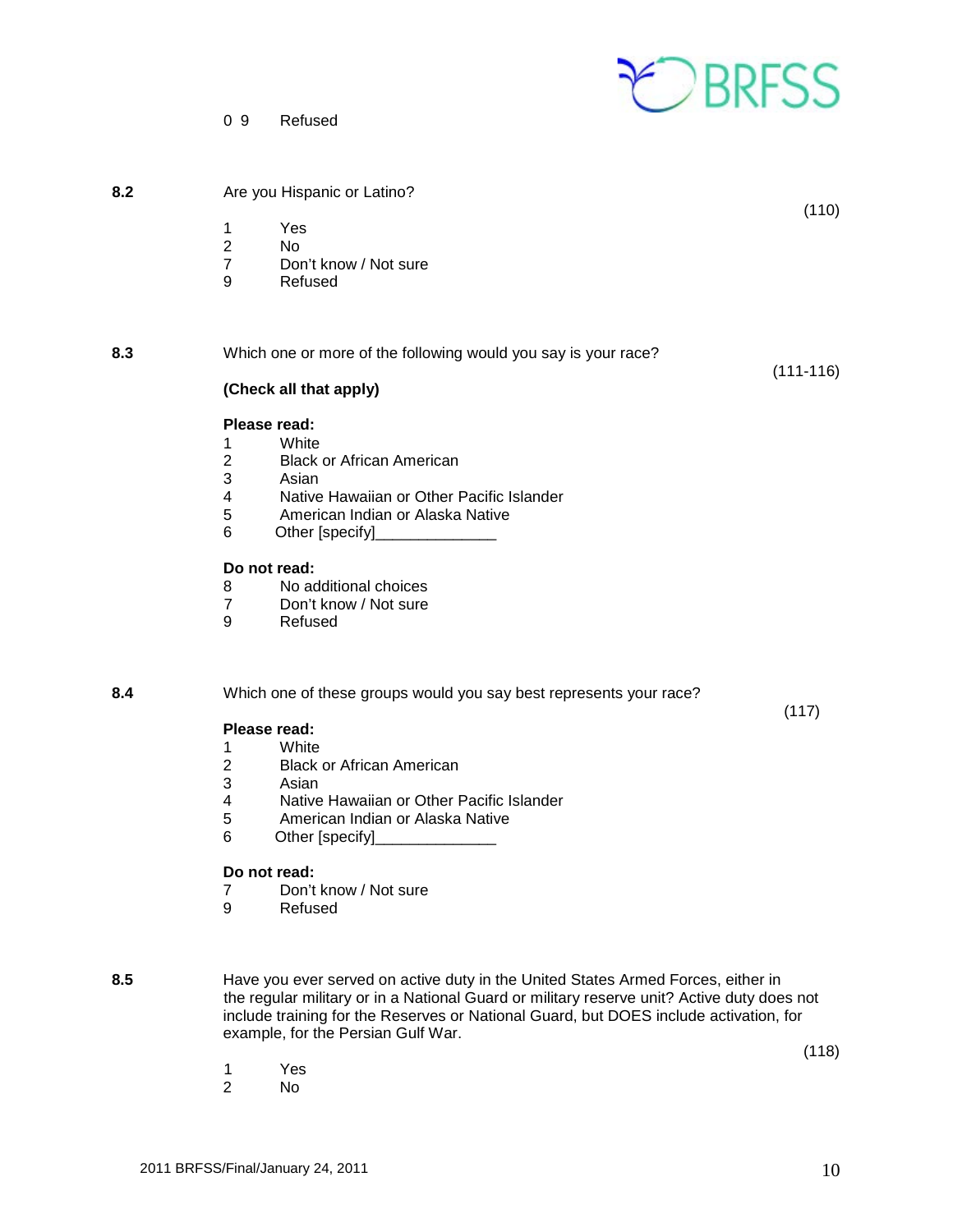

# **Do not read:**<br>7 Don't

**8.6** Are you…?

- 7 Don't know / Not sure<br>9 Refused
- **Refused**

|     |                                                                       | Please read:                                                                                                                                                                                                                                                                                                                                                                             | (119)       |
|-----|-----------------------------------------------------------------------|------------------------------------------------------------------------------------------------------------------------------------------------------------------------------------------------------------------------------------------------------------------------------------------------------------------------------------------------------------------------------------------|-------------|
|     | 1<br>$\boldsymbol{2}$<br>3<br>$\overline{\mathbf{4}}$<br>5<br>6       | Married<br><b>Divorced</b><br>Widowed<br>Separated<br>Never married<br>A member of an unmarried couple                                                                                                                                                                                                                                                                                   |             |
|     | 9                                                                     | Do not read:<br>Refused                                                                                                                                                                                                                                                                                                                                                                  |             |
| 8.7 | 88<br>99                                                              | How many children less than 18 years of age live in your household?<br>Number of children<br>None<br>Refused                                                                                                                                                                                                                                                                             | $(120-121)$ |
| 8.8 | 1<br>$\boldsymbol{2}$<br>3<br>4<br>$\mathbf 5$<br>6<br>$\overline{7}$ | What is the highest grade or year of school you completed?<br>Read only if necessary:<br>Never attended school or only attended kindergarten<br>Grades 1 through 8 (Elementary)<br>Grades 9 through 11 (Some high school)<br>Grade 12 or GED (High school graduate)<br>College 1 year to 3 years (Some college or technical school)<br>College 4 years or more (College graduate)<br>GED | (122)       |
|     | 8                                                                     | Home-school with diploma                                                                                                                                                                                                                                                                                                                                                                 |             |

# **Do not read:**<br>9 Refus

**Refused** 

#### **Read if necessary, probe if answer was = 4 ("Grade 12"), or respondent did not select other answer:**

**Interviewer probe: If respondent says "12<sup>th</sup> grade":** When you say that you completed the 12<sup>th</sup> grade, does that mean you graduated with a diploma from your high school or a correspondence school or home-school, or did you receive a GED?

**8.9** Are you currently…?

**Please read:**

(123)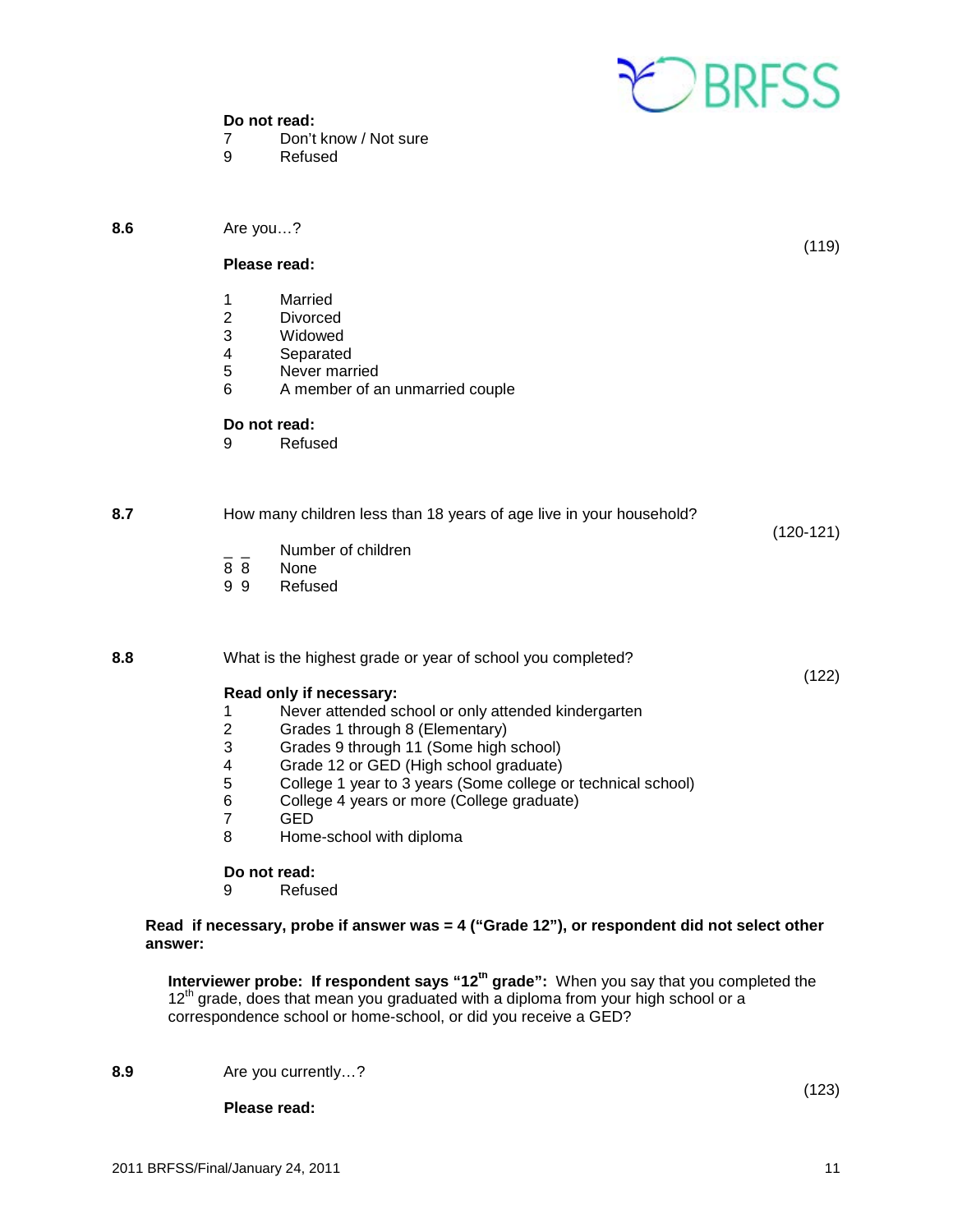

- 1 Employed for wages<br>2 Self-employed
- 2 Self-employed
- 3 Out of work for more than 1 year
- 4 Out of work for less than 1 year
- 5 A Homemaker<br>6 A Student
- 6 A Student<br>7 Retired
- 7 Retired<br>8 Unable
- Unable to work

# **Do not read:**<br>9 Refus

**Refused** 

| 8.10 |                                                                | Is your annual household income from all sources-                                            | $(124-125)$ |  |
|------|----------------------------------------------------------------|----------------------------------------------------------------------------------------------|-------------|--|
|      | If respondent refuses at ANY income level, code '99' (Refused) |                                                                                              |             |  |
|      | Read only if necessary:                                        |                                                                                              |             |  |
|      | 04                                                             | Less than \$25,000<br>If "no," ask 05; if "yes," ask 03<br>(\$20,000 to less than \$25,000)  |             |  |
|      | 03                                                             | If "no," code 04; if "yes," ask 02<br>Less than \$20,000<br>(\$15,000 to less than \$20,000) |             |  |
|      | 0 <sub>2</sub>                                                 | Less than \$15,000<br>If "no," code 03; if "yes," ask 01<br>(\$10,000 to less than \$15,000) |             |  |
|      | 0 <sub>1</sub>                                                 | Less than \$10,000<br>If "no," code 02                                                       |             |  |
|      | 05                                                             | Less than \$35,000<br>If "no," ask 06<br>(\$25,000 to less than \$35,000)                    |             |  |
|      | 06                                                             | Less than \$50,000<br>If "no," ask 07<br>(\$35,000 to less than \$50,000)                    |             |  |
|      | 07                                                             | Less than \$75,000<br>If "no," code 08<br>(\$50,000 to less than \$75,000)                   |             |  |
|      | 08                                                             | \$75,000 or more                                                                             |             |  |
|      | Do not read:<br>77<br>99                                       | Don't know / Not sure<br>Refused                                                             |             |  |
| 8.11 |                                                                | About how much do you weigh without shoes?                                                   | $(126-129)$ |  |

### **NOTE: If respondent answers in metrics, put "9" in column 126.**

#### **Round fractions up**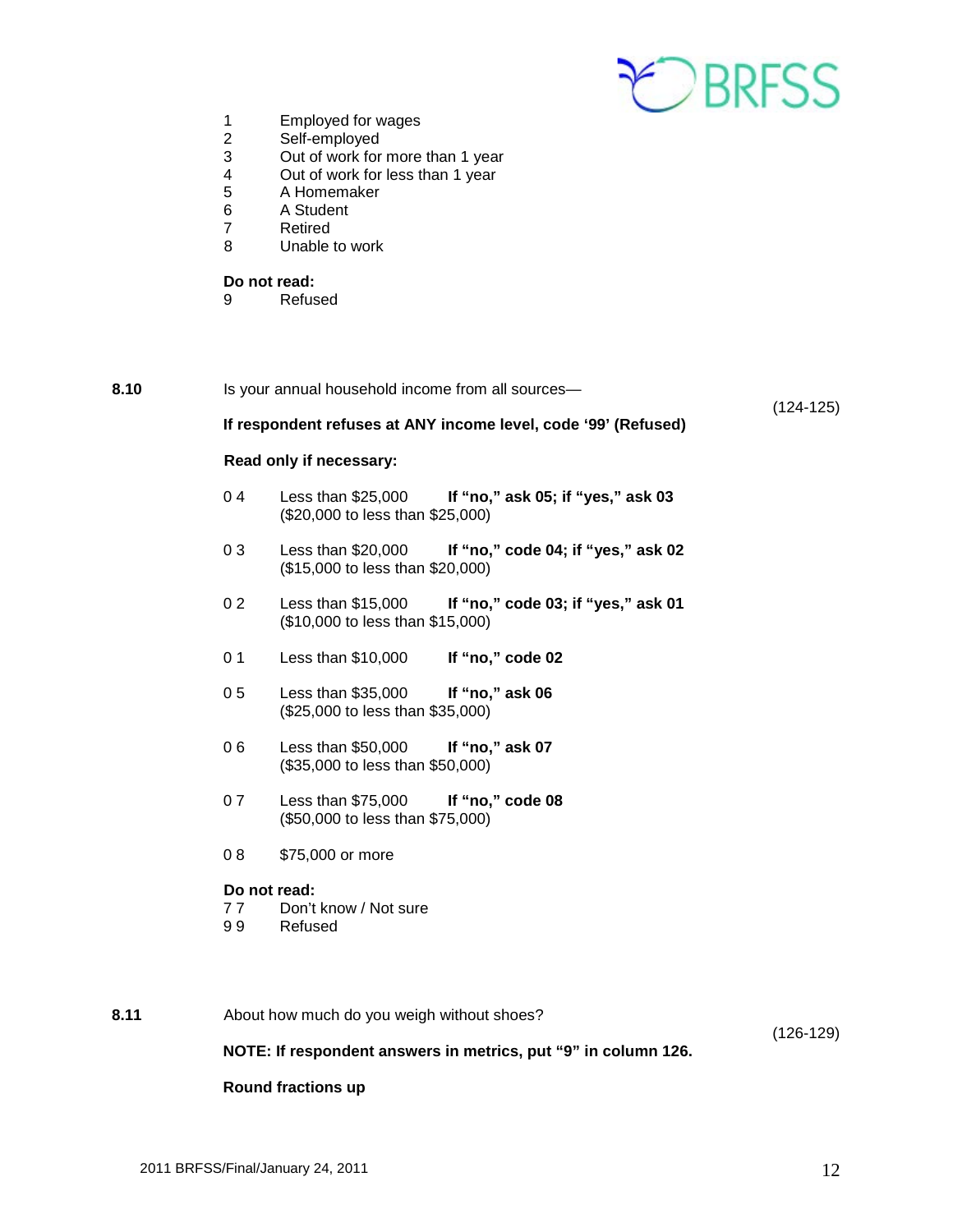

|      | Weight<br>(pounds/kilograms)<br>7777<br>Don't know / Not sure<br>9999<br>Refused                          |                                                                                                                                                         |             |
|------|-----------------------------------------------------------------------------------------------------------|---------------------------------------------------------------------------------------------------------------------------------------------------------|-------------|
| 8.12 | About how tall are you without shoes?                                                                     |                                                                                                                                                         | $(130-133)$ |
|      |                                                                                                           | NOTE: If respondent answers in metrics, put "9" in column 130.                                                                                          |             |
|      | <b>Round fractions down</b>                                                                               |                                                                                                                                                         |             |
|      | Height<br>$-1$<br>(f t / inches/meters/centimeters)<br>Don't know / Not sure<br>77/77<br>99/99<br>Refused |                                                                                                                                                         |             |
| 8.14 | What is the ZIP Code where you live?                                                                      |                                                                                                                                                         | $(137-141)$ |
|      | <b>ZIP Code</b><br>77777<br>Don't know / Not sure<br>99999<br>Refused                                     |                                                                                                                                                         |             |
| 8.15 |                                                                                                           | Do you have more than one telephone number in your household? Do not include<br>cell phones or numbers that are only used by a computer or fax machine. | (142)       |
|      | Yes<br>1<br>$\overline{2}$<br>No<br>$\overline{7}$<br>Don't know / Not sure<br>9<br>Refused               | [Go to Q8.17]<br>[Go to Q8.17]<br>[Go to Q8.17]                                                                                                         |             |
| 8.16 |                                                                                                           | How many of these telephone numbers are residential numbers?                                                                                            |             |
|      | $\overline{7}$<br>Don't know / Not sure<br>9<br>Refused                                                   | Residential telephone numbers [6 = 6 or more]                                                                                                           | (143)       |
| 8.17 | business and personal use.                                                                                | Do you have a cell phone for personal use? Please include cell phones used for both                                                                     | (144)       |
|      | Yes<br>1<br>$\overline{2}$<br><b>No</b><br>$\overline{7}$<br>Don't know / Not sure<br>9<br>Refused        | [Go to Q8.19]                                                                                                                                           |             |
| 8.18 | adults?                                                                                                   | Do you share a cell phone for personal use (at least one-third of the time) with other                                                                  |             |
|      | Yes<br>1<br>$\overline{c}$<br>No<br>$\overline{7}$<br>Don't know / Not sure                               | [Go to Q8.20]<br>[Go to Q8.21]<br>[Go to Q8.21]                                                                                                         | (145)       |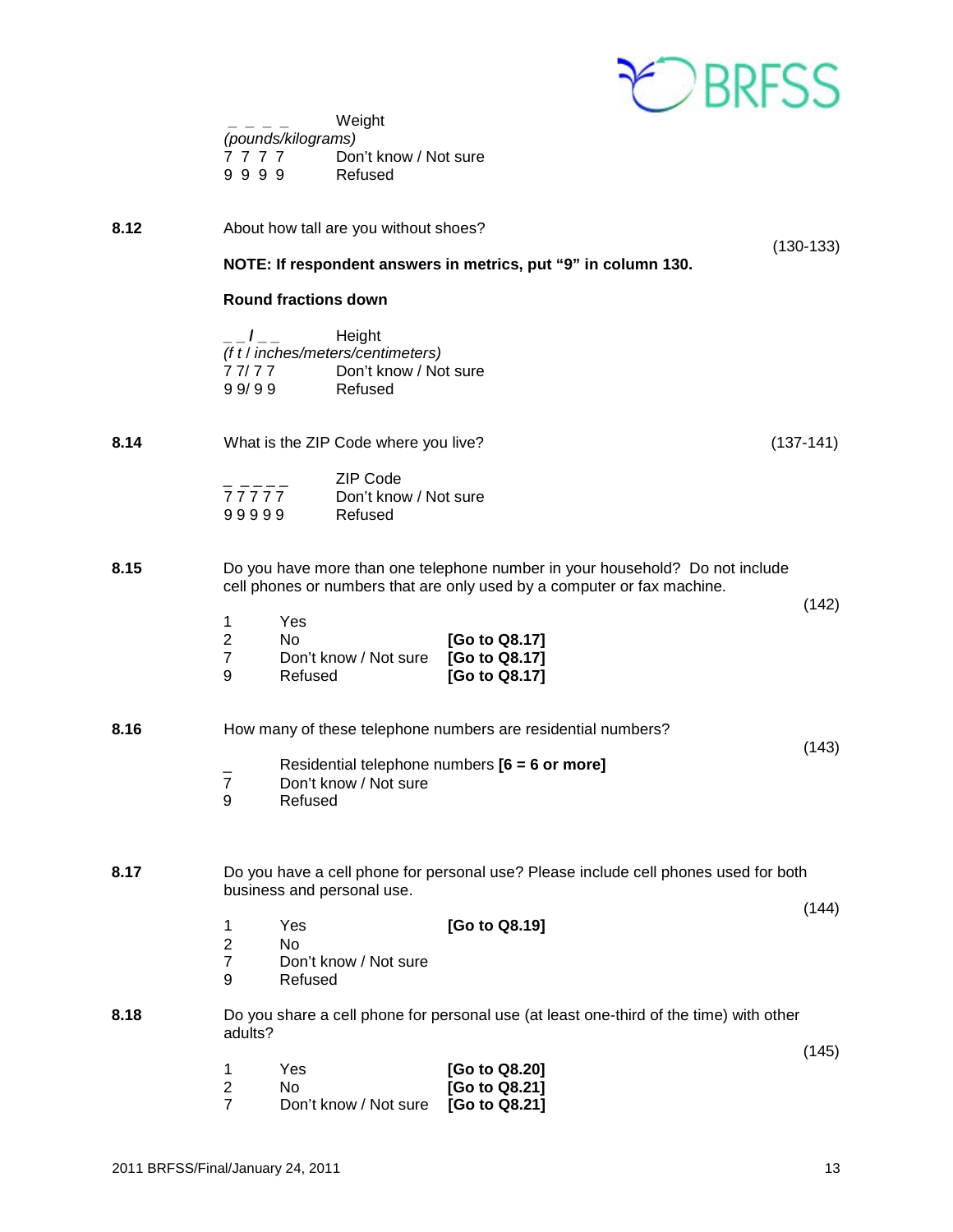|                             | 9                                               | Refused                                                              | [Go to Q8.21]                                                                                                                                                            |       |
|-----------------------------|-------------------------------------------------|----------------------------------------------------------------------|--------------------------------------------------------------------------------------------------------------------------------------------------------------------------|-------|
| 8.19                        | adults?                                         |                                                                      | Do you usually share this cell phone (at least one-third of the time) with any other                                                                                     |       |
|                             | 1<br>$\overline{2}$<br>$\overline{7}$<br>9      | Yes<br>No<br>Don't know / Not sure<br>Refused                        |                                                                                                                                                                          | (146) |
| 8.20                        |                                                 |                                                                      | Thinking about all the phone calls that you receive on your landline and cell phone, what<br>percent, between 0 and 100, are received on your cell phone?<br>$(147-149)$ |       |
|                             | $ -$<br>888<br>777<br>999                       | Enter percent (1 to 100)<br>Zero<br>Don't know / Not sure<br>Refused |                                                                                                                                                                          |       |
| 8.21                        |                                                 | Do you own or rent your home?                                        |                                                                                                                                                                          | (150) |
|                             | 1<br>$\overline{c}$<br>3<br>$\overline{7}$<br>9 | Own<br>Rent<br>Other arrangement<br>Don't know / Not sure<br>Refused |                                                                                                                                                                          |       |
| family without paying rent. |                                                 |                                                                      | INTERVIEWER NOTE: "Other arrangement" may include group home, staying with friends or                                                                                    |       |
|                             |                                                 |                                                                      | NOTE: Home is defined as the place where you live most of the time/the majority of the year.                                                                             |       |
| 8.22                        |                                                 |                                                                      | Indicate sex of respondent. Ask only if necessary.                                                                                                                       | (151) |
|                             | 1<br>$\overline{2}$                             | Male<br>Female                                                       | [Go to next section]<br>[If respondent is 45 years old or older, go to next section]                                                                                     |       |
| 8.23                        |                                                 | To your knowledge, are you now pregnant?                             |                                                                                                                                                                          | (152) |
|                             | 1<br>$\overline{2}$<br>$\overline{7}$<br>9      | Yes<br>No<br>Don't know / Not sure<br>Refused                        |                                                                                                                                                                          |       |

# <span id="page-13-0"></span>Section 9: Fruits and Vegetables

These next questions are about the fruits and vegetables **you** ate or drank during the past 30 days. Please think about all forms of fruits and vegetables including cooked or raw, fresh, frozen or canned. Please think about all meals, snacks, and food consumed at home and away from home.

CBRFSS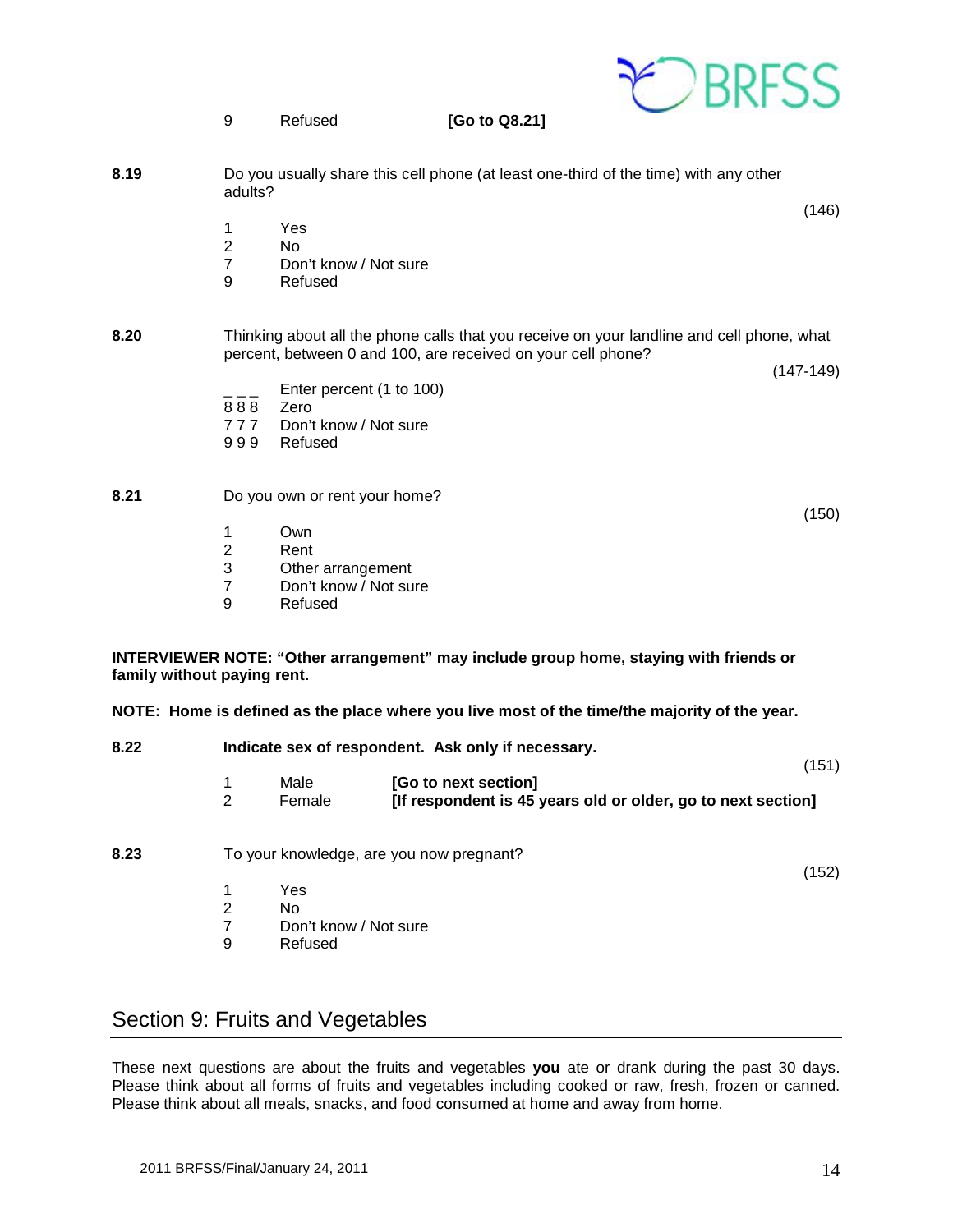

I will be asking how often **you** ate or drank each one: for example, once a day, twice a week, three times a month, and so forth.

#### **INTERVIEWER NOTE: If respondent responds less than once per month, put "0" times per month. If respondent gives a number without a time frame, ask: "Was that per day, week, or month?"**

**9.1** During the past month, how many times per day, week or month did you drink 100% PURE fruit juices? Do not include fruit-flavored drinks with added sugar or fruit juice you made at home and added sugar to. Only include 100% juice.

(153-155)

- $1 \quad \quad \text{Per day} \\ 2 \quad \quad \text{Per week}$
- $2 -$  Per week<br>3 Per month
- Per month
- 5 5 5 Never
- 7 7 7 Don't know / Not sure
- 9 9 9 Refused

**INTERVIEWER NOTE: Do not include fruit drinks with added sugar or other added sweeteners like Kool-aid, Hi-C, lemonade, cranberry cocktail, Tampico, Sunny Delight, Snapple, Fruitopia, Gatorade, Power-Ade, or yogurt drinks.** 

**Do not include fruit juice drinks that provide 100% daily vitamin C but include added sugar.**

**Do not include vegetable juices such as tomato and V8 if respondent provides but include in "other vegetables" question 9.6.**

**DO include 100% pure juices including orange, mango, papaya, pineapple, apple, grape (white or red), or grapefruit. Only count cranberry juice if the R perception is that it is 100% juice with no sugar or artificial sweetener added. 100% juice blends such as orange-pineapple, orangetangerine, cranberry-grape are also acceptable as are fruit-vegetable 100% blends. 100% pure juice from concentrate (i.e., reconstituted) is counted.** 

**9.2** During the past month, not counting juice, how many times per day, week, or month did you eat fruit? Count fresh, frozen, or canned fruit

(156-158)

- $1\qquad$  Per day
- $2_{--}$  Per week<br>3 Per month
- Per month
- 5 5 5 Never
- 7 7 7 Don't know / Not sure
- 9 9 9 Refused

**Read only if necessary: "Your best guess is fine. Include apples, bananas, applesauce, oranges, grape fruit, fruit salad, watermelon, cantaloupe or musk melon, papaya, lychees, star fruit, pomegranates, mangos, grapes, and berries such as blueberries and strawberries."**

**INTERVIEWER NOTE: Do not count fruit jam, jelly, or fruit preserves.** 

**Do not include dried fruit in ready-to-eat cereals.** 

**Do include dried raisins, cran-raisins if respondent tells you -** *but due to their small serving size*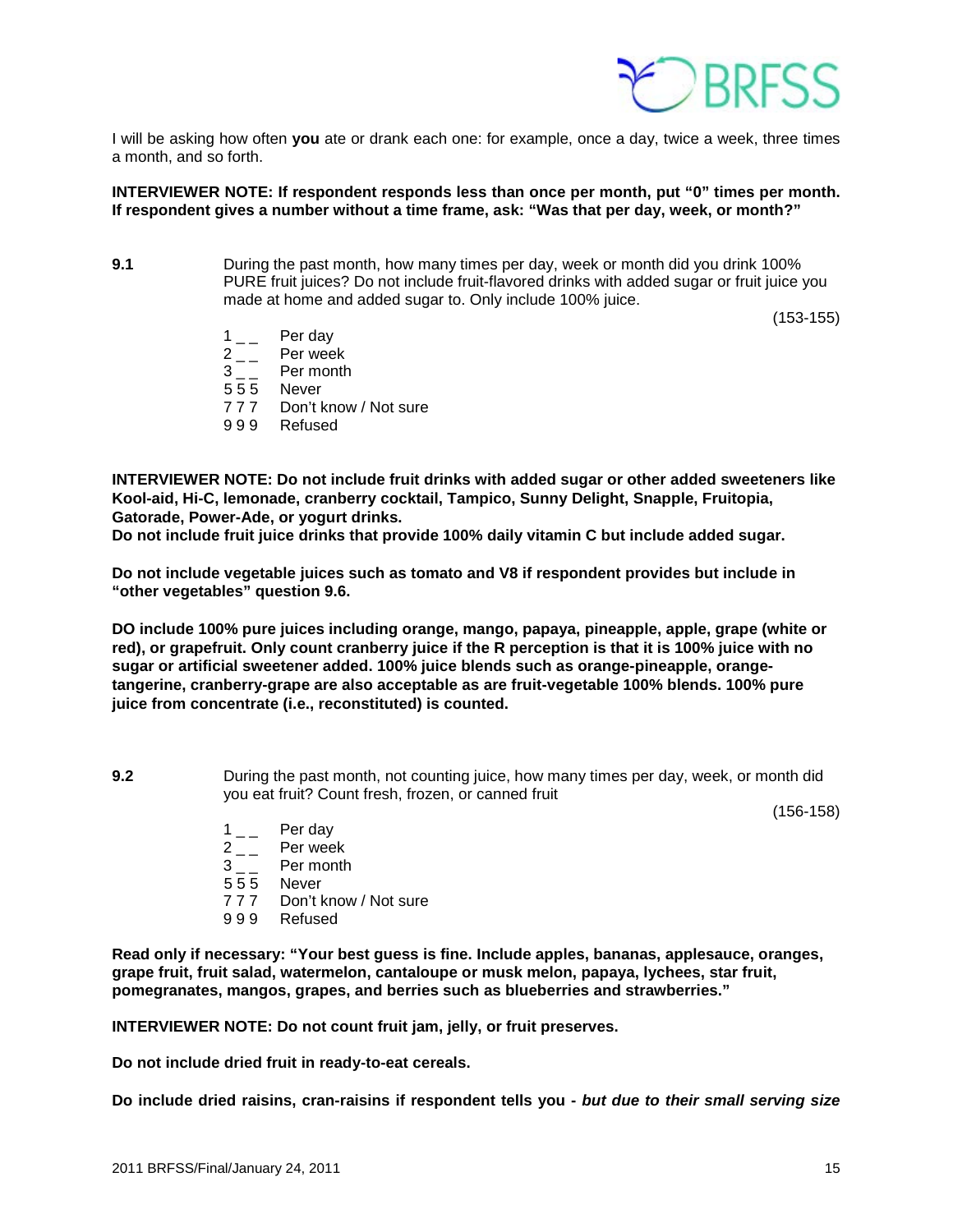*they are not included in the prompt.*



**Do include cut up fresh, frozen, or canned fruit added to yogurt, cereal, jello, and other meal items.**

**Include culturally and geographically appropriate fruits that are not mentioned (e.g. genip, soursop, sugar apple, figs, tamarind, bread fruit, sea grapes, carambola, longans, lychees, akee, rambutan, etc.).**

**9.3** During the past month, how many times per day, week, or month did you eat cooked or canned beans, such as refried, baked, black, garbanzo beans, beans in soup, soybeans, edamame, tofu or lentils. Do NOT include long green beans.

(159-161)

- 
- $1 \quad \quad$  Per day<br> $2 \quad \quad$  Per wee  $2_{--}$  Per week<br>3 Per month
- Per month
- 5 5 5 Never
- 7 7 7 Don't know / Not sure
- 9 9 9 Refused

**Read only if necessary: "Include round or oval beans or peas such as navy, pinto, split peas, cow peas, hummus, lentils, soy beans and tofu. Do NOT include long green beans such as string beans, broad or winged beans, or pole beans."**

**INTERVIEWER NOTE: Include soybeans also called edamame, TOFU (BEAN CURD MADE FROM SOYBEANS), kidney, pinto, hummus, lentils, black, black-eyed peas, cow peas, lima beans and white beans.**

**Include bean burgers including garden burgers and veggie burgers.**

**Include falafel and tempeh.**

**9.4** During the past month, how many times per day, week, or month did you eat dark green vegetables for example broccoli or dark leafy greens including romaine, chard, collard greens or spinach?

(162-164)

- 
- $\begin{bmatrix} 1 & -1 \\ 2 & -1 \end{bmatrix}$  Per wee  $2 \nightharpoonup$  Per week<br>3 Per month
- Per month<br>Never
- $555$
- 7 7 7 Don't know / Not sure
- 9 9 9 Refused

**INTERVIEWER NOTE: Each time a vegetable is eaten it counts as one time.**

**INTERVIEWER NOTE: Include all raw leafy green salads including spinach, mesclun, romaine lettuce, bok choy, dark green leafy lettuce, dandelions, komatsuna, watercress, and arugula.**

**Do not include iceberg (head) lettuce if specifically told type of lettuce. Include all cooked greens including kale, collard greens, choys, turnip greens, mustard greens.** 

**9.5** During the past month, how many times per day, week, or month did you eat orange-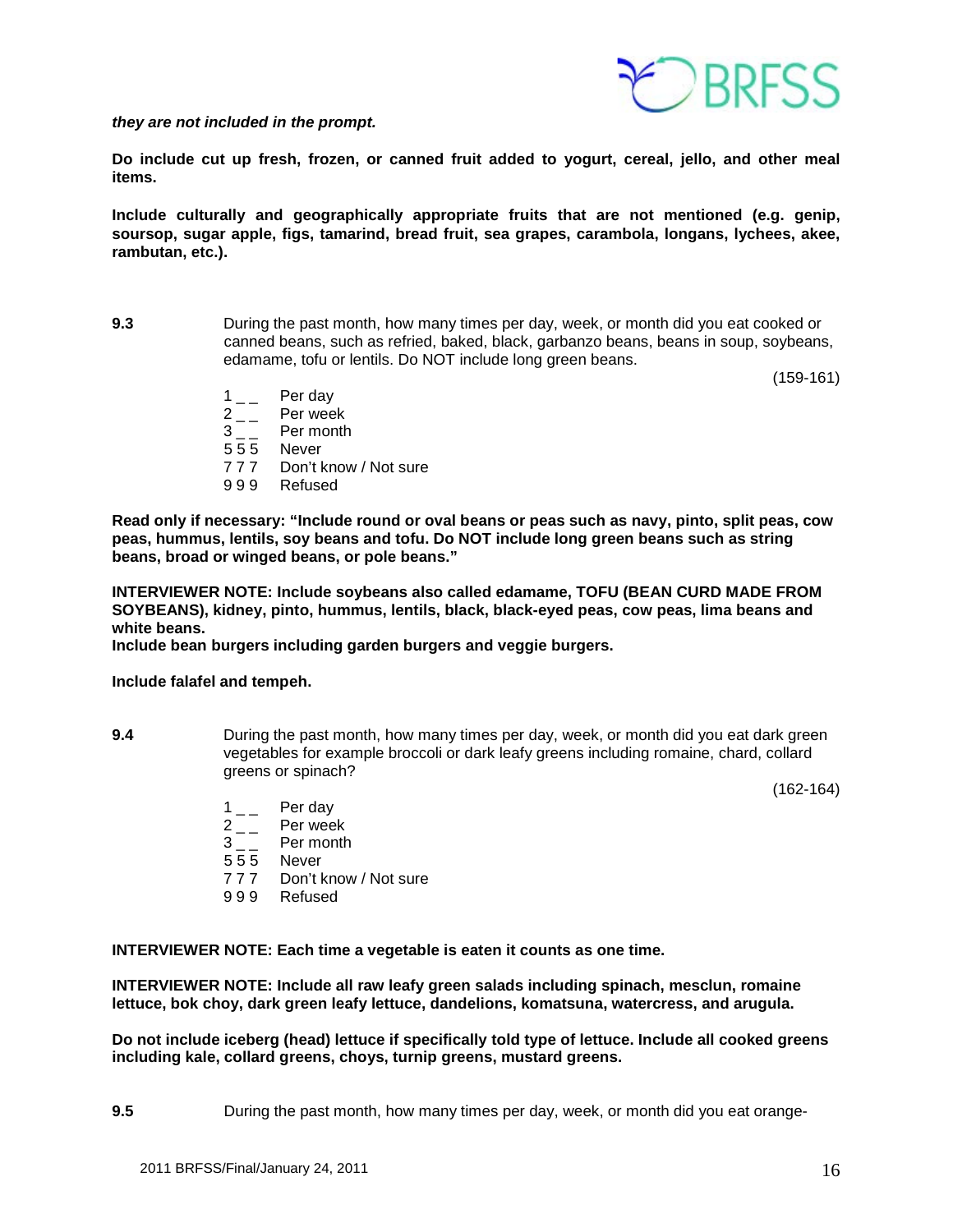

(165-167)

colored vegetables such as sweet potatoes, pumpkin, winter squash, or carrots?

- 
- $\begin{array}{cc} 1 & \\ 2 & \end{array}$  Per wee  $2 \quad - \quad$  Per week<br> $3 \quad - \quad$  Per month
- Per month
- 555 Never<br>777 Don't k
- Don't know / Not sure
- 999 Refused

**Read only if needed: "Winter squash have hard, thick skins and deep yellow to orange flesh. They include acorn, buttercup, and spaghetti squash."**

**FOR INTERVIEWER: Include all forms of carrots including long or baby-cut.**

**Include carrot-slaw (e.g. shredded carrots with or without other vegetables or fruit).**

**Include all forms of sweet potatoes including baked, mashed, casserole, pie, or sweet potatoes fries.** 

**Include all hard-winter squash varieties including acorn, autumn cup, banana, butternut, buttercup, delicate, hubbard, kabocha (Also known as an Ebisu, Delica, Hoka, Hokkaido, or Japanese Pumpkin; blue kuri), and spaghetti squash. Include all forms including soup.**

**Include pumpkin, including pumpkin soup and pie. Do not include pumpkin bars, cake, bread or other grain-based desert-type food containing pumpkin (i.e. similar to banana bars, zucchini bars we do not include).**

**9.6** Not counting what you just told me about, during the past month, about how many times per day, week, or month did you eat OTHER vegetables? Examples of other vegetables include tomatoes, tomato juice or V-8 juice, corn, eggplant, peas, lettuce, cabbage, and white potatoes that are not fried such as baked or mashed potatoes.

(168-170)

- $\begin{array}{cc} 1 & \\ 2 & \end{array}$  Per day
- $\begin{array}{cc} 2 & \\ 3 & \end{array}$  Per month
- Per month
- 555 Never<br>777 Don't k
- Don't know / Not sure
- 999 Refused

**Read only if needed: "Do not count vegetables you have already counted and do not include fried potatoes."**

**INTERVIEWER NOTE: Include corn, peas, tomatoes, okra, beets, cauliflower, bean sprouts, avocado, cucumber, onions, peppers (red, green, yellow, orange); all cabbage including American-style cole-slaw; mushrooms, snow peas, snap peas, broad beans, string, wax-, or polebeans.**

**Include any form of the vegetable (raw, cooked, canned, or frozen).**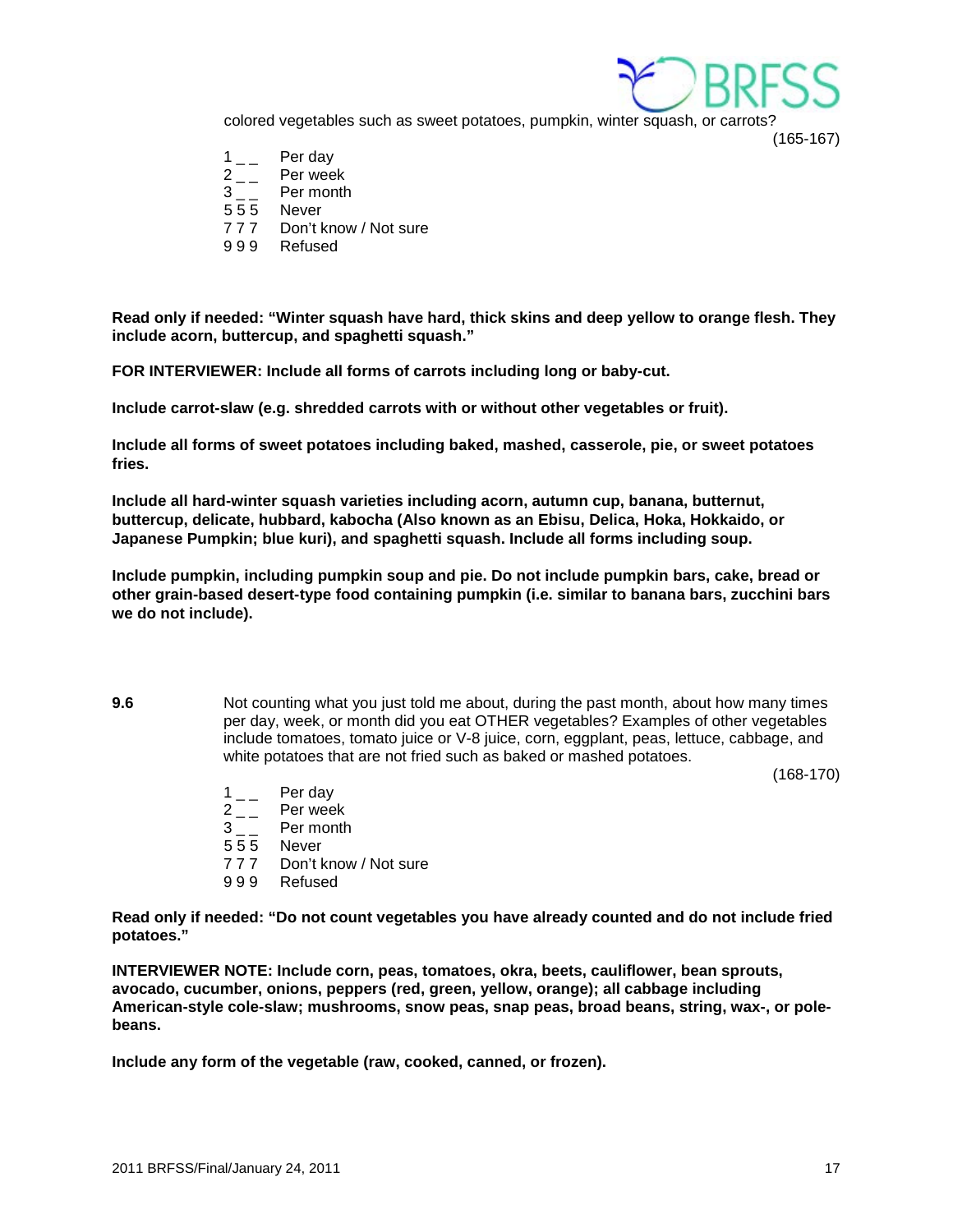

**Do not include products consumed usually as condiments including ketchup, catsup, salsa, chutney, relish.** 

**Do include tomato juice if respondent did not count in fruit juice.**

**Include culturally and geographically appropriate vegetables that are not mentioned (e.g. daikon, jicama, oriental cucumber, etc.).**

**Do not include rice or other grains.**

# <span id="page-17-0"></span>Section 10: Exercise (Physical Activity)

The next few questions are about exercise, recreation, or physical activities other than your regular job duties.

**INTERVIEWER INSTRUCTION: If respondent does not have a "regular job duty" or is retired, they may count the physical activity or exercise they spend the most time doing in a regular month.**

**10.1** During the past month, other than your regular job, did you participate in any physical activities or exercises such as running, calisthenics, golf, gardening, or walking for exercise?

(171)

|    | Yes                   |               |
|----|-----------------------|---------------|
| -2 | No.                   | [Go to Q10.8] |
|    | Don't know / Not sure | [Go to Q10.8] |
| -9 | Refused               | [Go to Q10.8] |

**10.2**. What type of physical activity or exercise did you spend the most time doing during the past month? (172-173)

| $=$ $-$ | (Specify)                           | [See Coding List A]  |
|---------|-------------------------------------|----------------------|
| 77      | Don't know / Not Sure [Go to Q10.8] |                      |
| 99      | Refused                             | <b>[Go to Q10.8]</b> |

**INTERVIEWER INSTRUCTION: If the respondent's activity is not included in the Coding List A, choose the option listed as "Other ".**

**INTERVIEWER NOTE: Housework may be included as a physical activity or exercise spent and can be coded as "Other".** 

**10.3** How many times per week or per month did you take part in this activity during the past month?

(174-176)

- 1<sub>\_\_</sub> Times per week
- 2<sub>\_\_</sub> Times per month<br>777 Don't know / Not
- Don't know / Not sure
- 9 9 9 Refused
- **10.4** And when you took part in this activity, for how many minutes or hours did you usually keep at it?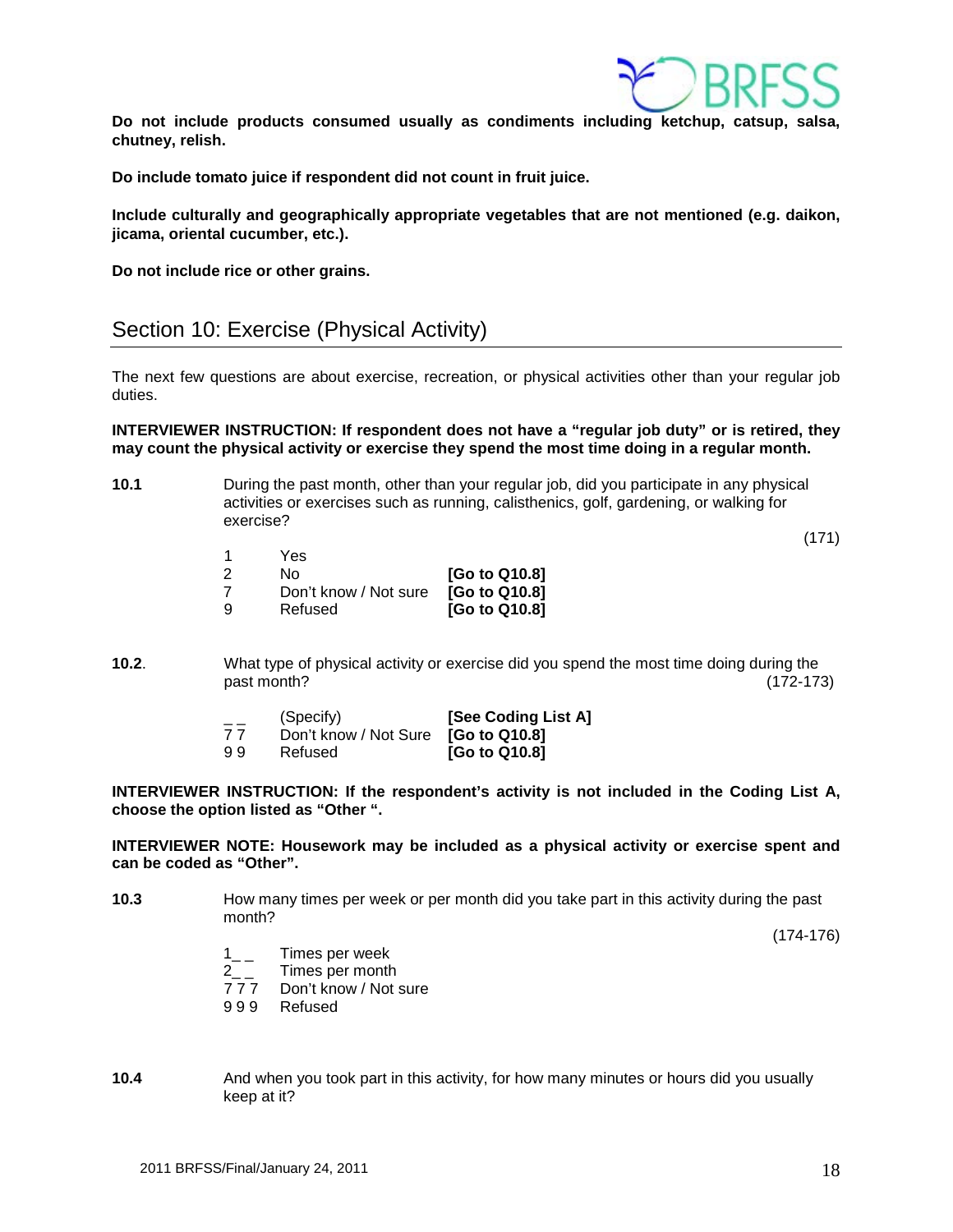

 $\frac{1}{77}$  Hours and minutes<br>777 Don't know / Not su

Don't know / Not sure

9 9 9 Refused

#### **10.5** What other type of physical activity gave you the next most exercise during the past month?

(180-181)

| $= -$<br>88 | (Specify)<br>No other activity      | [See Coding List A]<br>[Go to Q10.8] | $\cdot$ . |
|-------------|-------------------------------------|--------------------------------------|-----------|
| 77          | Don't know / Not Sure [Go to Q10.8] |                                      |           |
| 99          | Refused                             | [Go to Q10.8]                        |           |

**INTERVIEWER INSTRUCTION: If the respondent's activity is not included in the Coding List A, choose the option listed as "Other".**

**INTERVIEWER NOTE: Housework may be included as a physical activity or exercise spent and can be coded as "Other".** 

| 10.6                                                                                                                                                                                                                                                                                                                                                                  | How many times per week or per month did you take part in this activity during the past<br>month?     |             |  |  |
|-----------------------------------------------------------------------------------------------------------------------------------------------------------------------------------------------------------------------------------------------------------------------------------------------------------------------------------------------------------------------|-------------------------------------------------------------------------------------------------------|-------------|--|--|
|                                                                                                                                                                                                                                                                                                                                                                       | Times per week<br>$1 \quad$<br>Times per month<br>$2^{2}$                                             | $(182-184)$ |  |  |
|                                                                                                                                                                                                                                                                                                                                                                       | 777<br>Don't know / Not sure<br>999<br>Refused                                                        |             |  |  |
| 10.7                                                                                                                                                                                                                                                                                                                                                                  | And when you took part in this activity, for how many minutes or hours did you usually<br>keep at it? |             |  |  |
|                                                                                                                                                                                                                                                                                                                                                                       |                                                                                                       | $(185-187)$ |  |  |
|                                                                                                                                                                                                                                                                                                                                                                       | Hours and minutes<br>777<br>Don't know / Not sure                                                     |             |  |  |
|                                                                                                                                                                                                                                                                                                                                                                       | 999<br>Refused                                                                                        |             |  |  |
| 10.8<br>During the past month, how many times per week or per month did you do physical<br>activities or exercises to STRENGTHEN your muscles? Do NOT count aerobic activities<br>like walking, running, or bicycling. Count activities using your own body weight like yoga,<br>sit-ups or push-ups and those using weight machines, free weights, or elastic bands. |                                                                                                       | $(188-190)$ |  |  |
|                                                                                                                                                                                                                                                                                                                                                                       |                                                                                                       |             |  |  |

- $1_{--}$  Times per week<br>2 Times per month
- Times per month
- 8 8 8 Never
- 7 7 7 Don't know / Not sure
- 9 9 9 Refused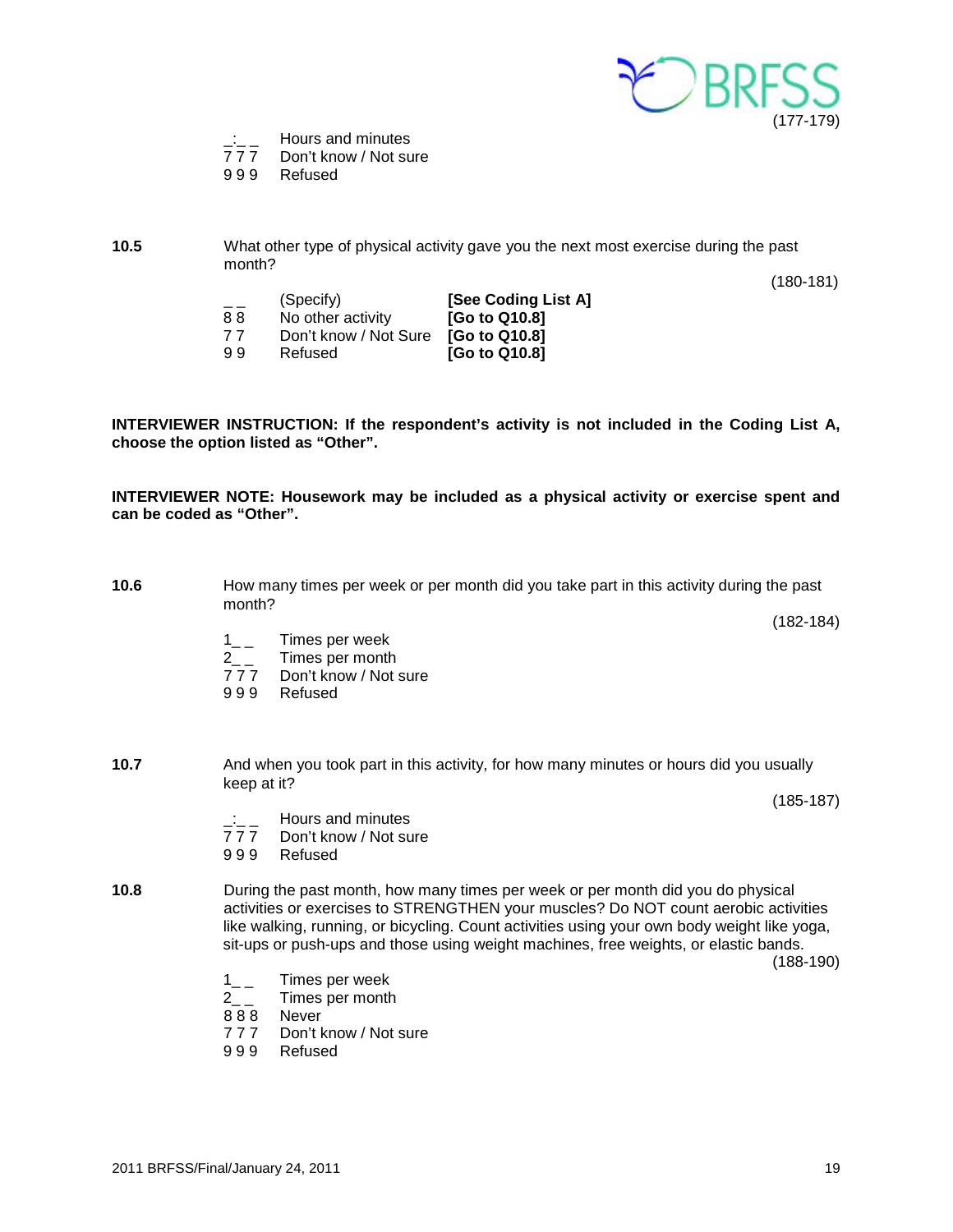# <span id="page-19-0"></span>Section 11: Disability



The following questions are about health problems or impairments you may have.

- **11.1** Are you limited in any way in any activities because of physical, mental, or emotional problems?
	- 1 Yes
	-
	- 2 No 7 Don't know / Not Sure<br>9 Refused
	- **Refused**
- **11.2** Do you now have any health problem that requires you to use special equipment, such as a cane, a wheelchair, a special bed, or a special telephone?

(192)

(191)

#### **NOTE: Include occasional use or use in certain circumstances.**

- 1 Yes
- 2 No
- 7 Don't know / Not Sure<br>9 Refused
- **Refused**

# <span id="page-19-1"></span>Section 12: Arthritis Burden

#### **If Q6.9 = 1 (yes) then continue, else go to next section.**

Next, I will ask you about your arthritis.

Arthritis can cause symptoms like pain, aching, or stiffness in or around a joint.<br>**12.1** Are you now limited in any way in any of your usual activities by

**12.1** Are you now limited in any way in any of your usual activities because of arthritis or joint symptoms?

(193)

- 1 Yes<br>2 No
- No.
- 7 Don't know / Not sure<br>9 Refused
- **Refused**

**INTERVIEWER INSTRUCTION: If a question arises about medications or treatment, then the interviewer should say: "Please answer the question based on your current experience, regardless of whether you are taking any medication or treatment."**

#### **INTERVIEWER NOTE: Q12.2 should be asked of all respondents regardless of employment. status.**

**12.2** In this next question, we are referring to work for pay. Do arthritis or joint symptoms now affect whether you work, the type of work you do, or the amount of work you do?

(194)

- 1 Yes
- 2 No
- 7 Don't know / Not sure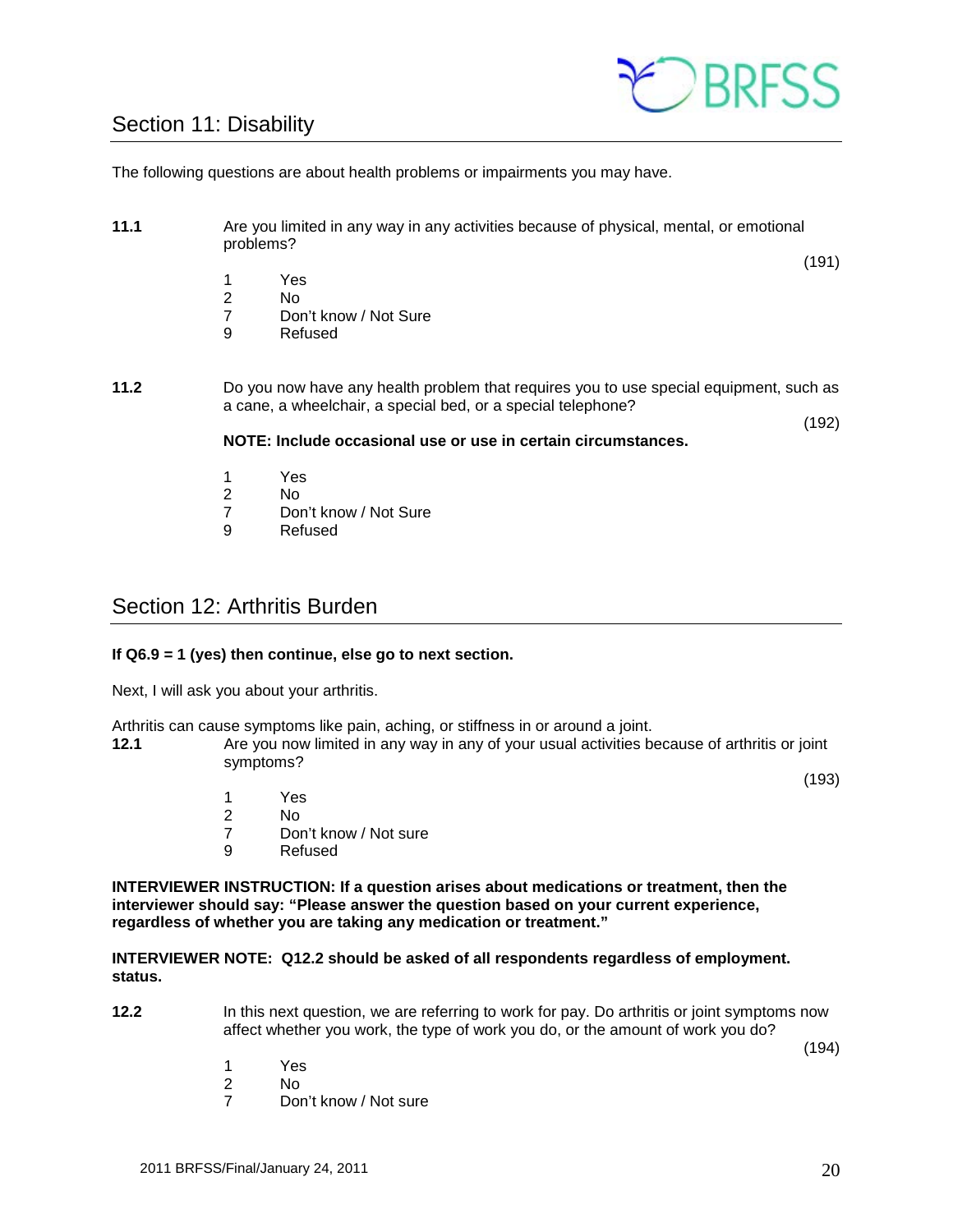



**INTERVIEWER INSTRUCTION: If respondent gives an answer to each issue (whether works, type of work, or amount of work), then if any issue is "yes" mark the overall response as "yes." If a question arises about medications or treatment, then the interviewer should say: "Please answer the question based on your current experience, regardless of whether you are taking any medication or treatment."**

**12.3** During the past 30 days, to what extent has your arthritis or joint symptoms interfered with your normal social activities, such as going shopping, to the movies, or to religious or social gatherings?

(195)

### **Please read [1-3]:**

- 1 A lot<br>2 A little
- 2 A little<br>3 Not at
- Not at all

#### **Do not read:**

- 7 Don't know / Not sure
- 9 Refused

**INTERVIEWER INSTRUCTION: If a question arises about medications or treatment, then the interviewer should say: "Please answer the question based on your current experience, regardless of whether you are taking any medication or treatment."**

**12.4** Please think about the past 30 days, keeping in mind all of your joint pain or aching and whether or not you have taken medication. DURING THE PAST 30 DAYS, how bad was your joint pain ON AVERAGE? *Please answer on a scale of 0 to 10 where 0 is no pain or aching and 10 is pain or aching as bad as it can be*.

(196-197)

- $\frac{1}{7}$   $\frac{1}{7}$  Enter number [00-10]
- 7 7 Don't know / Not sure<br>9 9 Refused
- **Refused**

# <span id="page-20-0"></span>Section 13: Seatbelt Use

**13.1** How often do you use seat belts when you drive or ride in a car? Would you say—

#### **Please read:**

- 1 Always<br>2 Nearly
- 2 Nearly always<br>3 Sometimes
- **Sometimes**
- 4 Seldom<br>5 Never
- **Never**

(198)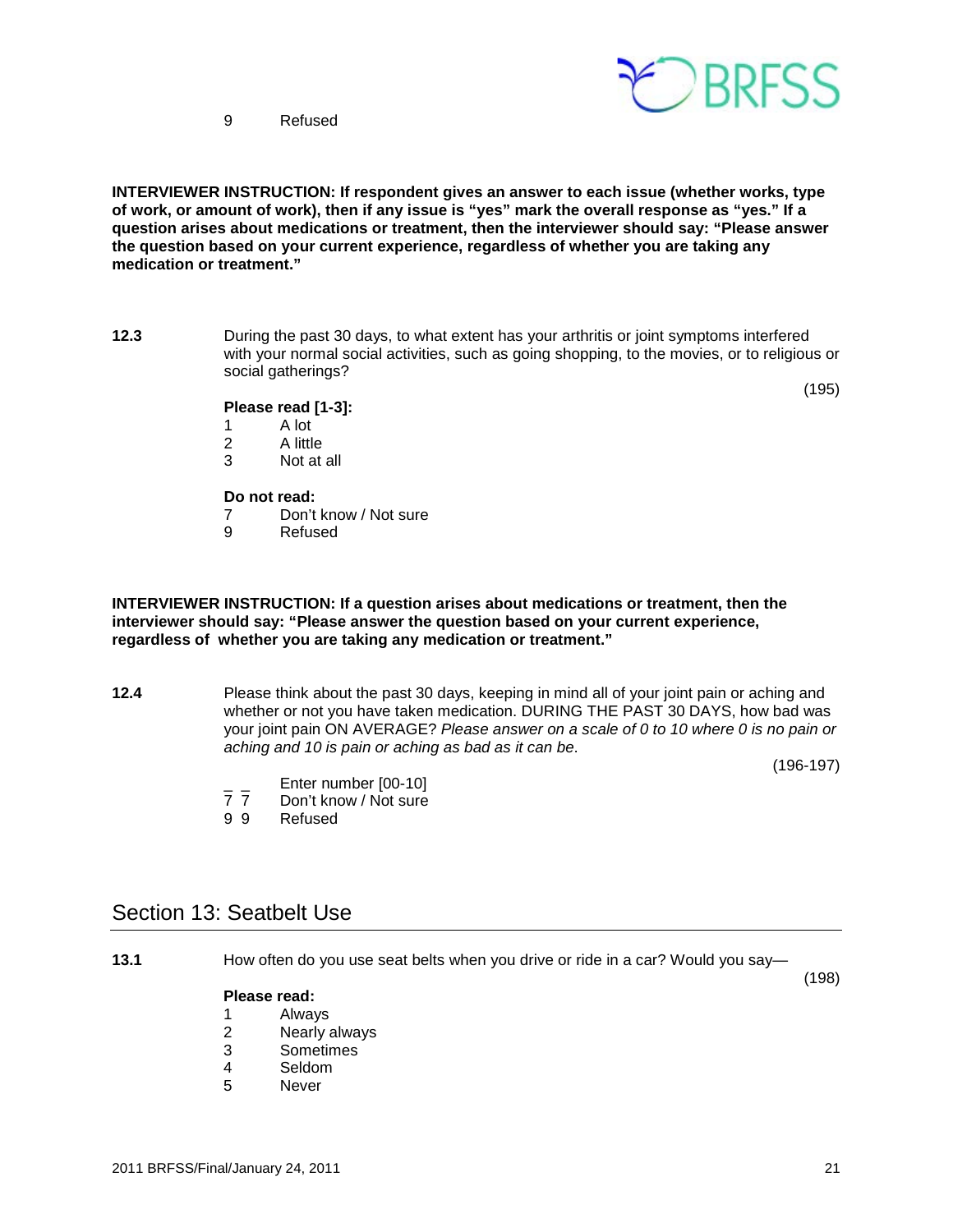

#### **Do not read:**

- 7 Don't know / Not sure
- 8 Never drive or ride in a car<br>9 Refused
- **Refused**

# <span id="page-21-0"></span>Section 14: Immunization

**14.1** Now I will ask you questions about seasonal flu vaccine. There are two ways to get the seasonal flu vaccine, one is a shot in the arm and the other is a spray, mist, or drop in the nose called FluMist™. During the past 12 months, have you had either a seasonal flu shot or a seasonal flu vaccine that was sprayed in your nose?

(199)

- 1 Yes 2 No **[Go to Q14.4]**
- 7 Don't know / Not sure **[Go to Q14.4] [Go to Q14.4]**

**14.2** During what month and year did you receive your most recent flu shot injected into your arm or flu vaccine that was sprayed in your nose?

(200-205)

 $\frac{1}{77}/\frac{1}{77}/\frac{1}{77}$  Month / Year Don't know / Not sure<br>Refused 99/9999

**14.3** At what kind of place did you get your last flu shot/vaccine?

(206-207)

#### **(***Probe:* **"How would you describe the place where you went to get your most recent flu vaccine?")**

- 0 1 A doctor's office or health maintenance organization (HMO)
- 0 2 A health department
- 0 3 Another type of clinic or health center (Example: a community health center)
- 0.4 A senior, recreation, or community center
- 0 5 A store (Examples: supermarket, drug store)<br>0 6 A hospital (Example: inpatient)
- 0 6 A hospital (Example: inpatient)<br>0 7 An emergency room
- 0 7 An emergency room<br>0 8 Workplace
- Workplace
- 0 9 Some other kind of place<br>1 0 Received vaccination in C
- Received vaccination in Canada/Mexico (Volunteered Do not read)
- 11 A school<br>77 Don't kno
- Don't know / Not sure

#### **Do not read:**

9 9 Refused

**14.4** A pneumonia shot or pneumococcal vaccine is usually given only once or twice in a person's lifetime and is different from the flu shot. Have you ever had a pneumonia shot? (208)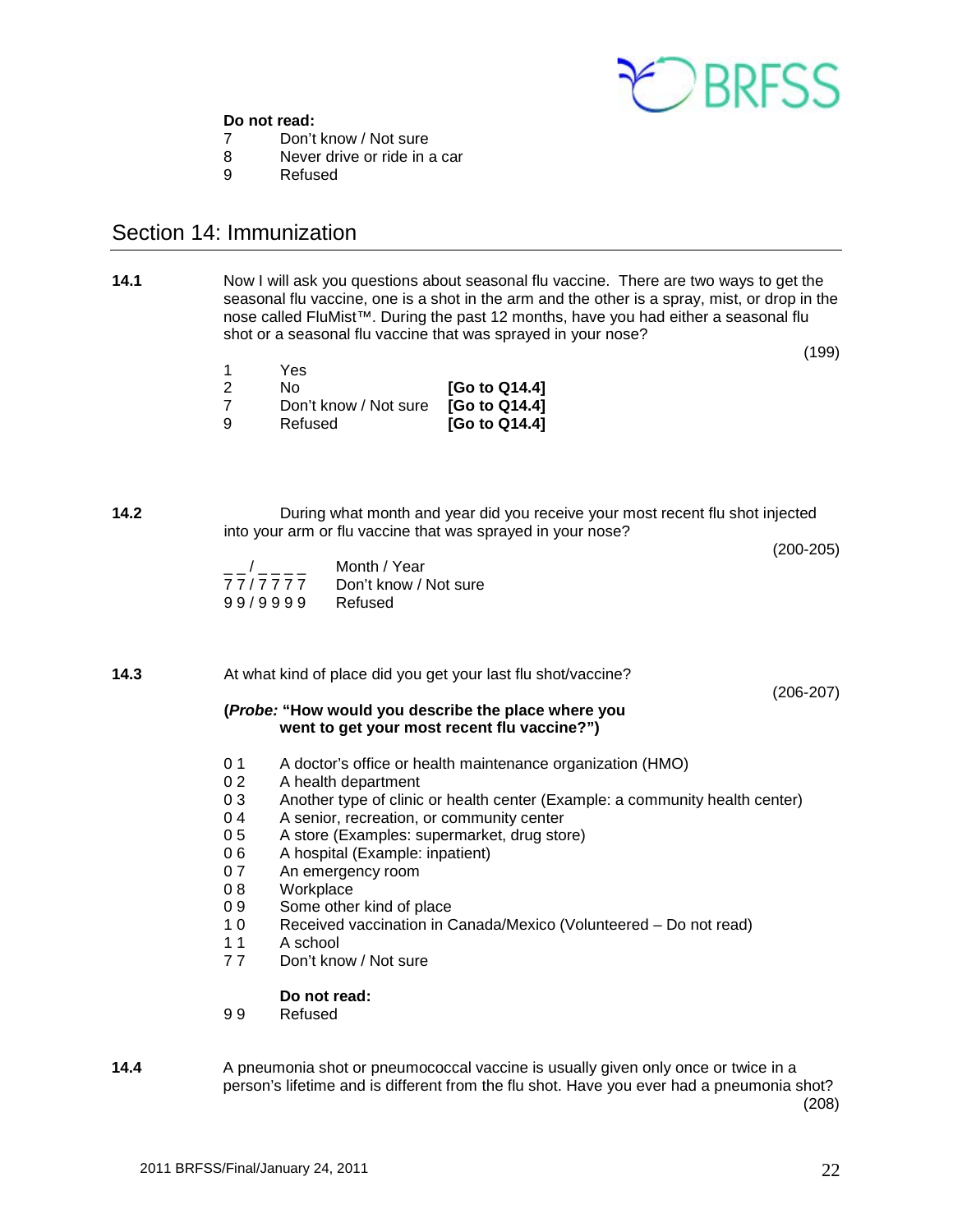

- 1 Yes<br>2 No
- 2 No
- 7 Don't know / Not sure<br>9 Refused
- **Refused**

# <span id="page-22-0"></span>Section 15: Alcohol Consumption

**15.1** During the past 30 days, how many days per week or per month did you have at least one drink of any alcoholic beverage such as beer, wine, a malt beverage or liquor? (209-211)

- $\begin{bmatrix} 1 & 2 \\ 2 & 1 \end{bmatrix}$  Days in past 30
- Days in past 30 days
- 
- 
- 

8 8 8 No drinks in past 30 days **[Go to next section]** [Go to next section] 9 9 9 Refused **[Go to next section]**

**15.2** One drink is equivalent to a 12-ounce beer, a 5-ounce glass of wine, or a drink with one shot of liquor. During the past 30 days, on the days when you drank, about how many drinks did you drink on the average?

> (212-213) **NOTE: A 40 ounce beer would count as 3 drinks, or a cocktail drink with 2 shots would count as 2 drinks.**

- <sup>-</sup>/<sub>2</sub> -// Number of drinks<br>T 7 Don't know / Not s
- Don't know / Not sure
- 9 9 Refused
- **15.3** Considering all types of alcoholic beverages, how many times during the past 30 days did you have **X [CATI X = 5 for men, X = 4 for women]** or more drinks on an occasion? (214-215)
	- $\frac{1}{88}$  Number of times
	- 88 None<br>77 Don't
	- Don't know / Not sure
	- 9 9 Refused

**15.4** During the past 30 days, what is the largest number of drinks you had on any occasion? (216-217)

- Number of drinks<br>77 Don't know / Not s
- Don't know / Not sure
- 9 9 Refused

Effective August 1, 2011 through the end of 2011 data collection year.

The next question is about counseling services related to prevention that you might have received from a doctor, nurse, or other health professional.

**18.1** Has a doctor or other health professional ever talked with you about alcohol use?

**If yes, ask "About how long ago was it?"** (547)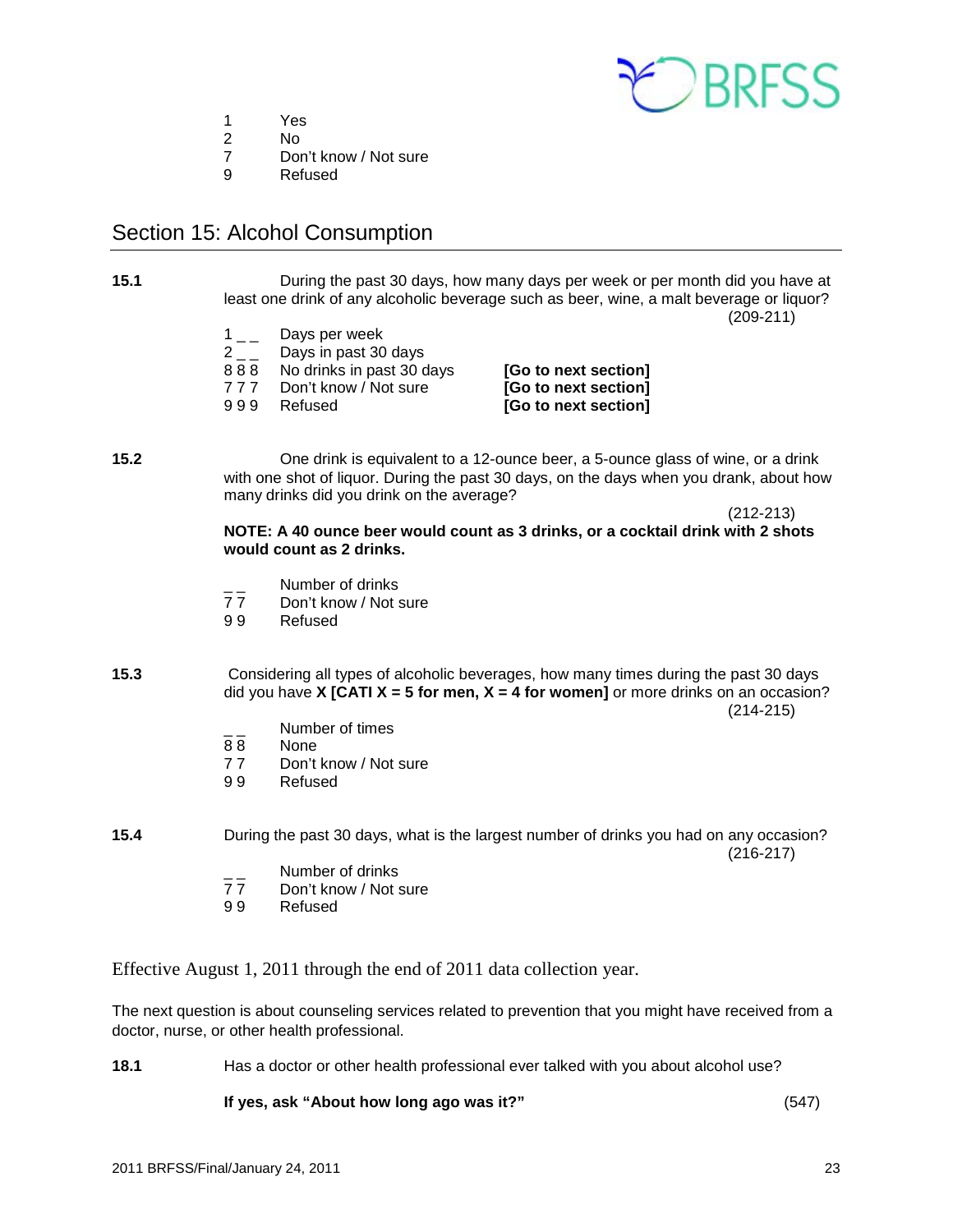

- 1 Yes within the past 12 months
- 2 Yes within the past 3 years<br>3 Yes 3 or more vears ago
- 3 Yes 3 or more years ago
- No.
- 7 Don't know<br>9 Refused
	- **Refused**

# <span id="page-23-0"></span>Section 16: HIV/AIDS

The next few questions are about the national health problem of HIV, the virus that causes AIDS. Please remember that your answers are strictly confidential and that you don't have to answer every question if you do not want to. Although we will ask you about testing, we will not ask you about the results of any test you may have had.

**16.1** Have you ever been tested for HIV? Do not count tests you may have had as part of a blood donation. Include testing fluid from your mouth.

(218)

- 1 Yes 2 No **[Go to Q16.3]** 7 Don't know / Not sure **[Go to Q16.3]** 9 Refused **[Go to Q16.3]**
- **16.2** Not including blood donations, in what month and year was your last HIV test?

(219-224)

**NOTE: If response is before January 1985, code "Don't know." CATI INSTRUCTION: If the respondent remembers the year but cannot remember the month, code the first two digits 77 and the last four digits for the year.** 

| $\mathbf{I}$ | Code month and year   |
|--------------|-----------------------|
| 77/7777      | Don't know / Not sure |
| 99/9999      | Refused / Not sure    |

**16.3** I'm going to read you a list. When I'm done, please tell me if any of the situations apply to you. You do not need to tell me which one.

- You have used intravenous drugs in the past year.
- You have been treated for a sexually transmitted or venereal disease in the past year.
- You have given or received money or drugs in exchange for sex in the past year.
- You had anal sex without a condom in the past year.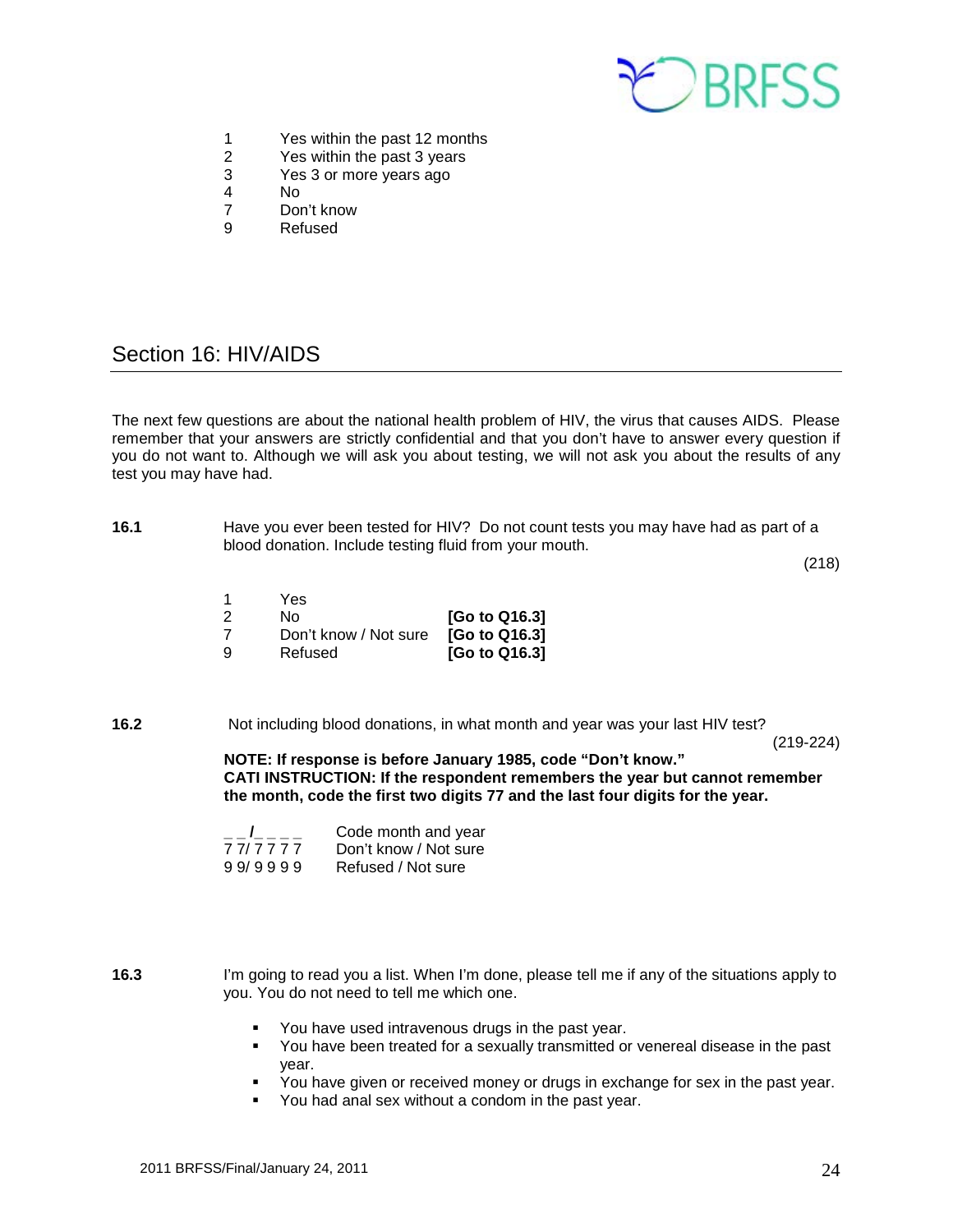

(225)

Do any of these situations apply to you?

1 Yes<br>2 No

- 2 No
- 7 Don't know / Not sure<br>9 Refused
- **Refused**

# <span id="page-24-0"></span>INFLUENZA LIKE ILLNESS SURVEY (ILI) QUESTIONS **2010/2011 BRFSS Landline Telephone Questionnaire Only Effective October 1, 2010 through April 30, 2011.**

We would like to ask you some questions about recent respiratory illnesses.

| 1. |                                                     | Last month (i.e September [to change to previous month each month of survey]), were<br>you ill with a fever?<br>(222) |                                                                                                                                                   |       |
|----|-----------------------------------------------------|-----------------------------------------------------------------------------------------------------------------------|---------------------------------------------------------------------------------------------------------------------------------------------------|-------|
|    | 1<br>$\overline{\mathbf{c}}$<br>$\overline{7}$<br>9 | Yes<br>No<br>Don't know<br>Refused                                                                                    | [Go to Q8]<br>[Go to Q8]<br>[Go to Q8]                                                                                                            |       |
| 2. |                                                     |                                                                                                                       | Did you also have a cough and/or sore throat?                                                                                                     | (223) |
|    | 1<br>$\overline{2}$<br>$\overline{7}$<br>9          | Yes<br>No.<br>Don't know<br>Refused                                                                                   | [Go to Q8]<br>[Go to Q8]<br>[Go to Q8]                                                                                                            |       |
| 3. |                                                     |                                                                                                                       | Did you visit a doctor, nurse, or other health professional for this illness?                                                                     | (224) |
|    | 1<br>$\overline{2}$<br>$\overline{7}$<br>9          | Yes<br>No<br>Don't know<br>Refused                                                                                    | [Go to Q8]<br>[Go to Q8]<br>[Go to Q8]                                                                                                            |       |
| 4. |                                                     | (225)                                                                                                                 | When did you visit the doctor, nurse, or other health professional for this illness?<br>[Interviewer: read off choices; choose the most specific] |       |
|    | 1<br>$\overline{\mathbf{c}}$<br>3                   | Within two days of getting ill<br>More than 7 days of getting ill                                                     | Within three to 7 days of getting ill                                                                                                             |       |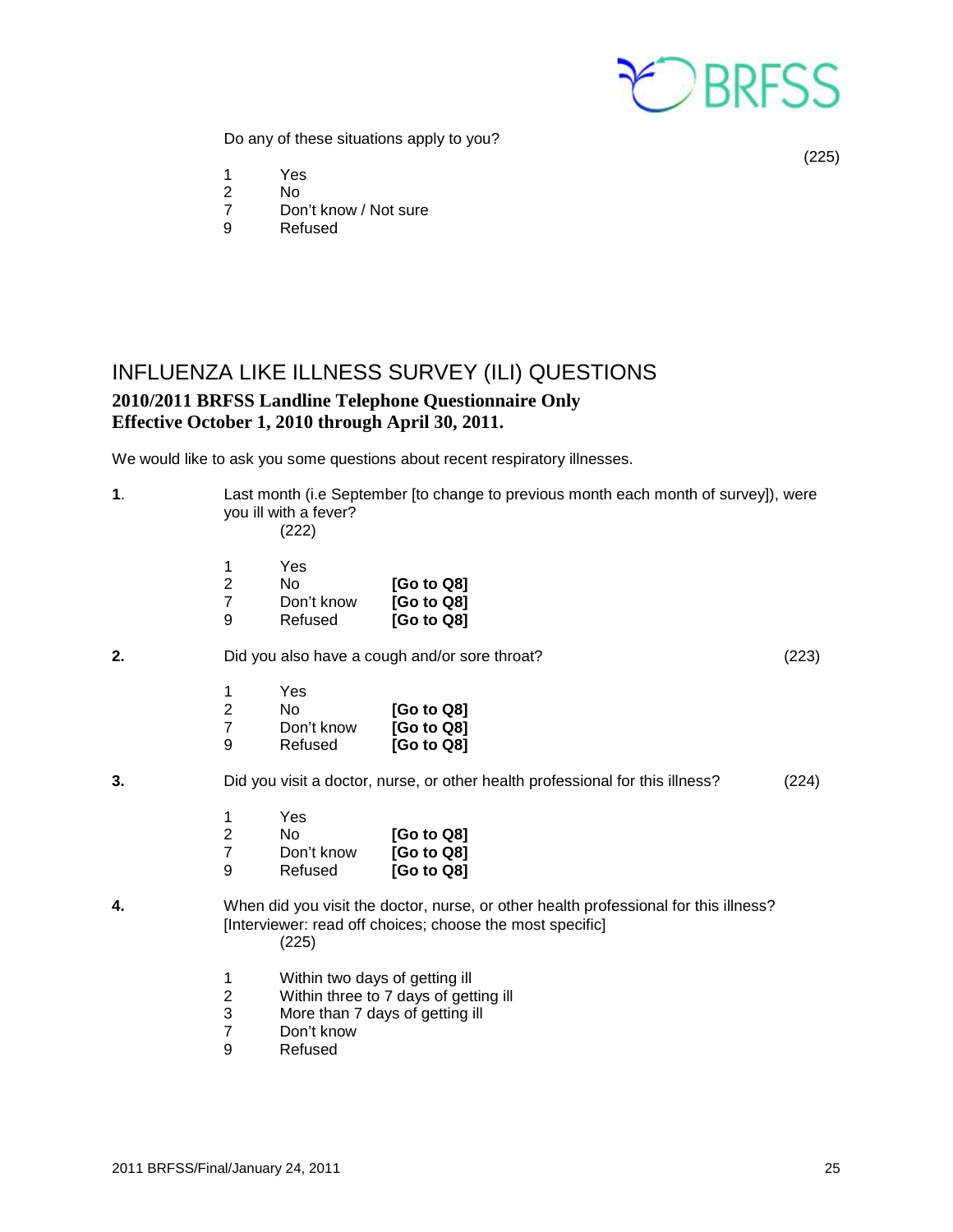

**5.** What did the doctor, nurse, or other health professional tell you? Did they say…[Interviewer: read off choices] (226)

- 1 You had influenza or the flu [Interviewer: if respondent says they had either H1N1 or seasonal influenza, please code as ' $1 =$  You had influenza or the flu.'
- 2 You had some other illness, but not the flu
- 7 Don't know/not sure
- 9 Refused
- **6.** Did you have a flu test that was positive for this illness? Usually a swab from your nose or throat is tested. Would you say…[Interviewer: read off choices] (227)
	- 1 Had flu test and it was positive [Interviewer: if respondent says they had either a positive H1N1 or seasonal influenza test result, please code as '1 = Had flu test and it was positive.']
	- 2 Had flu test and it was negative<br>3 Did not have flu test
	- 3 Did not have flu test<br>7 Don't know
	- 7 Don't know<br>9 Refused
	- **Refused**

**7.** Did you receive Tamiflu® or oseltamivir [*o sel TAM i veer*] or an inhaled medicine called Relenza® or zanamivir [*[za NA mi veer](javascript:playsound()*] to treat this illness? (228)

- 1 Yes<br>2 No
- $N<sub>0</sub>$
- 7 Don't know
- 9 Refused

*CATI Note: Apply prior to Q8; [(For a one adult household with no children, If the respondent has NOT been ill (Q1 = 2,7,9 or Q2=2,7,9) skip to next section); (For a one adult household with no children, If respondent has been ill (Q1=1 and Q2=1) go to Q10)]* 

- **8.** Did any other members of your household have a fever with cough or sore throat last month (i.e September [to change each month of survey])? (229)
	- 1 Yes
	- 2 No **[If (***Q1 = 1(Yes) and Q2 = 1 (Yes))* **Go to Q10, Else go to next section]**
	- Don't know
	- 9 Refused

**9.** How many household members, *[CATI note: Fill in "including you," If Q1=1(Yes) and Q2=1 (Yes)]*were ill last month (i.e September [to change each month of survey])?

- (230-231)  $#$  persons
- 
- 8 8 None
- 7 7 Don't know/Not Sure
- 9 9 Refused

*CATI note: Apply prior to Q10; If (Q1 = 1(Yes) and Q2 = 1 (Yes)) or Q8 = 1 (Yes) continue to Q10; otherwise, skip to next section.*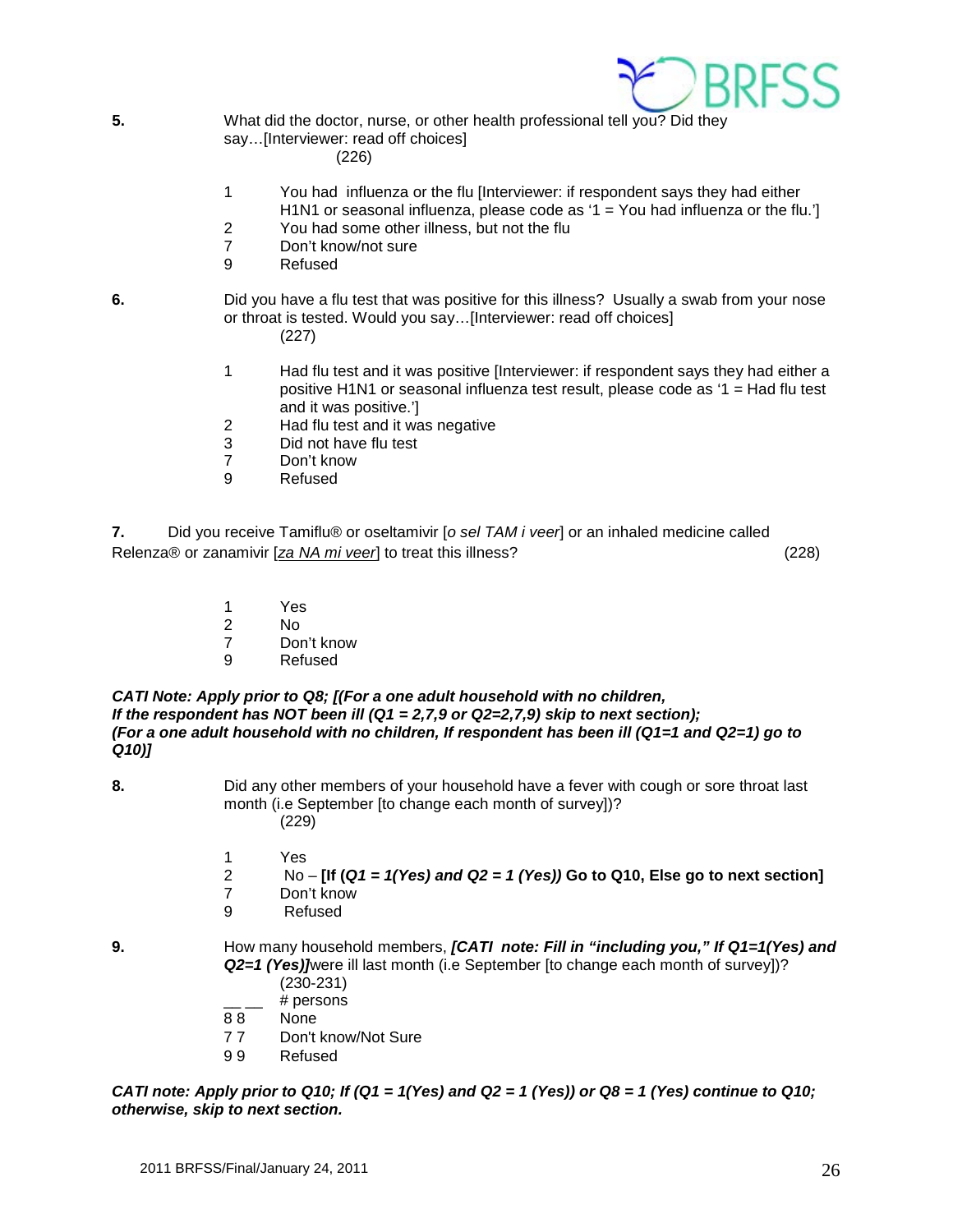

**10.** How many people in your household, including you, were hospitalized for flu last month (i.e September [to change each month of survey])? [Interviewer, if needed: hospitalized means admitted to a hospital to receive medical treatment.] (232-233)

- # persons
- 8 8 None
- 7 7 Don't know/Not Sure
- 9 9 Refused

# <span id="page-26-0"></span>**Optional Modules**

### <span id="page-26-1"></span>Module 1: Pre-Diabetes

#### **NOTE: Only asked of those not responding "Yes" (code = 1) to Core Q6.13 (Diabetes awareness question).**

**1.** Have you had a test for high blood sugar or diabetes within the past three years?

(245)

- 1 Yes<br>2 No
- 2 No<br>7 Dor
- 7 Don't know / Not sure<br>9 Refused
- **Refused**

#### **CATI NOTE: If Core Q6.13 = 4 (No, pre-diabetes or borderline diabetes); answer Q2 "Yes" (code = 1).**

**2.** Have you ever been told by a doctor or other health professional that you have prediabetes or borderline diabetes?

#### **If "Yes" and respondent is female, ask: "Was this only when you were pregnant?"**

(246)

- 1 Yes<br>2 Yes.
- 2 Yes, during pregnancy<br>3 No
- 3 No
- 7 Don't know / Not sure<br>9 Refused
- **Refused**

### <span id="page-26-2"></span>Module 2: Diabetes

#### **To be asked following Core Q6.13; if response is "Yes" (code = 1)**

- **1.** How old were you when you were told you have diabetes? (247-248)
	- \_ \_ Code age in years **[97 = 97 and older]**
	- Don't know / Not sure
	- 9 9 Refused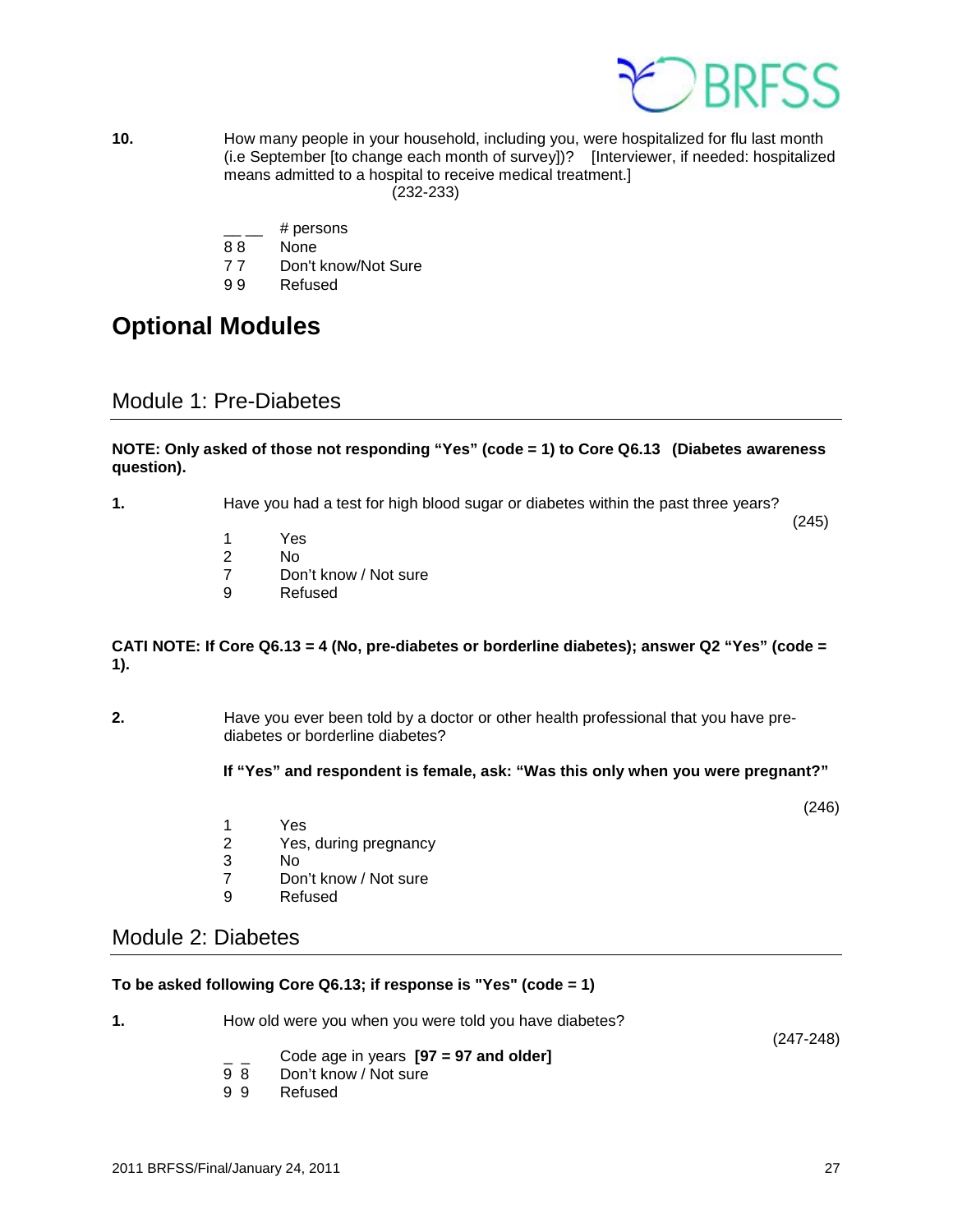- **2.** Are you now taking insulin?
	- 1 Yes
	- 2 No
	- 9 Refused
- **3.** About how often do you check your blood for glucose or sugar? Include times when checked by a family member or friend, but do NOT include times when checked by a health professional.

(250-252)

- $\begin{array}{ccc} 1 & = & \text{ 1} & \text{ 2} & \text{ 2} & \text{ 3} \\ 2 & = & \text{ 1} & \text{ 4} & \text{ 5} \\ \end{array}$
- 
- $2 -$  Times per week<br> $3 -$  Times per month 3 \_ \_ Times per month<br>4 Times per year
- Times per year
- 8 8 8 Never
- 7 7 7 Don't know / Not sure<br>9 9 9 Refused
- Refused
- **4.** About how often do you check your feet for any sores or irritations? Include times when checked by a family member or friend, but do NOT include times when checked by a health professional.

(253–255)

- $\begin{array}{ccc} 1 & = & \text{ 1} & \text{ 2} & \text{ 2} & \text{ 3} \\ 2 & = & \text{ 1} & \text{ 4} & \text{ 5} \\ \end{array}$  $2 -$ <br>  $3 -$ <br>  $7 \text{ times per week}$ <br>  $7 \text{ times per month}$ Times per month  $4 - 7$  Times per year<br>5 5 5 No feet No feet<br>Never 8 8 8<br>7 7 7 7 7 7 Don't know / Not sure<br>9 9 9 Refused **Refused**
- **5.** About how many times in the past 12 months have you seen a doctor, nurse, or other health professional for your diabetes?

(256-257)

 $\frac{1}{8}$  Number of times **[76 = 76 or more]** 

\_ \_ Number of times **[76 = 76 or more]**

9 8 Never heard of "A one C" test<br>7 7 Don't know / Not sure Don't know / Not sure

- 8 8 None<br>7 7 Don't
- 7 7 Don't know / Not sure<br>9 9 Refused
- **Refused**

None

9 9 Refused

**CATI NOTE: If Q4 = 555 "No feet", go to Q8.**

**6.** A test for "A one C" measures the average level of blood sugar over the past three months. About how many times in the past 12 months has a doctor, nurse, or other health professional checked you for "A one C"?

(258-259)

(249)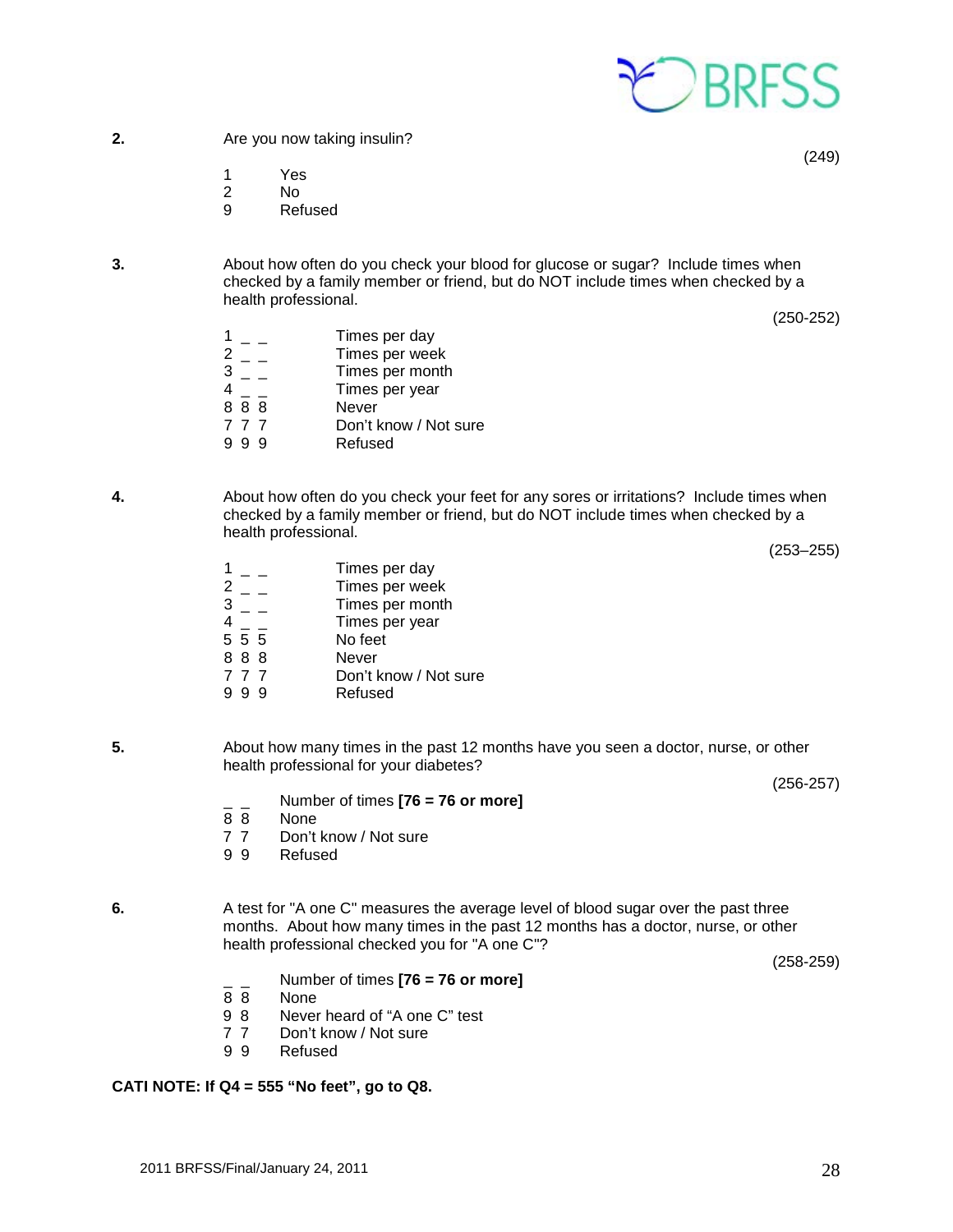

**7.** About how many times in the past 12 months has a health professional checked your feet for any sores or irritations?

(260-261)

(263)

(264)

- $\frac{1}{8}$   $\frac{1}{8}$  Number of times **[76 = 76 or more]**
- 8 8 None<br>7 7 Don't
- Don't know / Not sure
- 9 9 Refused
- **8.** When was the last time you had an eye exam in which the pupils were dilated? This would have made you temporarily sensitive to bright light. (262)

#### **Read only if necessary:**

- 1 Within the past month (anytime less than 1 month ago)
- Within the past year (1 month but less than 12 months ago)
- 3 Within the past 2 years (1 year but less than 2 years ago)
- 4 2 or more years ago

#### **Do not read:**

- 7 Don't know / Not sure<br>8 Never
- **Never**
- 9 Refused
- **9.** Has a doctor ever told you that diabetes has affected your eyes or that you had retinopathy?
	- 1 Yes
	- 2 No
	- 7 Don't know / Not sure<br>9 Refused
	- **Refused**

**10.** Have you ever taken a course or class in how to manage your diabetes yourself?

- 1 Yes
- 2 No<br>7 Dor
- 7 Don't know / Not sure<br>9 Refused
- **Refused**

# <span id="page-28-0"></span>Module 6: Visual Impairment and Access to Eye Care

#### **CATI NOTE: If respondent is less than 40 years of age or Core Q6.12 = 3 (respondent is blind), go to next module.**

Now I would like to ask you questions about your vision. These questions are for all respondents regardless of whether or not you wear glasses or contact lenses. If you wear glasses or contact lenses, answer questions as if you are wearing them.

**1.** How much difficulty, if any, do you have in recognizing a friend across the street? Would you say— (290)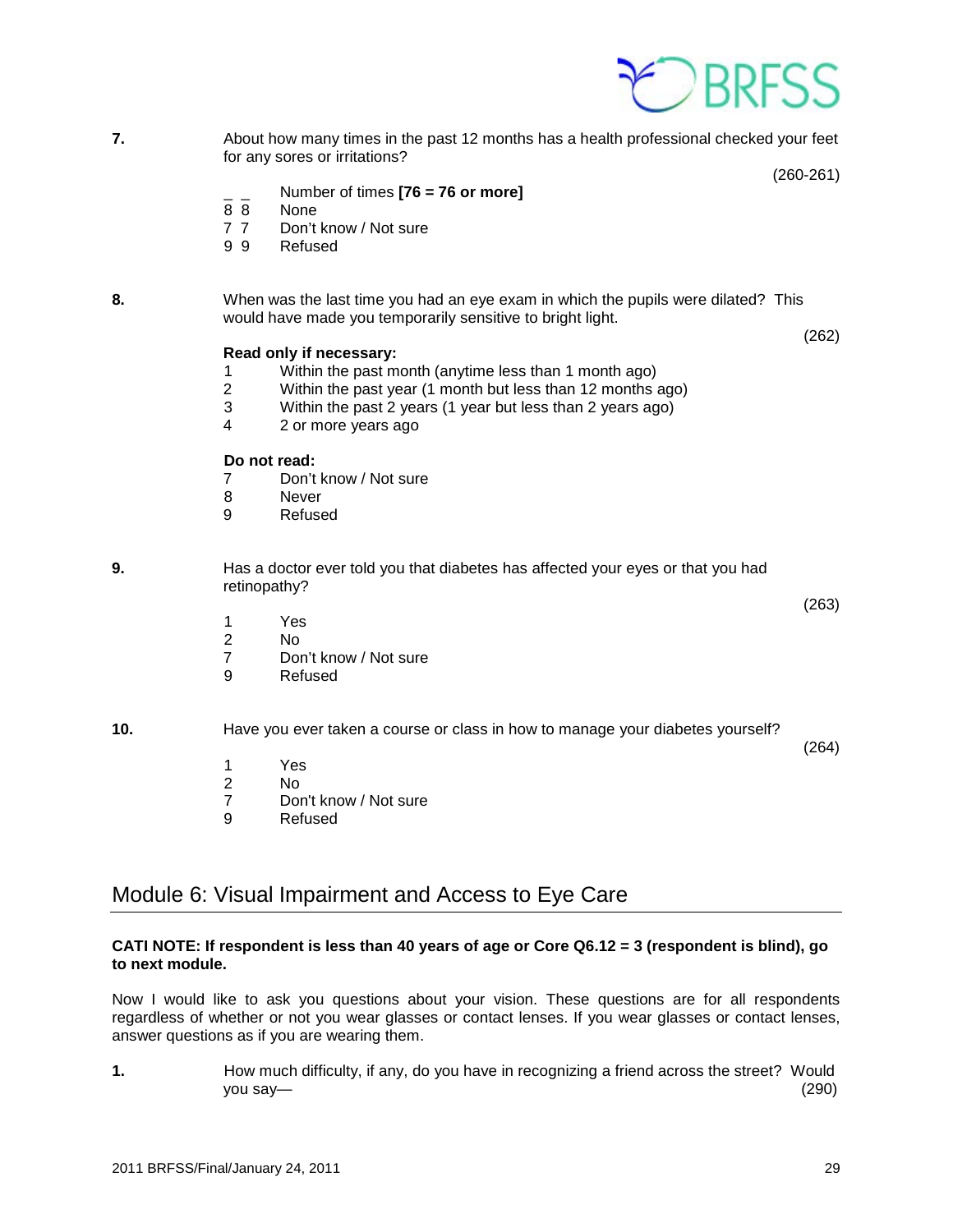

#### **Please read:**

- 1 No difficulty
- 2 A little difficulty<br>3 Moderate difficu
- 3 Moderate difficulty<br>4 Extreme difficulty
- Extreme difficulty
- 5 Unable to do because of eyesight<br>6 Unable to do for other reasons
- Unable to do for other reasons

#### **Do not read:**

- 7 Don't know / Not sure
- 9 Refused

**2.** How much difficulty, if any, do you have reading print in newspapers, magazines, recipes, menus, or numbers on the telephone? Would you say—

### **Please read:**

(291)

- 
- 1 No difficulty<br>2 A little difficu 2 A little difficulty<br>3 Moderate difficu
- 3 Moderate difficulty<br>4 Extreme difficulty
- 4 Extreme difficulty<br>5 Unable to do beca
- Unable to do because of eyesight
- 6 Unable to do for other reasons

#### **Do not read:**

- 7 Don't know / Not sure<br>9 Refused
- **Refused**
- 

**3.** When was the last time you had your eyes examined by any doctor or eye care provider? (292)

#### **Read only if necessary:**

- 1 Within the past month (anytime less than 1 month ago) **[Go to Q5]**
- 2 Within the past year (1 month but less than 12 months ago) **[Go to Q5]**
	- Within the past 2 years (1 year but less than 2 years ago)
- 4 2 or more years ago
- 5 Never

#### **Do not read:**

- 7 Don't know / Not sure<br>9 Refused
- **Refused**

**4.** What is the main reason you have not visited an eye care professional in the past 12 months?

#### **Read only if necessary:**

- 0 1 Cost/insurance
- 0 2 Do not have/know an eye doctor<br>0 3 Cannot get to the office/clinic (to
- 0 3 Cannot get to the office/clinic (too far away, no transportation)<br>0 4 Could not get an appointment
- Could not get an appointment
- 0 5 No reason to go (no problem)<br>0 6 Have not thought of it
- Have not thought of it
- 0 7 Other

(293-294)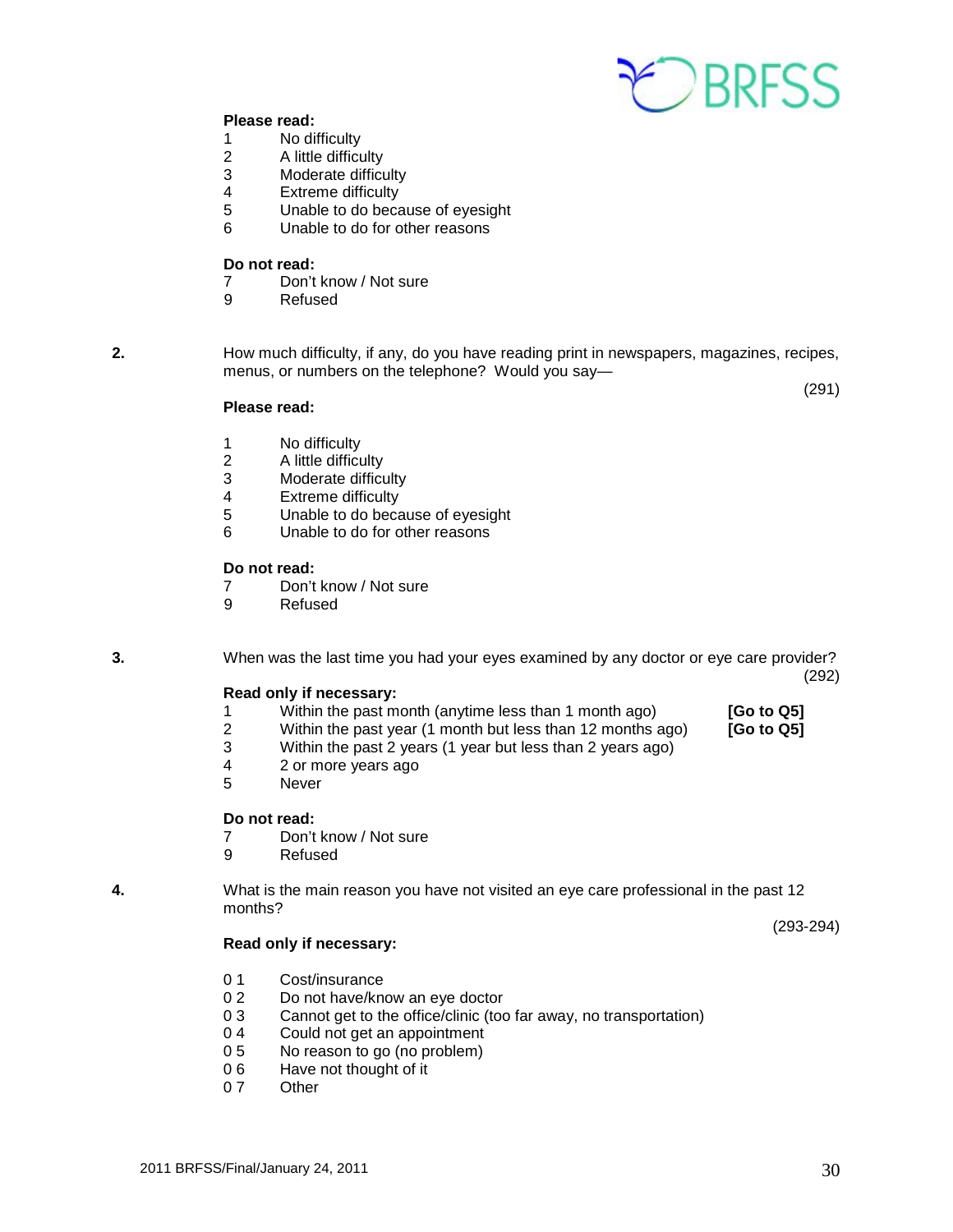

# **Do not read:**<br>77 Don't

Don't know / Not sure

9 9 Refused

#### **CATI NOTE: Skip Q5, if any response to Module 2 (Diabetes) Q8.**

**5.** When was the last time you had an eye exam in which the pupils were dilated? This would have made you temporarily sensitive to bright light.

#### **Read only if necessary:**

- 1 Within the past month (anytime less than 1 month ago)
- 2 Within the past year (1 month but less than 12 months ago)<br>3 Within the past 2 years (1 year but less than 2 years ago)
- Within the past 2 years (1 year but less than 2 years ago)
- 4 2 or more years ago
- 5 Never

#### **Do not read:**

- 7 Don't know / Not sure<br>9 Refused
- **Refused**

#### **6.** Do you have any kind of health insurance coverage for eye care?

- 1 Yes
- $N<sub>0</sub>$
- 7 Don't know / Not sure
- 9 Refused

#### **7.** Have you been told by an eye doctor or other health care professional that you NOW have cataracts?

- 1 Yes 2 No, I had them removed<br>3 No
- 3 No
- 7 Don't know / Not sure<br>9 Refused
- **Refused**
- **8.** Have you EVER been told by an eye doctor or other health care professional that you had glaucoma?

(298)

(295)

(296)

(297)

- 1 Yes<br>2 No
- 2 No<br>7 Dor
- 7 Don't know / Not sure<br>9 Refused
- **Refused**

#### **Please read:**

Age-related Macular Degeneration (AMD) is a disease that affects the macula, the part of the eye that allows you to see fine detail.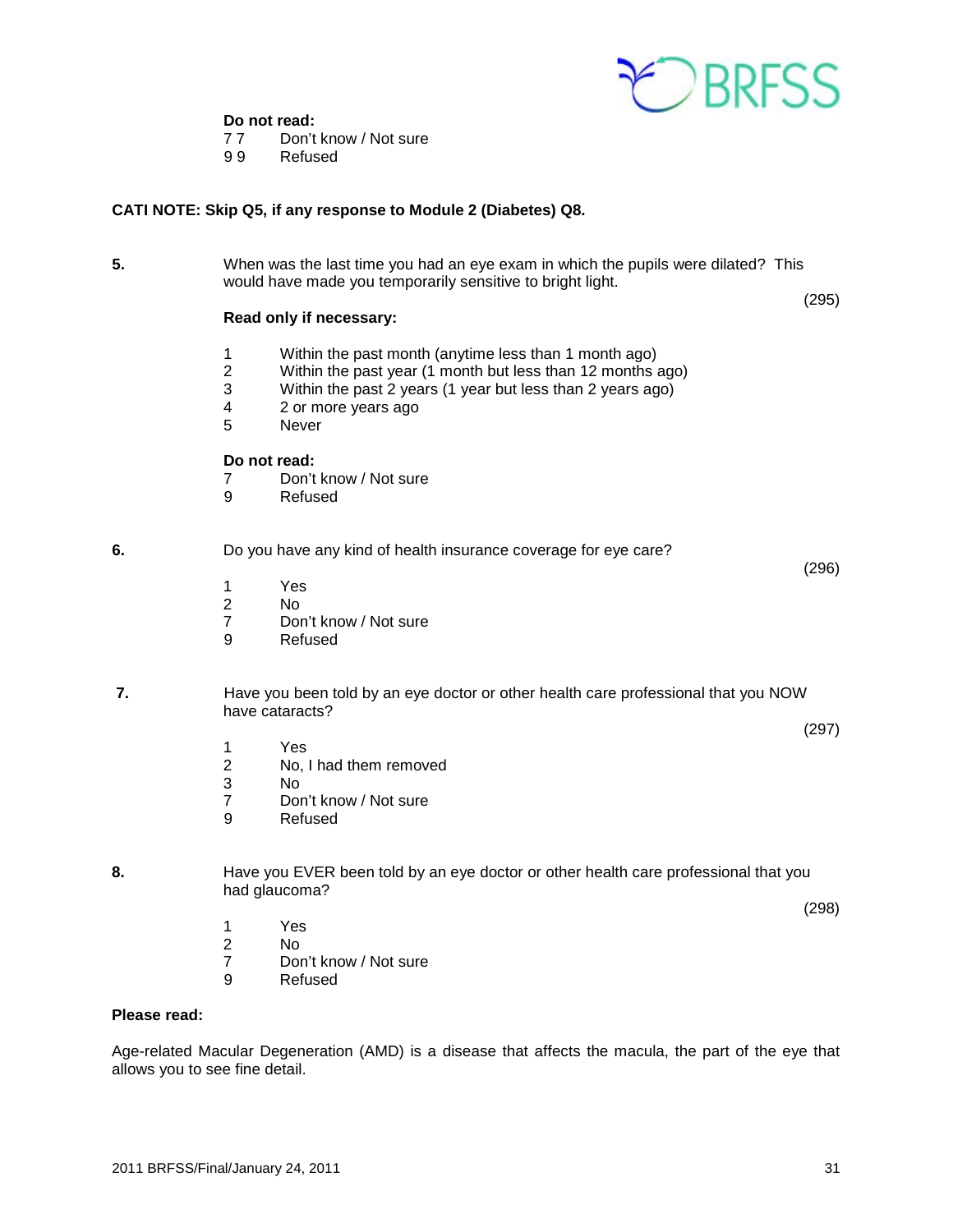

#### **NOTE: Age-related Macular Degeneration (Age-related Mak·yuh·luh** *r*  **Di·jen·uh·rey·shuh** *n***)**

- **9.** Have you EVER been told by an eye doctor or other health care professional that you had age-related macular degeneration?
	- 1 Yes
	- 2 No
	- 7 Don't know / Not sure<br>9 Refused
	- **Refused**

# <span id="page-31-0"></span>Module 7: Inadequate Sleep

I would like to ask you a few questions about your sleep patterns.

**1.** During the past 30 days, for about how many days have you felt you did not get enough rest or sleep?

(300-301)

(299)

- $\frac{1}{8}$  Number of days [01-30]
- None
- 7 7 Don't know / Not sure<br>9 9 Refused
- **Refused**
- **2.** On average, how many hours of sleep do you get in a 24-hour period? Think about the time you actually spend sleeping or napping, not just the amount of sleep you think you should get.

(302-303)

**INTERVIEWER NOTE: Enter hours of sleep in whole numbers, rounding 30 minutes (1/2 hour) or more up to the next whole hour and dropping 29 or fewer minutes.**

- $\frac{1}{7}$  Number of hours [01-24]<br>7 7 Don't know / Not sure
- 7 7 Don't know / Not sure<br>9 9 Refused
- **Refused**

#### **3.** Do you snore?

(304)

**INTERVIEWER NOTE: If the respondent indicates that their spouse or someone told him/her that they snore, then the answer to the question is "Yes," the respondent snores.**

- 1 Yes<br>2 No
- 2 No
- 7 Don't know / Not sure<br>9 Refused
- **Refused**
- **4.** During the past 30 days, for about how many days did you find yourself unintentionally falling asleep during the day?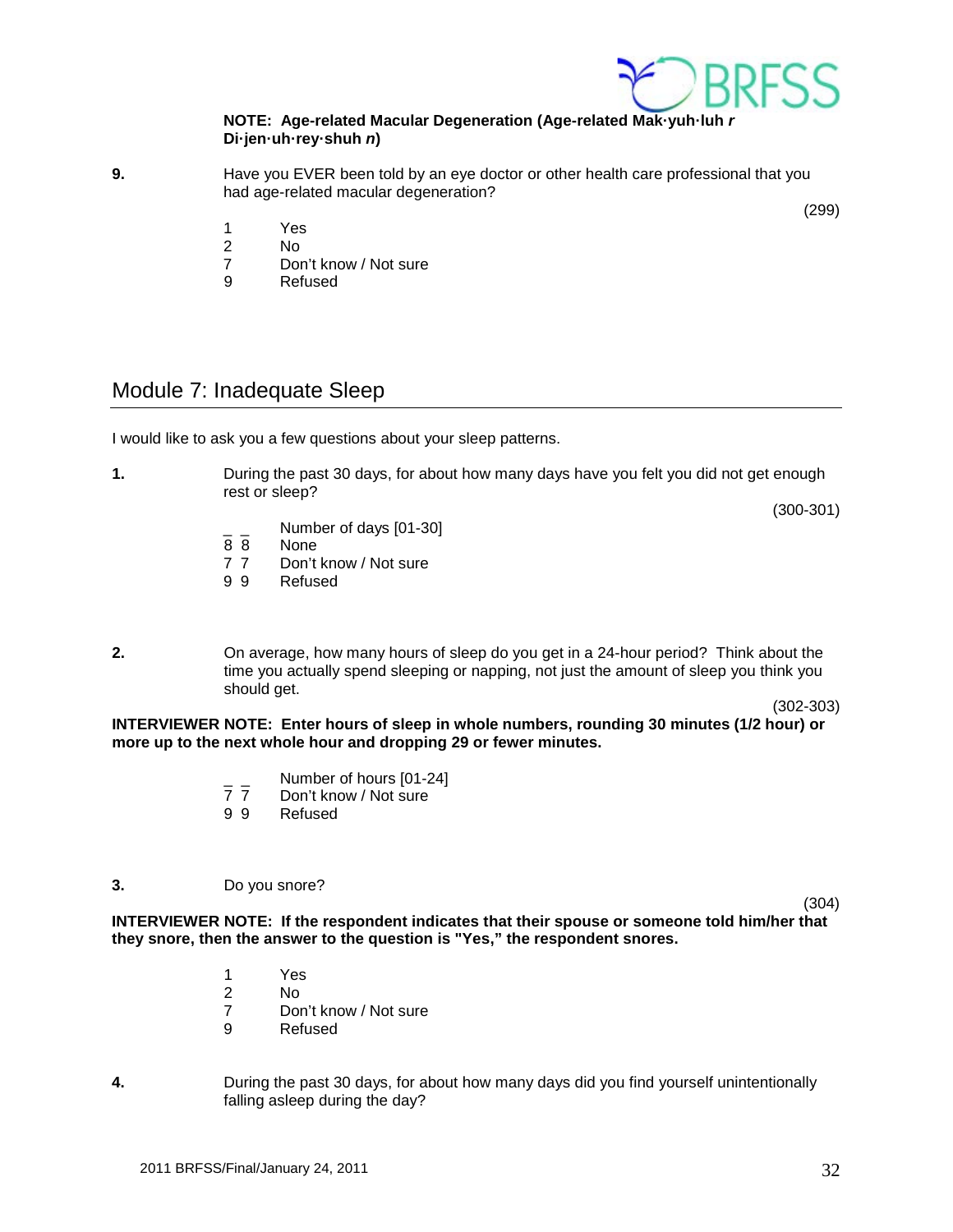

- $\frac{1}{8}$   $\frac{1}{8}$  Number of days [01-30]
- 8 8 None<br>7 7 Don't
- 7 7 Don't know / Not sure<br>9 9 Refused
- **Refused**
- **5.** During the past 30 days, have you ever nodded off or fallen asleep, even just for a brief moment, while driving? (307)
	- 1 Yes
	- 2 No
	- Don't drive
	- 4 Don't have license<br>7 Don't know / Not su
	- 7 Don't know / Not sure<br>9 Refused
	- **Refused**

# <span id="page-32-0"></span>Module 11: Heart Attack and Stroke

Now I would like to ask you about your knowledge of the signs and symptoms of a stroke.

Which of the following do you think is a symptom of a stroke? For each, tell me "yes," "no," or you're "not sure."

**7.** (Do you think) sudden confusion or trouble speaking (are symptoms of a stroke?) (332)

- 
- 1 Yes<br>2 No 2 No<br>7 Dor
- 7 Don't know / Not sure<br>9 Refused
- **Refused**
- **8.** (Do you think) sudden numbness or weakness of face, arm, or leg, especially on one side, (are symptoms of a stroke?)
	- (333)

(334)

- 1 Yes<br>2 No
- N<sub>o</sub>
- 7 Don't know / Not sure<br>9 Refused
- **Refused**

#### **9.** (Do you think) sudden trouble seeing in one or both eyes (is a symptom of a stroke?)

- 
- 1 Yes<br>2 No 2 No
- 7 Don't know / Not sure<br>9 Refused
- **Refused**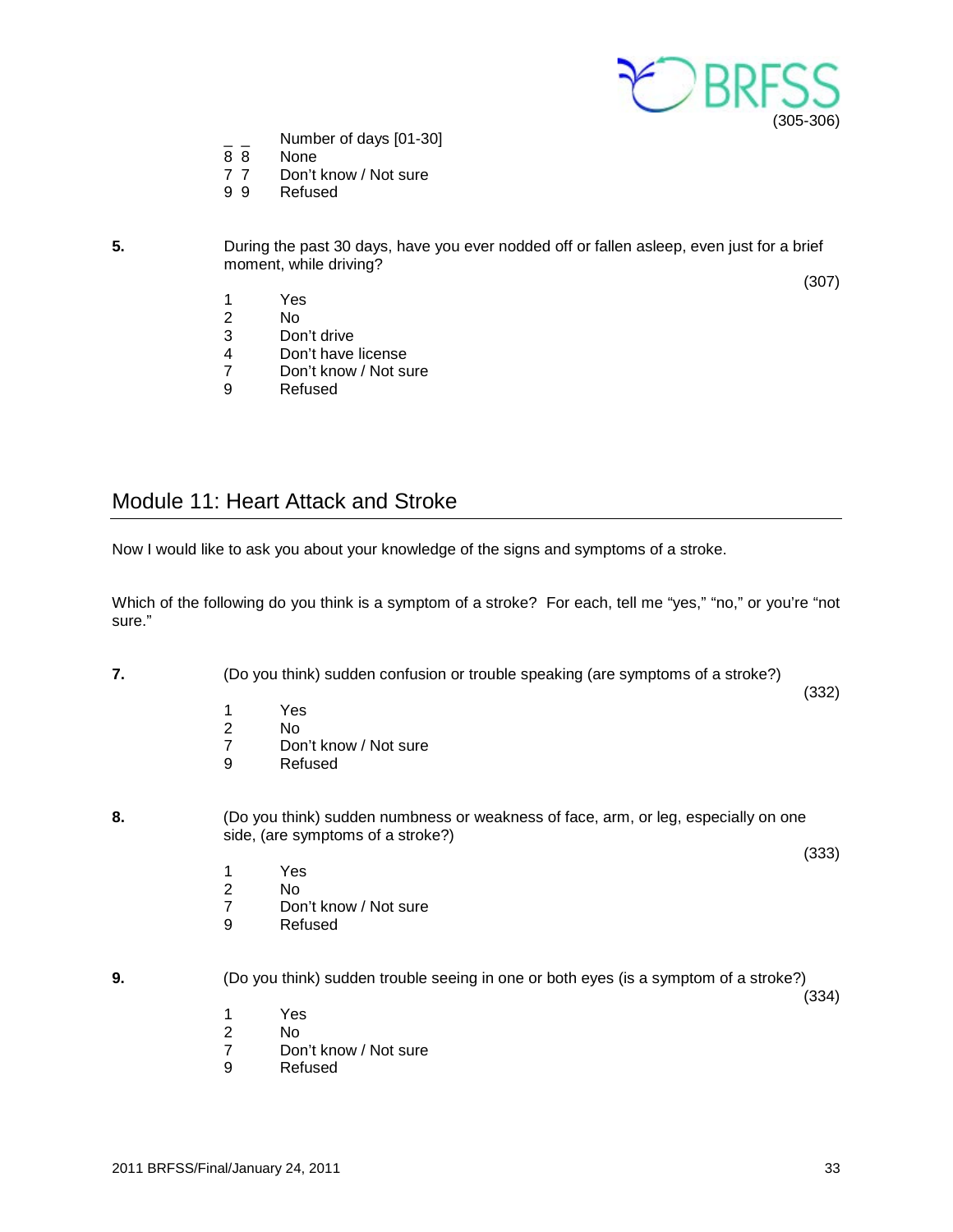- **10.** (Do you think) sudden chest pain or discomfort (are symptoms of a stroke?)
	- 1 Yes<br>2 No
	- N<sub>o</sub>
	- 7 Don't know / Not sure
	- 9 Refused

#### **11.** (Do you think) sudden trouble walking, dizziness, or loss of balance (are symptoms of a stroke?)

- 1 Yes<br>2 No
- $No$
- 7 Don't know / Not sure
- 9 Refused

#### **12.** (Do you think) severe headache with no known cause (is a symptom of a stroke?)

- 
- 1 Yes<br>2 No
- 2 No<br>7 Dor 7 Don't know / Not sure<br>9 Refused
- **Refused**
- **13.** If you thought someone was having a heart attack or a stroke, what is the first thing you would do?

# **Please read:**<br>1 Take

- 1 Take them to the hospital<br>2 Tell them to call their docter
- 2 Tell them to call their doctor<br>3 Call 911
- 3 Call 911<br>4 Call thei
- 4 Call their spouse or a family member<br>5 Do something else
- Do something else

#### **Do not read:**

- 7 Don't know / Not sure
- 9 Refused

# <span id="page-33-0"></span>Module 24: Veterans' Health

#### **CATI NOTE: If Core Q8.5 = 1 (Yes) continue, else go to next module.**

The next questions relate to veteran's health.

**1.** Did you ever serve in a combat or war zone? (423) 1 Yes  $\frac{2}{7}$  No 7 Don't know / Not sure<br>9 Refused **Refused** 



(337)

(335)

(336)

(338)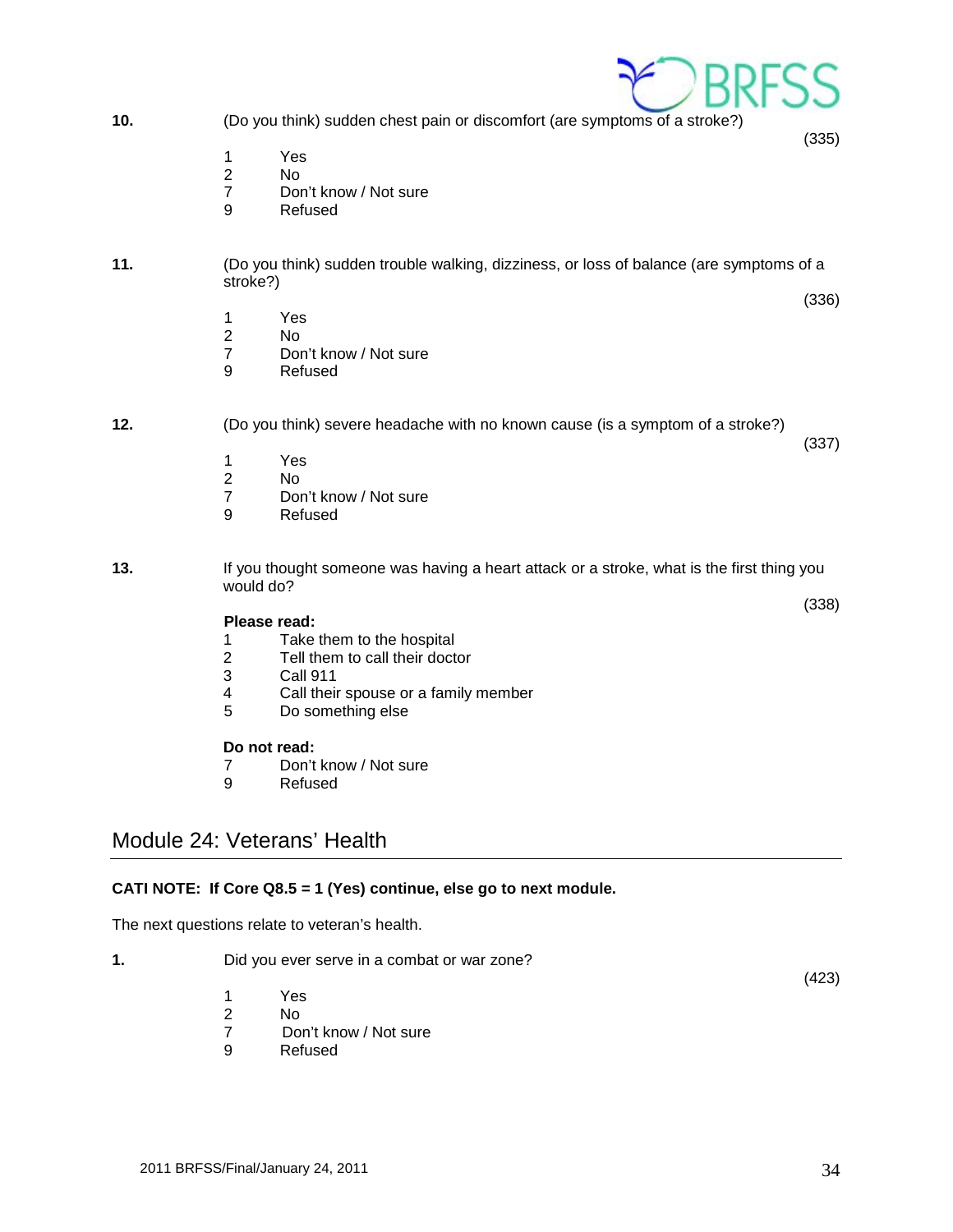

**2.** Has a doctor or other health professional ever told you that you have depression, anxiety, or post traumatic stress disorder (PTSD)?

(424)

- 1 Yes
- 2 No
- 7 Don't know / Not sure<br>9 Refused
- **Refused**
- 

**3.** A traumatic brain injury may result from a violent blow to the head or when an object pierces the skull and enters the brain tissue. Has a doctor or other health professional ever told you that you have suffered a traumatic brain injury (TBI)?

(425)

- 1 Yes<br>2 No
- N<sub>o</sub>
- 7 Don't know / Not sure
- 9 Refused

**4**. In the past 12 months, did you receive any psychological or psychiatric counseling or treatment? (426)

#### **Please read:**

- 1 Yes, from a VA facility<br>2 Yes, from a non-VA fac
- 2 Yes, from a non-VA facility<br>3 Yes, from both VA and non
- Yes, from both VA and non-VA facilities
- 4 No

#### **Do not read:**

- 7 Don't know / Not sure<br>9 Refused
- **Refused**

**The next few questions are a sensitive topic and some people may feel uncomfortable with these questions. At the end of this section, I will give you a phone number for an organization that can provide information and referral for these issues. Please keep in mind that you can ask me to skip any question you do not want to answer.**

**5.** Has there been a time in the past 12 months when you thought of taking your own life?

(427)

|     | Yes                   |                     |
|-----|-----------------------|---------------------|
| - 2 | N٥                    | [Go to next module] |
|     | Don't know / Not sure | [Go to next module] |
| - Q | Refused               | [Go to next module] |

**6.** During the past 12 months, did you attempt to commit suicide? Would you say---

(428)

#### **Please read:**

- 1 Yes, but did not require treatment<br>2 Yes, was treated at a VA facility
- 2 Yes, was treated at a VA facility<br>3 Yes, was treated at a non-VA fac
- Yes, was treated at a non-VA facility
- 4 No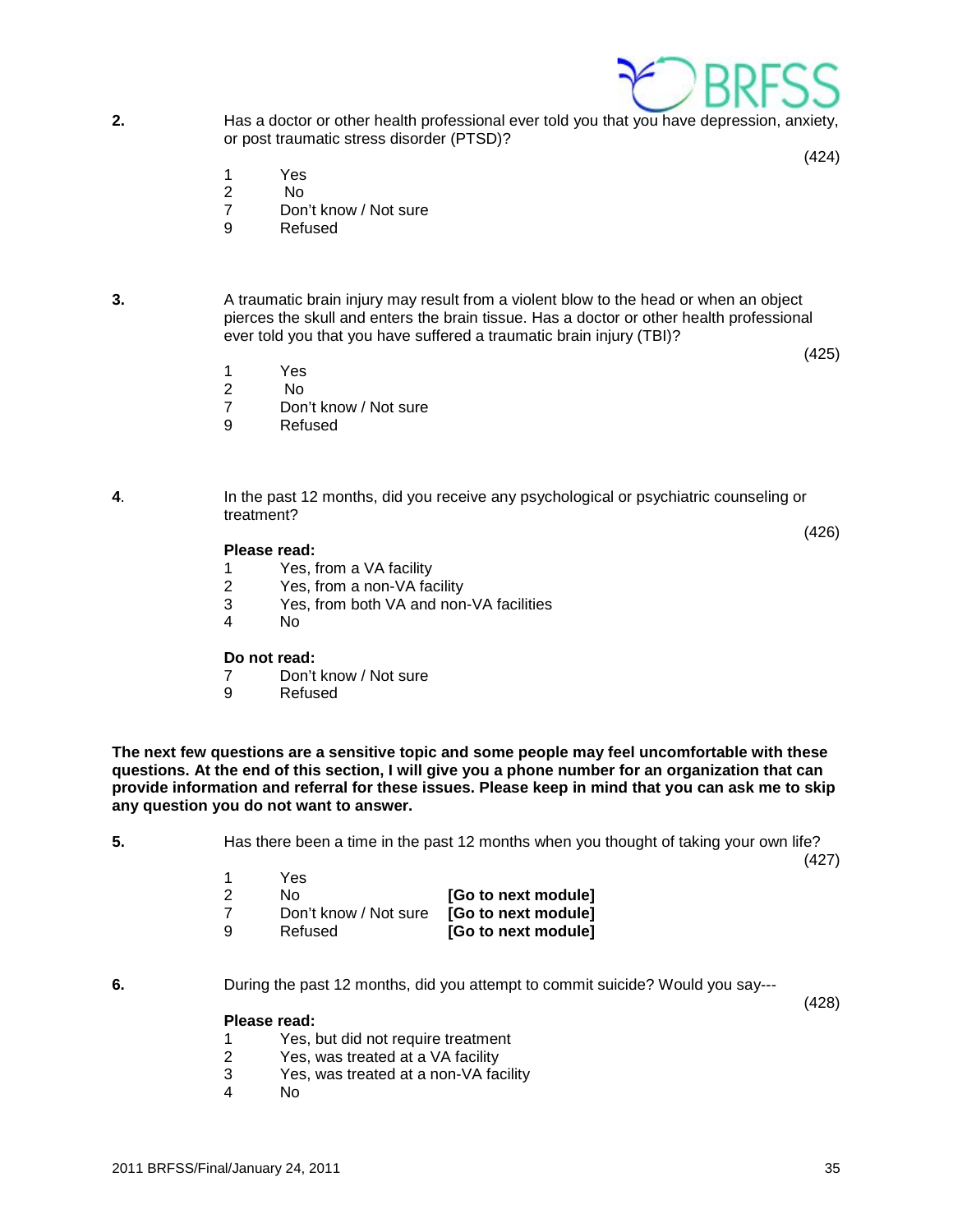

#### **Do not read:**

- 7 Don't know / Not sure
- 9 Refused

As I mentioned, I would give you a phone number for an organization that can provide information and referral for these issues. You can dial the National Crisis line at 1-800-273-TALK (8255). You can also speak directly to your doctor or health provider.

# **State Added Questions**

# <span id="page-35-0"></span>Section A: Health Care Access

- **A.3** In the past 12 months, have you seen a doctor, nurse, or other health professional to get any kind of care for yourself?
	- 1 Yes<br>2 No
	- 2 No
	- 7 Don't know / Not sure<br>9 Refused
	- **Refused**

# <span id="page-35-1"></span>Section B: Demographics

**B.1** Now I'm going to ask you a question about sexual orientation. Do you consider yourself to be Heterosexual or straight, Homosexual, gay, or lesbian, Bisexual, or something else? Remember your answers are confidential.

**IF NEEDED: Research has shown that some sexual minority community members have important health risk factors, such as smoking. We are collecting information about sexual orientation to learn whether this is true in Alaska. You don't have to answer any question if you don't want.]**

- 1 Heterosexual or straight **IF NEEDED: A person who has sex with and/or is primarily attracted to people of the opposite sex.**
- 2 Homosexual, gay, or lesbian **IF NEEDED: A person who has sex with and/or is primarily attracted to people of the same sex.**
- 3 Bisexual **IF NEEDED: A person who has sex with and/or is attracted to people of either sex.**
- 4 Or something else? (specify?)<br>7 DK/NS
- DK/NS
- 9 Refused

# <span id="page-35-2"></span>Section C: Smokeless Tobacco Use

#### **Asked if CQ7.5 = 3, 7, 9**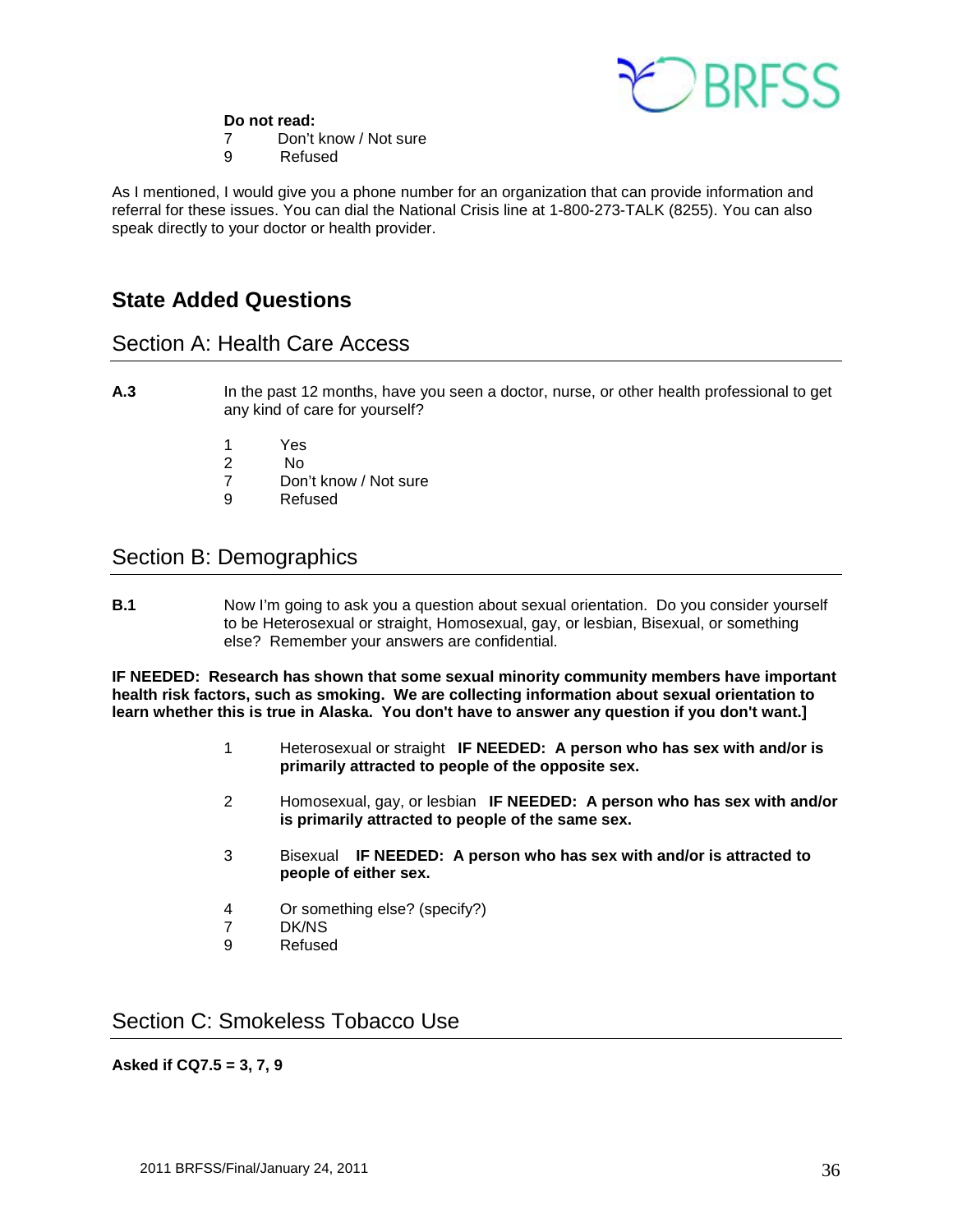

#### **C.1** Do you currently use a form of smokeless tobacco, called Iq'mik or Blackbull every day, some days, or not at all?

**\*Include prompt: By smokeless tobacco use we also mean iq'mik (also known as blackbull). Iq'mik is a form of smokeless tobacco that is chewed. It is made by mixing fire-cured tobacco leaves and "punk ash", which is the ash generated by burning a fungus that grows on birch trees.**

| $\mathcal{P}$<br>3 | Every day<br>Some days<br>Not at all           | [Skip to C.3]<br>[Skip to C.3]<br>[Skip to C.3] |
|--------------------|------------------------------------------------|-------------------------------------------------|
|                    | Do not read:<br>Don't know/Not sure<br>Refused | [Skip to C.3]<br>[Skip to C.3]                  |

#### **Asked if CQ7.5 = 1, 2**

**C.2** Which smokeless tobacco products do you currently use? Chewing tobacco, snuff, Snus, or Iq'mik\* (also known as Blackbull)? [ Probe for which.]

**\*Include prompt: By smokeless tobacco use we also mean iq'mik (also known as blackbull). Iq'mik is a form of smokeless tobacco that is chewed. It is made by mixing fire-cured tobacco leaves and "punk ash", which is the ash generated by burning a fungus that grows on birch trees.**

|                | Mark all that apply.     |                |
|----------------|--------------------------|----------------|
|                | Yes, chewing tobacco     | [Skip to C.3b] |
| 2              | Yes, snuff               | [Skip to C.3b] |
| 3              | Yes, Iq'mik or Blackbull | [Skip to C.3b] |
| $\overline{4}$ | Yes, Snus                | [Skip to C.3b] |
| -5             | Yes, other (specify)     | [Skip to C.3b] |
|                | Don't know/Not sure      | [Skip to C.4]  |
| 9              | Refused                  | [Skip to C.4]  |

#### **TWO VERSIONS OF QUESTION C.3**

#### **Version 1 asked if CQ7.5 = 3, 7, 9 and C.1 >= 3**

**C.3a** Have you ever used or tried any smokeless tobacco products such as chewing tobacco, snuff, Snus, Iq'mik, or Blackbull?

#### **Mark all that apply**

|                | Yes, chewing tobacco     | [Skip to C.10] |
|----------------|--------------------------|----------------|
| 2              | Yes, snuff               | [Skip to C.10] |
| 3              | Yes, Iq'mik or Blackbull | [Skip to C.10] |
| $\overline{4}$ | Yes, Snus                | [Skip to C.10] |
| -5             | Yes, other (specify)     | [Skip to C.10] |
| 6              | No, None                 | [Skip to C.10] |
| 7              | Don't know/Not sure      | [Skip to C.10] |
| 9              | Refused                  | [Skip to C.10] |
|                |                          |                |

**OR**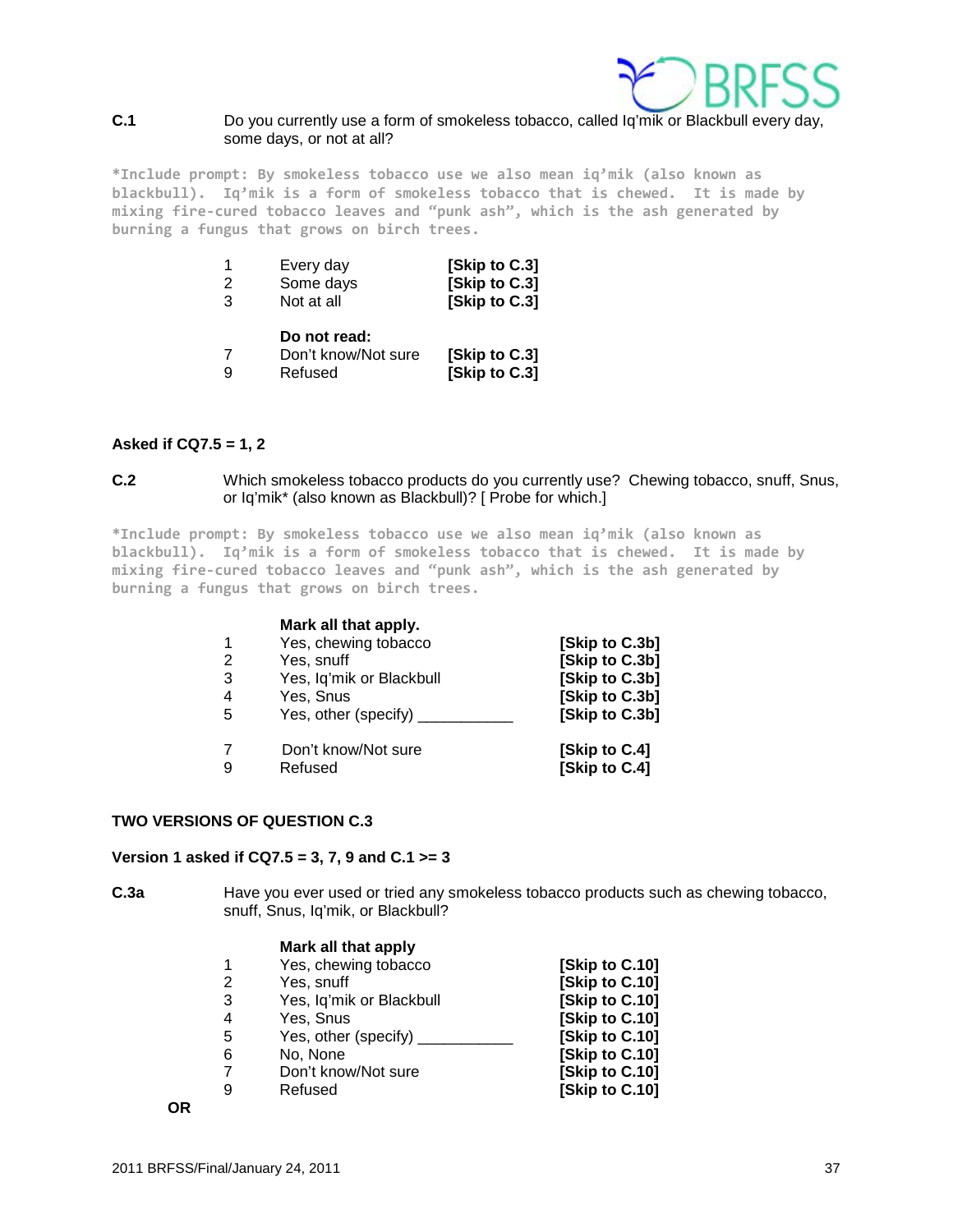

#### **Version 2 asked if CQ7.5 = 1, 2 and if C.1 = 1 or 2**

#### **CATI NOTE: CATI TO AUTOFILL IN TYPES FOR C.2 = 1.5**

**C.3b** Besides [fill in smokeless types named in C.2], have you ever used or tried any other smokeless tobacco products?

#### **Mark all that apply**

|   | Yes, chewing tobacco     | [Skip to C.4] |
|---|--------------------------|---------------|
| 2 | Yes, snuff               | [Skip to C.4] |
| 3 | Yes, Iq'mik or Blackbull | [Skip to C.4] |
| 4 | Yes, Snus                | [Skip to C.4] |
| 5 | Yes, other (specify)     | [Skip to C.4] |
| 6 | No, None                 | [Skip to C.4] |
|   | Don't know/Not sure      | [Skip to C.4] |
|   |                          |               |

9 Refused **[Skip to C.4]**

#### **Next questions asked if (7.5 < 3 and C.2 < 6 or C.2 ge 7) or C.1 < 3**

- **C.4** On the days that you use smokeless tobacco, how soon after you wake up do you start? Would you say . . . . .
	- 1 Within 15 minutes<br>2 15 to 30 minutes
	- 2 15 to 30 minutes<br>3 31 to 60 minutes
	- 3 31 to 60 minutes<br>4 Between 1 to 2 h
	- 4 Between 1 to 2 hours<br>5 Between 2 to 4 hours
	- 5 Between 2 to 4 hours
	- 6 4 hours or more

#### **Do not read:**

- 7 Don't know/Not sure<br>9 Refused
- **Refused**
- **C.5** During the past 12 months have you stopped using smokeless tobacco for one day or longer because you were trying to quit?
	- 1 Yes **[Skip to C.10]**
	- 2 No<br>7 Don
	- 7 Don't know / Not sure<br>9 Refused
	- **Refused**

#### **C.6** Would you like to quit using smokeless tobacco?

- 1 Yes<br>2 No
- **[Skip to C.9]**
- 7 Don't know / Not sure **[Skip to C.9] [Skip to C.9]**
- **C.7** Are you seriously considering quitting smokeless tobacco products within the next 6 months?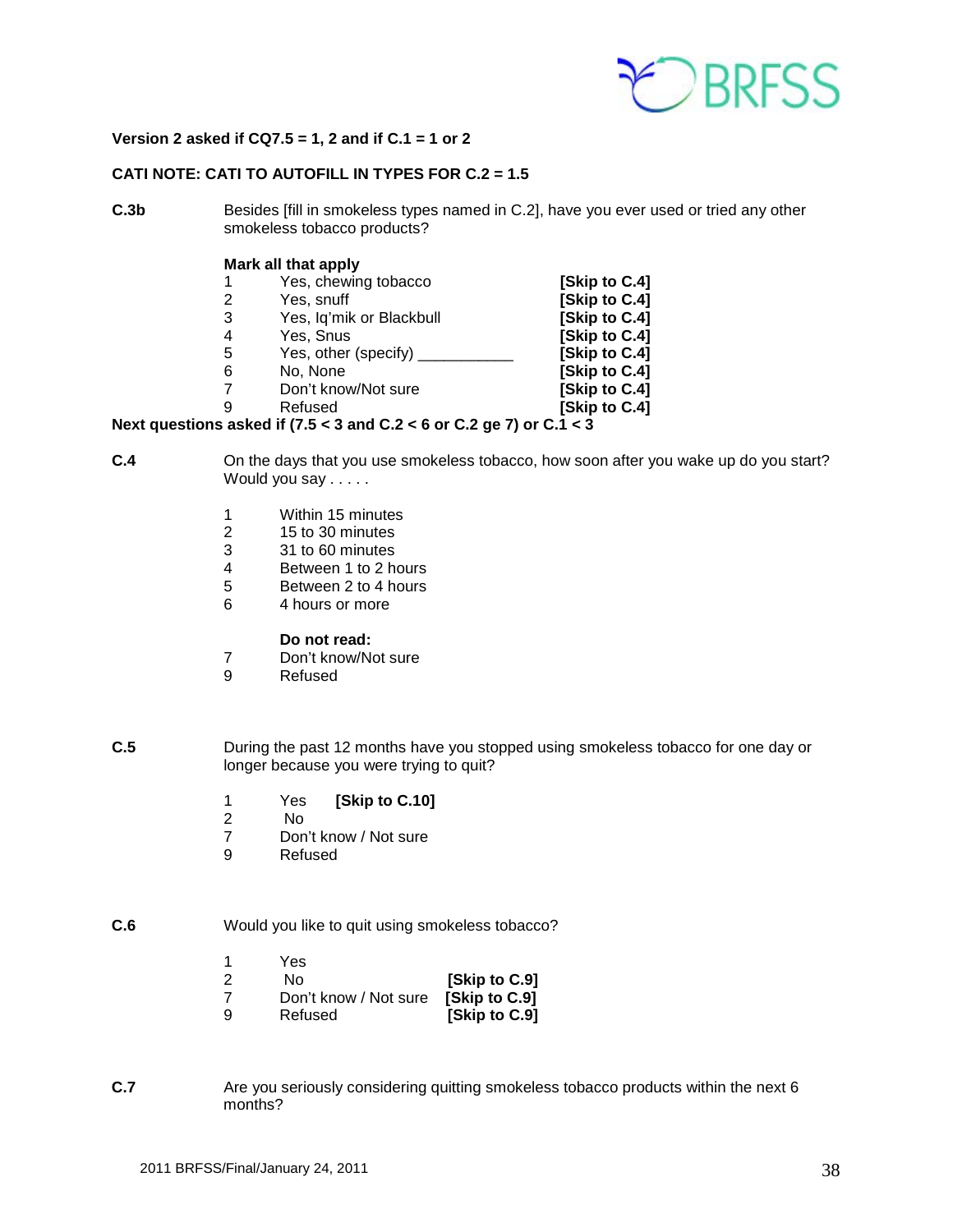

|    | Yes                   |               |
|----|-----------------------|---------------|
| -2 | N٥                    | [Skip to C.9] |
|    | Don't know / Not sure | [Skip to C.9] |
| ୍ର | Refused               | [Skip to C.9] |

#### **C.8** Are you planning to quit using smokeless tobacco within the next 30 days?

- 1 Yes<br>2 No
- 2 No
- 7 Don't know / Not sure<br>9 Refused
- **Refused**
- **C.9** In the past 12 months, has any doctor, dentist or other health professional advised you to quit using smokeless tobacco?
	- 1 Yes **[Skip to next section]**
	- 2 No<br>7 Don
	- 7 Don't know / Not sure<br>9 Refused
	- **Refused**
- **C.10** In the past 12 months, has any doctor, dentist or other health professional asked if you use smokeless tobacco products such as chewing tobacco, snuff, Iq'mik or Blackbull?
	- 1 Yes
	- 2 No<br>7 Don
	- 7 Don't know / Not sure<br>9 Refused
	- **Refused**

# <span id="page-38-0"></span>Section D: New Smokeless Tobacco Products and Follow up to CQ7.4

#### **Ask of All Respondents EXCEPT if C.2=4 (Respondent already said they use Snus)**

**D.1a** Do you currently use any of the new tobacco products, such as e-cigarettes, lozenges, orbs, Snus, or anything else?

> **Interviewer note: New tobacco products include products such as e-cigarettes, lozenges, orbs, or snus. Another example: Camel strips or sticks.**

#### **Probe for which; DO NOT READ RESPONSES.**

- 1 Yes, E-cigarettes<br>2 Yes, lozenges
- 2 Yes, lozenges<br>3 Yes, Orbs
- 3 Yes, Orbs
- 4 Yes, Snus<br>6 Yes, other:
- 6 Yes, other: \_\_\_<br>8 No (none)
- No (none)
- 7 Don't know/Not sure<br>9 Refused
- **Refused**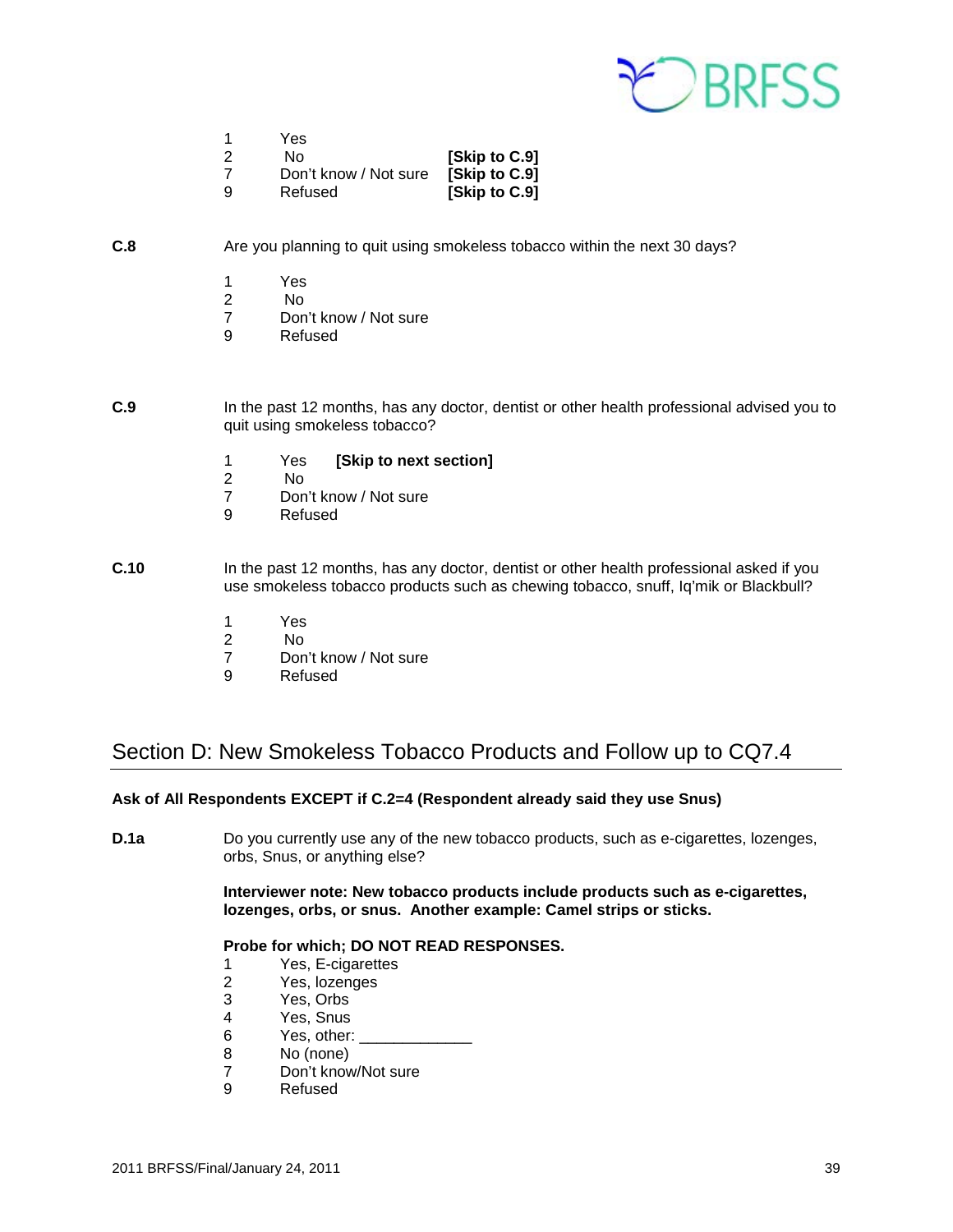

#### **Asked if respondent uses Snus C.2 =4**

**D.1b** Do you currently use any of the new tobacco products, such as e-cigarettes, lozenges, Orbs, or anything else?

> **Interviewer note: New tobacco products include products such as e-cigarettes, lozenges, orbs, or snus. Another example: Camel strips or sticks.**

#### **Probe for which; DO NOT READ RESPONSES.**

- 1 Yes, E-cigarettes
- 2 Yes, lozenges
- 3 Yes, Orbs<br>6 Yes other
- Yes, other:  $\blacksquare$
- 8 No (none)
- 7 Don't know/Not sure<br>9 Refused
	- **Refused**

**Ask if respondent is a current smoker and currently uses smokeless or other products:** C07Q02 = 1 |  $CO7Q02 = 2$ ) &  $(C07Q05 < 3$  or  $AKCQ1 < 3$  or  $AKDQ1a = 1-6$  or  $AKDQ1b = 1-6$ 

**D.2** Have you ever used smokeless tobacco or new tobacco products such as e-cigarettes, lozenges, orbs, or Snus, instead of smoking cigarettes?

> **Interviewer note: New tobacco products include products such as e-cigarettes, lozenges, orbs, or snus. Another example: Camel strips or sticks.**

#### **Probe for which; DO NOT READ RESPONSES.**

- 1 Yes, smokeless
- 2 Yes, new tobacco products
- 3 Yes both smokeless and new products<br>4 No
- $N<sub>0</sub>$
- 7 Don't know/Not sure
- 9 Refused

#### **CATI note: If Q7.2 = 3 (Not at all) continue. Otherwise, go to next section.**

Earlier we asked about when you last smoked a cigarette, EVEN one or two PUFFS. Now we are asking,

**D.3** About how long has it been since you last smoked cigarettes regularly? Was that...:

#### **INTERVIEWER NOTE: Pause between each response category to allow respondent to answer "Yes" or "No" to each category.**

**INTERVIEWER NOTE: If respondent refuses at any level, code 99 (Refused). If respondent answers "Don't know" or "Not sure" at any level, ask about the next level. If respondent answers "Don't know" or "Not sure" to two levels in a row, code 77 (Don't know/Not sure).**

- 10 10 years or more (If "No," ask 09; if "Yes," code 10)
- 09 At least 5 years but less than10 years ago (If "No," ask 08; if "Yes," code 09)
- 08 More than a year ago (but less than 5 years ago) (If "No," ask 07; if "Yes," code 08)
- 07 About 1 year ago **[Interviewer note: Can add, "That is, roughly 12 months" if needed]** (If "No," ask 06; if "Yes," code 07)
- 06 At least 6 months but less than one year ago (If "No," ask 05; if "Yes," code 06)
- 05 At least 3 months but less than 6 months ago (If "No," ask 04; if "Yes," code 05)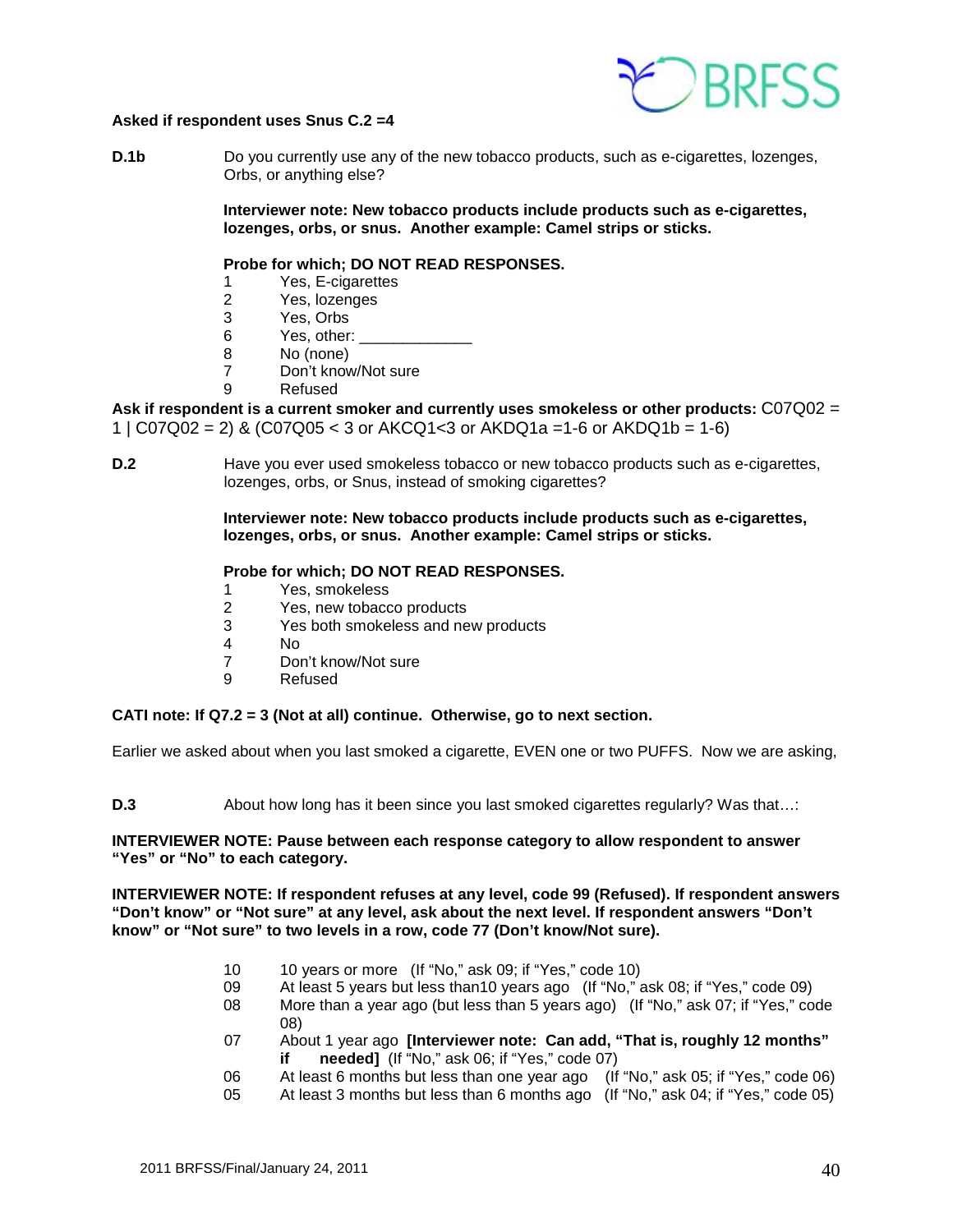

- 04 At least 30 days ago but less than 3 months ago (If "No," ask 03; if "Yes," code 04)
- 03 At least 7 days ago but less than 30 days ago (If "No," ask 02; if "Yes," code 03)<br>02 At least 24 hours ago but less than 7 days ago (If "No." ask 01: if "Yes." code
- At least 24 hours ago but less than 7 days ago (If "No," ask 01; if "Yes," code
	- 02)
- 01 Within the past 24 hours

# **Do not read:**<br>77 Don't

- 77 Don't know / Not sure<br>99 Refused
- Refused

# <span id="page-40-0"></span>Section E: Smoking Addiction

#### **Ask if CQ7.2 <3 (everyday or someday smokers)**

**E.1** During the past 30 days, on how many days did you smoke cigarettes?

| $ -$ | 0-30 Number of Days | [If $E.1 = 0$ Skip to $E.3$ ] |
|------|---------------------|-------------------------------|
| 77   | Don't know/Not sure | [Skip to section F]           |
| 99   | Refused             | [Skip to section F]           |

- **E.2** On the average, on days when you smoked during the past 30 days, about how many cigarettes did you smoke a day?
	- 1 180 Number of cigarettes
	- 666 Less than one cigarette a day<br>888 None
	- **None**
	- 777 Don't know
	- 999 Refused
- **E.3** {How/On the days that you smoke, how} soon after you wake up do you smoke your first cigarette? Would you say .....
	- 1 Within 5 minutes<br>2 6 to 30 minutes
	- 2 6 to 30 minutes
	- 3 31 to 60 minutes<br>4 After 60 minutes
	- After 60 minutes
	- 7 Don't know<br>9 Refused
	- **Refused**

# <span id="page-40-1"></span>Section F: Colorectal Cancer Screening

#### **(Ask if age >= 50 other wise skip to Section G)**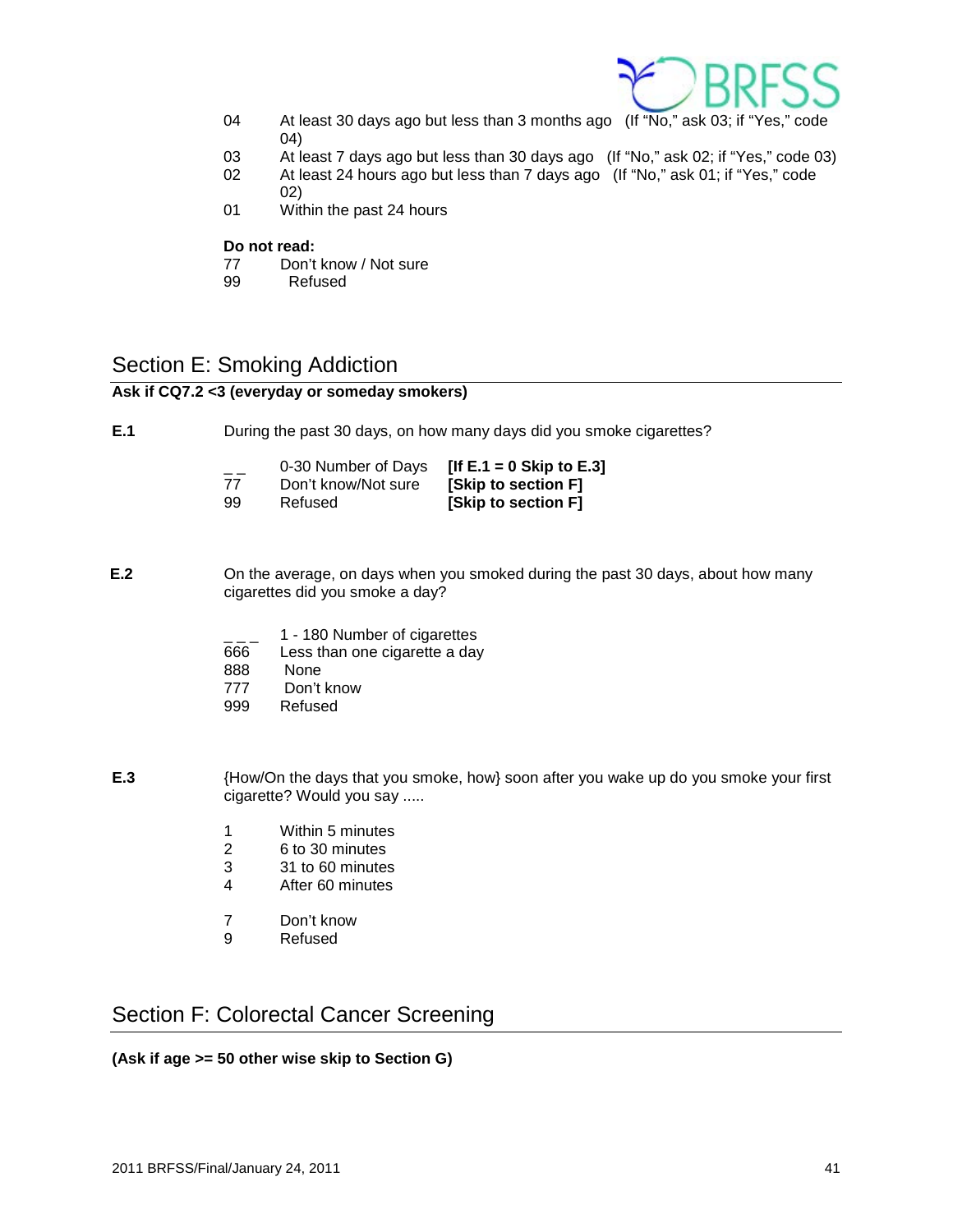

- **F.1** Sigmoidoscopy and colonoscopy are exams in which a tube is inserted in the rectum to view the colon for signs of cancer or other health problems. Have you ever had either of these exams?
	- 1 Yes
	-
	- 2 No **[Skip to next section]**
	-

**[Skip to next section]** 9 Refused **[Skip to next section]**

**F.2** How long has it been since you had your last sigmoidoscopy or colonoscopy?

#### **Read only if necessary:**

- 1 Within the past year (anytime less than 12 months ago)
- 2 Within the past 2 years (1 year but less than 2 years ago)<br>3 Within the past 3 years (2 years but less than 3 years ago
- Within the past 3 years (2 years but less than 3 years ago)
- 4 Within the past 5 years (3 years but less than 5 years ago)<br>5 Within the past 10 years (5 years but less than 10 years ago)
- 5 Within the past 10 years (5 years but less than 10 years ago)<br>6 10 or more years ago
- 10 or more years ago

#### **Do not read:**

- 7 Don't know / Not sure
- 9 Refused

# <span id="page-41-0"></span>Section G: Barriers to Physical Activity

- **G.1** Do you believe you currently get enough physical activity?
	- 1 Yes **[Skip to next section]**
	- 2 No<br>7 Dou
	- Don't know / Not sure
	- 9 Refused
- **G.2** Do you agree or disagree that each of the following are reasons why you don't get more physical activity? Would that be somewhat or strongly?

#### RANDOMIZE ORDER of a-c

- a. Not enough time/too busy
- b. Lack of self-motivation
- c. Health issues/age

One answer each for G.2 a,b and c

- 1 Strongly disagree
- 2 Somewhat disagree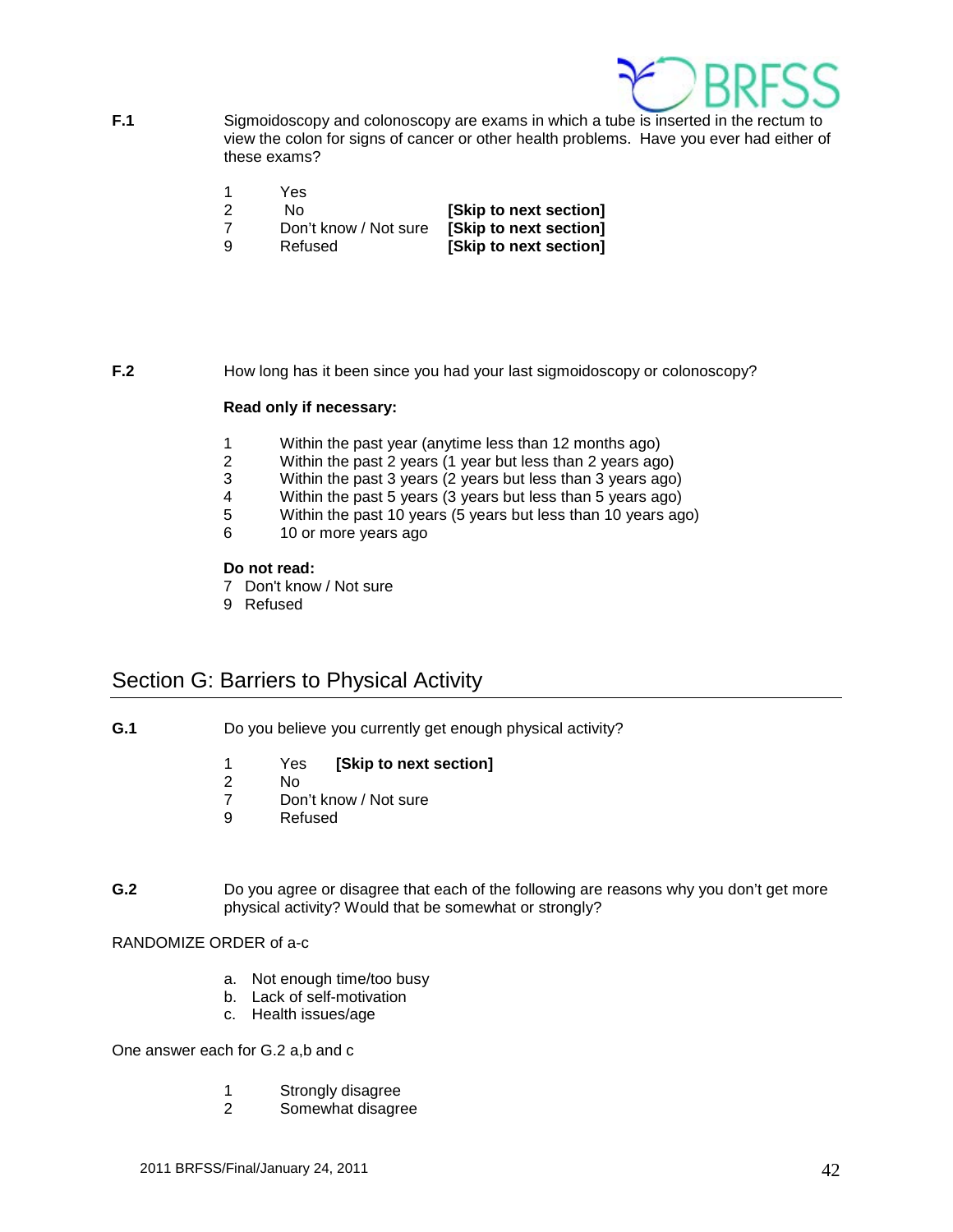

- 3 Somewhat agree<br>4 Strongly agree
- Strongly agree
	- **Do not read:**
- 7 Don't know/ Not sure<br>9 Refused
- 9 Refused

# <span id="page-42-0"></span>Section H: Screen Time

- **H.1** How many hours a day, on average, do you spend watching TV, videos, DVDs or using the computer outside of work?
	- $\frac{1}{2}$  01 24 (specify)<br>55 Less than one ho
	- 55 Less than one hour<br>66 Less than daily
	- Less than daily
	- 77 Don't know / not sure
	- 88 Do not watch TV, videos, or use the computer outside of work<br>99 Refused
	- Refused

# <span id="page-42-1"></span>Section I: Sugar Sweetened Beverage Consumption

**I.1** On an average day, how many cans, bottles, or glasses each of the following beverages do you drink?

#### **Note to interviewer: that would be a large glass or a 12 oz. can or bottle**

- a. Regular soda or other sweetened carbonated beverages
	- $\frac{1}{2}$  Number of cans or glasses'<br>66 Less than one a dav
	- Less than one a day
	- 88 None
	- 77 Don't know / not sure
	- 99 Refused
- b. Sweetened non-carbonated beverages, including those made from a powdered mix
	- $\frac{1}{66}$  Number of cans or glasses<br>66 Less than one a day
	- Less than one a day
	- 88 None
	- 77 Don't know / not sure
	- 99 Refused

From time to time the State of Alaska conducts other surveys to collect information that will help us improve our programs and services. May we call you in the future to collect more information on healthrelated topics?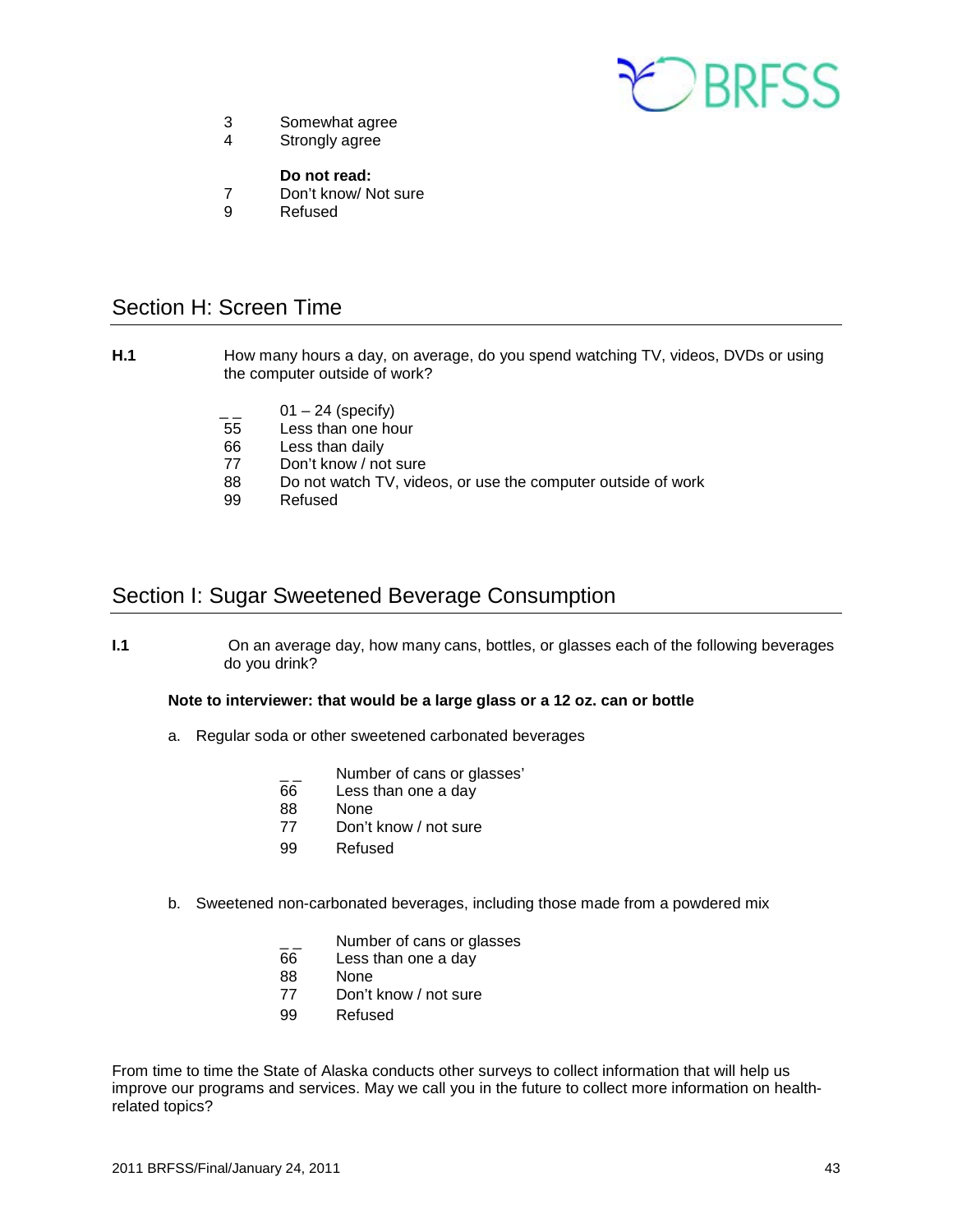

This means we might call you back within the next year, or invite you to some focus groups in your area. Of course, you can always refuse to participate in future surveys.

May I please have your first name, nickname, or initials, so that we know who to ask for?

May we email you in the future to collect more information on health-related topics?

May I please have your email address?

# <span id="page-43-0"></span>**Closing statement**

#### **Please read:**

That was my last question. Everyone's answers will be combined to help us provide information about the health practices of people in this state. Thank you very much for your time and cooperation.

# <span id="page-43-1"></span>**Activity List for Common Leisure Activities (To be used for Section 10: Physical Activity)**

|  | Code Description (Physical Activity, Questions 10.2 and 10.5 above) |
|--|---------------------------------------------------------------------|
|--|---------------------------------------------------------------------|

- 0 1 Active Gaming Devices (Wii Fit, 1994) 4 1 Rugby Dance Dance revolution) 4 2 Scuba diving 0 2 Aerobics video or class 4 3 Skateboarding 0 3 Backpacking **6 1 and 1 3 and 1 and 1 and 1 and 1 and 1 and 1 and 1 and 1 and 1 and 1 and 1 and 1 and 1 and 1 and 1 and 1 and 1 and 1 and 1 and 1 and 1 and 1 and 1 and 1 and 1 and 1 and 1 and 1 and 1 and 1 and 1 and 1 a** 0 4 Badminton **45 Sledding, tobogganing** 0 5 Basketball 4 6 Snorkeling<br>
0 6 Bicycling machine exercise 1980 1981 1982 4 7 Snow blowing 0 6 Bicycling machine exercise 0 7 Bicycling 10 8 8 Snow shoveling by hand<br>1 8 Boating (Canoeing, rowing, kayaking, 1988) 4 9 Snow skiing 0 8 Boating (Canoeing, rowing, kayaking, and a 4 9 Snow skiing sailing for pleasure or camping) 6 0 Snowshoeing sailing for pleasure or camping) 0 9 Bowling 6 1 Soccer 5 1 Soccer 1 0 Boxing 10 Boxing 10 Boxing 1 2 Softball/Baseball<br>1 1 Calisthenics 1 2 Softball 5 3 Squash 1 1 Calisthenics 1 2 Canoeing/rowing in competition 5 4 Stair climbing/Stair master 1 3 Carpentry 5 5 Stream fishing in waders 1 4 Dancing-ballet, ballroom, Latin, hip hop, etc 5 6 Surfing 1 5 Elliptical/EFX machine exercise 57 Swimming<br>1 6 Fishing from river bank or boat 58 Swimming in laps 1 6 Fishing from river bank or boat<br>1 7 Frisbee 1 8 Gardening (spading, weeding, digging, filling) 6 0 Tai Chi 1 9 Golf (with motorized cart)<br>
2 0 Golf (without motorized cart) 6 2 Touch football 2 0 Golf (without motorized cart) 2 1 Handball 10 and 5 3 Volleyball 12 2 Hiking - cross-country 10 and 10 and 10 and 10 and 10 and 10 and 10 an<br>1 and 10 and 10 and 10 and 10 and 10 and 10 and 10 and 10 and 10 and 10 and 10 and 10 and 10 and 10 and 10 and  $2 2$  Hiking – cross-country 2 3 Hockey 6 6 Waterskiing 24 Horseback riding 67 Weight lifting 2 5 Hunting large game – deer, elk 6 8 Wrestling 2 6 Hunting small game – quail 6 9 Yoga 2 7 Inline Skating 2 7 0 Other 2 8 Jogging
	- 5 9 Table tennis